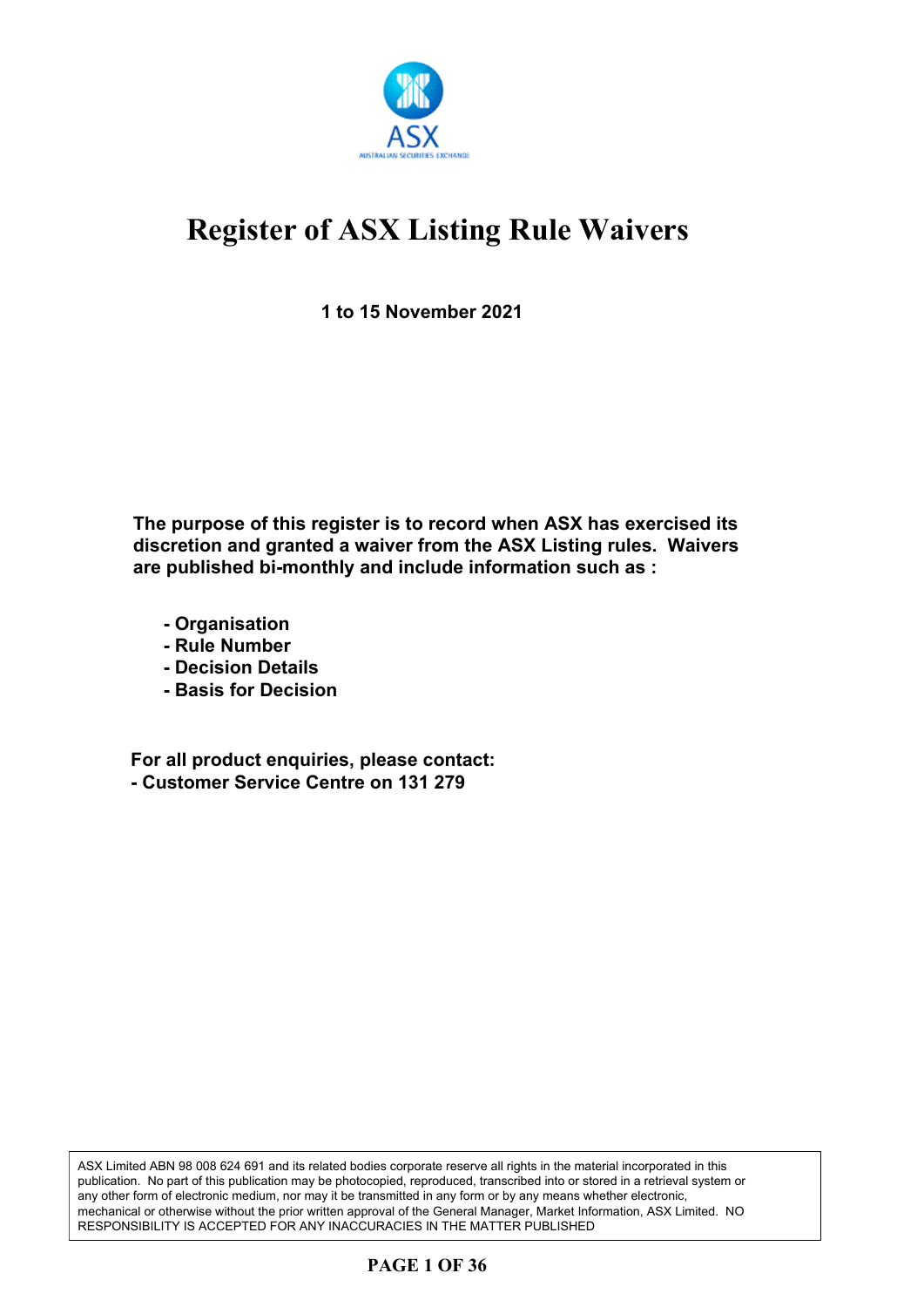

| <b>Rule Number</b>        | 1.1 condition 12                                                                                                                                                                                                                                                                                                                                                                                                                                                                                                                                                                                                                                                       |
|---------------------------|------------------------------------------------------------------------------------------------------------------------------------------------------------------------------------------------------------------------------------------------------------------------------------------------------------------------------------------------------------------------------------------------------------------------------------------------------------------------------------------------------------------------------------------------------------------------------------------------------------------------------------------------------------------------|
| <b>Date</b>               | 12/11/2021                                                                                                                                                                                                                                                                                                                                                                                                                                                                                                                                                                                                                                                             |
| <b>ASX Code</b>           | <b>APM</b>                                                                                                                                                                                                                                                                                                                                                                                                                                                                                                                                                                                                                                                             |
| <b>Listed Company</b>     | APM HUMAN SERVICES INTERNATIONAL LIMITED                                                                                                                                                                                                                                                                                                                                                                                                                                                                                                                                                                                                                               |
| <b>Waiver Number</b>      | WLC210291-001                                                                                                                                                                                                                                                                                                                                                                                                                                                                                                                                                                                                                                                          |
| <b>Decision</b>           | 1. Based solely on the information provided, ASX Limited ('ASX')<br>grants APM Human Services International Limited (the 'Company') a<br>waiver from listing rule 1.1 condition 12 to the extent necessary to<br>permit the Company to have on issue up to \$5.82 million worth of<br>rights with a nil exercise price (the 'Rights') issued under the<br>Company's long term incentive plan, on condition that the material<br>terms and conditions of the Rights are clearly disclosed in the<br>Company's initial public offering prospectus.                                                                                                                       |
| <b>Basis For Decision</b> | <b>Underlying Policy</b><br>If an entity seeking admission to the official list has options or<br>performance rights on issue, the exercise price for each underlying<br>security must be at least 20 cents in cash. This rule supports listing<br>rule 2.1 condition 2 which requires the issue price or sale price of all<br>securities for which an entity is seeking quotation (except options)<br>upon admission to the official list to be at least 20 cents in cash.<br>These requirements together support the integrity of the ASX market,<br>as they demonstrate that the entity's ordinary securities have a<br>minimum value suitable for a listed entity. |
|                           | <b>Present Application</b><br>The Company has applied for admission to the official list of ASX. The<br>Company proposes to issue up to \$5.82 million worth of rights with a<br>nil exercise price under the long term incentive plan. The Rights will<br>represent less than 1% of the Company's ordinary shares on issue at<br>the time of admission. The Rights will convert into ordinary shares in<br>the Company on a one-for-one basis on exercise.                                                                                                                                                                                                            |
|                           | It is considered that the existence of the Rights will not undermine the<br>20 cent rule in the circumstances. The waiver is granted on condition<br>that the material terms and conditions of the Rights are clearly<br>disclosed in the Company's initial public offering prospectus.                                                                                                                                                                                                                                                                                                                                                                                |

ASX Limited ABN 98 008 624 691 and its related bodies corporate reserve all rights in the material incorporated in this publication. No part of this publication may be photocopied, reproduced, transcribed into or stored in a retrieval system or any other form of electronic medium, nor may it be transmitted in any form or by any means whether electronic, mechanical or otherwise without the prior written approval of the General Manager, Market Information, ASX Limited. NO RESPONSIBILITY IS ACCEPTED FOR ANY INACCURACIES IN THE MATTER PUBLISHED

## **PAGE 2 OF 36**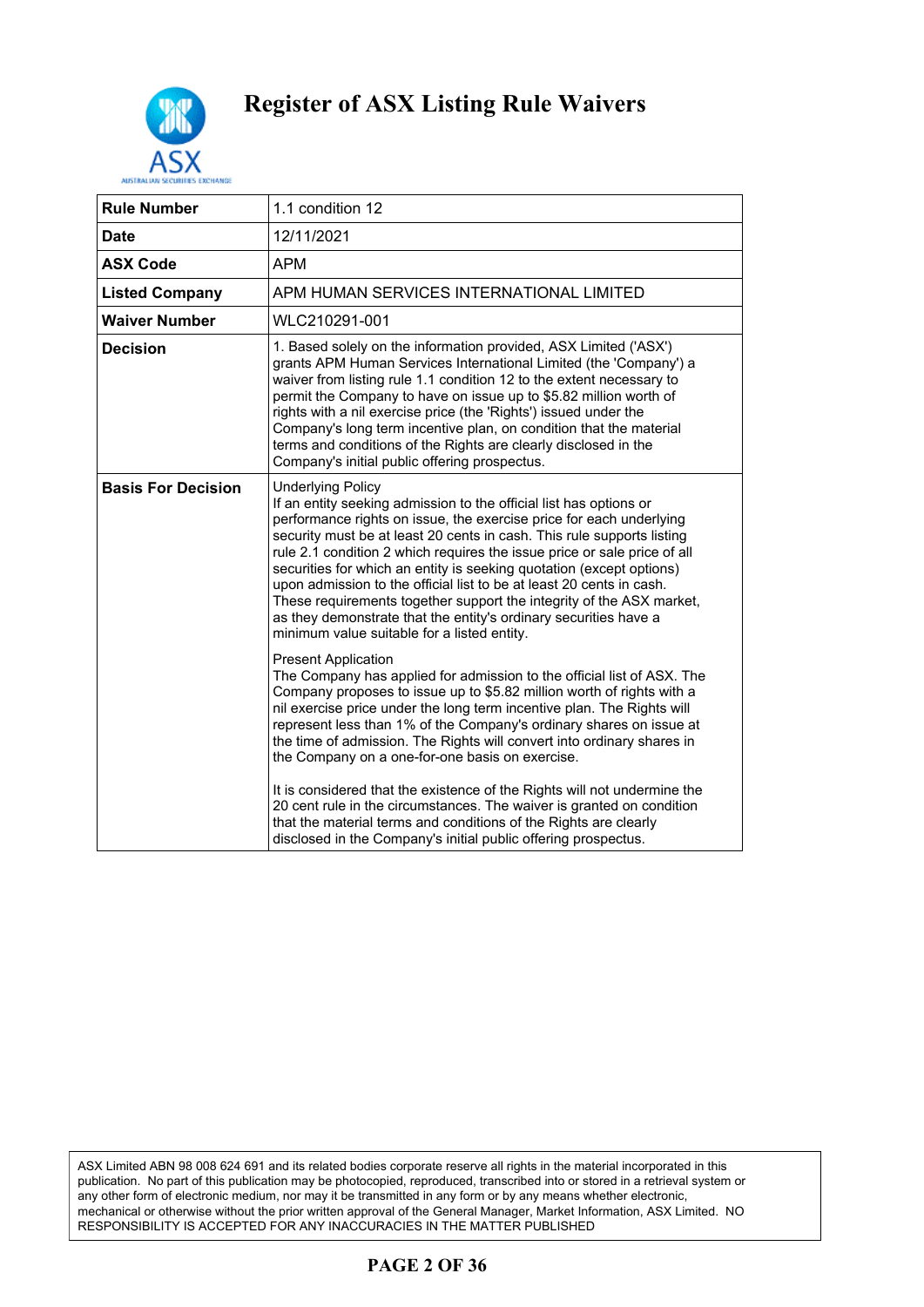

| <b>Rule Number</b>        | 1.1 condition 12                                                                                                                                                                                                                                                                                                                                                                                                                                                                                                                                                                                                                                                       |
|---------------------------|------------------------------------------------------------------------------------------------------------------------------------------------------------------------------------------------------------------------------------------------------------------------------------------------------------------------------------------------------------------------------------------------------------------------------------------------------------------------------------------------------------------------------------------------------------------------------------------------------------------------------------------------------------------------|
| Date                      | 3/11/2021                                                                                                                                                                                                                                                                                                                                                                                                                                                                                                                                                                                                                                                              |
| <b>ASX Code</b>           | AR <sub>1</sub>                                                                                                                                                                                                                                                                                                                                                                                                                                                                                                                                                                                                                                                        |
| <b>Listed Company</b>     | AUSTRAL RESOURCES AUSTRALIA LTD                                                                                                                                                                                                                                                                                                                                                                                                                                                                                                                                                                                                                                        |
| <b>Waiver Number</b>      | WLC210285-001                                                                                                                                                                                                                                                                                                                                                                                                                                                                                                                                                                                                                                                          |
| Decision                  | 1. Based solely on the information provided, ASX Limited ('ASX')<br>grants Austral Resources Australia Ltd (the 'Company') a waiver from<br>listing rule 1.1 condition 12 to the extent necessary to permit the<br>Company to have on issue 44,537,500 performance rights to be<br>issued to Directors and Key Management Personnel ('Performance<br>Rights') with a nil exercise price on condition that the material terms<br>and conditions of the Performance Rights are clearly disclosed by the<br>Company in the Prospectus.                                                                                                                                    |
| <b>Basis For Decision</b> | <b>Underlying Policy</b><br>If an entity seeking admission to the official list has options or<br>performance rights on issue, the exercise price for each underlying<br>security must be at least 20 cents in cash. This rule supports listing<br>rule 2.1 condition 2 which requires the issue price or sale price of all<br>securities for which an entity is seeking quotation (except options)<br>upon admission to the official list to be at least 20 cents in cash.<br>These requirements together support the integrity of the ASX market,<br>as they demonstrate that the entity's ordinary securities have a<br>minimum value suitable for a listed entity. |
|                           | <b>Present Application</b><br>In the present case, the number of Performance Rights will represent<br>10% of the ordinary shares on issue at the time of the Company's<br>admission on an undiluted basis. The Performance Rights are fixed in<br>number and will be held by Directors and Key Management Personnel<br>and are therefore unlikely to have any impact on the trading price of<br>the Company's shares. The Performance Rights will convert into<br>ordinary shares in the Company on a one-for-one basis on the vesting<br>date, being the achievement of milestones, subject to satisfaction of<br>the relevant vesting conditions.                    |
|                           | It is considered that the existence of Performance Rights will not<br>undermine the existence of the 20 cent rule in the circumstances. The<br>waiver is granted on the condition that the material terms and<br>conditions of the Performance Rights are clearly disclosed in the<br>Prospectus.                                                                                                                                                                                                                                                                                                                                                                      |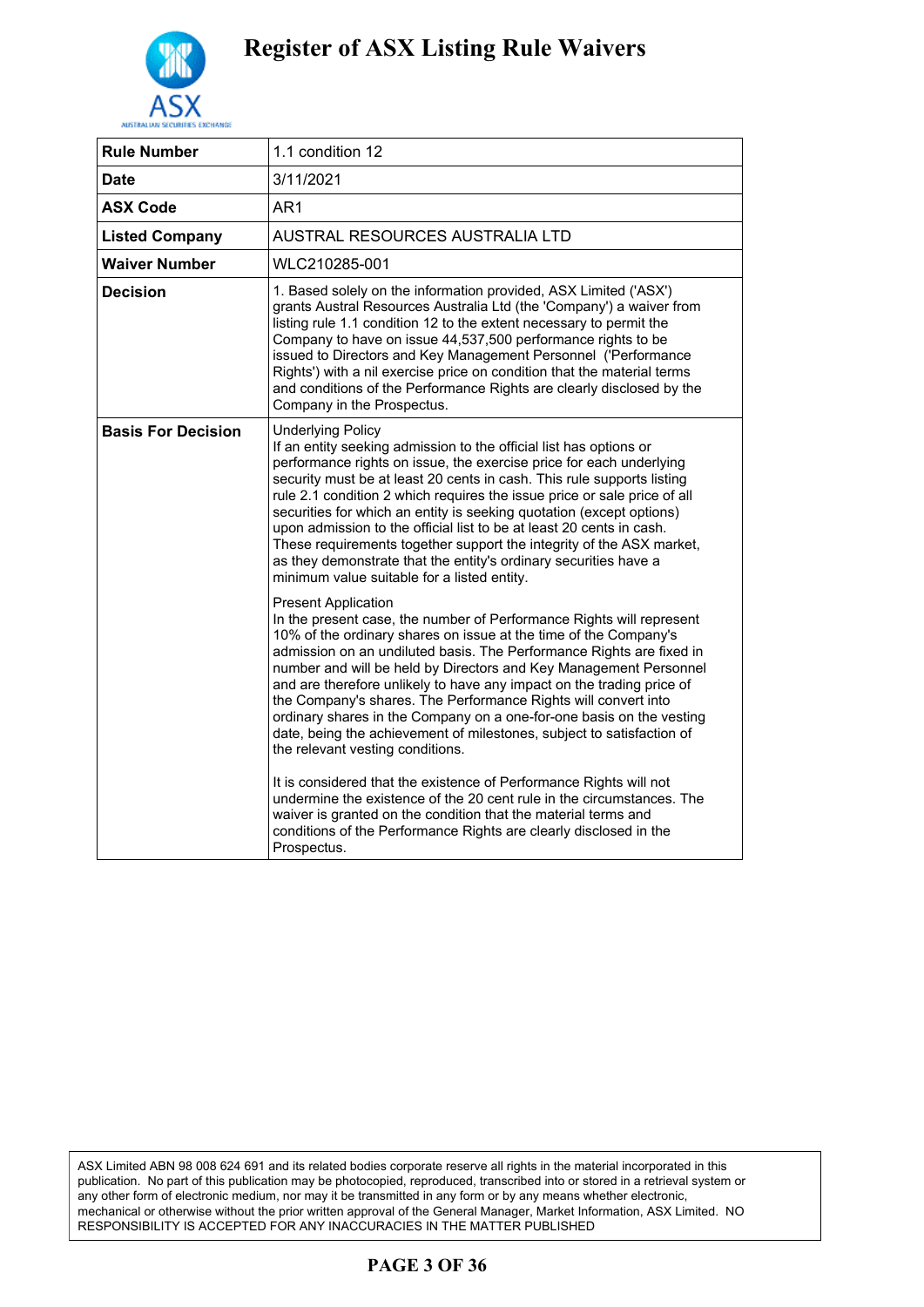

| <b>Rule Number</b>        | 1.1 condition 12                                                                                                                                                                                                                                                                                                                                                                                                                                                                                                                                                                                                                                                       |
|---------------------------|------------------------------------------------------------------------------------------------------------------------------------------------------------------------------------------------------------------------------------------------------------------------------------------------------------------------------------------------------------------------------------------------------------------------------------------------------------------------------------------------------------------------------------------------------------------------------------------------------------------------------------------------------------------------|
| Date                      | 10/11/2021                                                                                                                                                                                                                                                                                                                                                                                                                                                                                                                                                                                                                                                             |
| <b>ASX Code</b>           | GT <sub>1</sub>                                                                                                                                                                                                                                                                                                                                                                                                                                                                                                                                                                                                                                                        |
| <b>Listed Company</b>     | <b>GREEN TECHNOLOGY METALS LIMITED</b>                                                                                                                                                                                                                                                                                                                                                                                                                                                                                                                                                                                                                                 |
| <b>Waiver Number</b>      | WLC210286-001                                                                                                                                                                                                                                                                                                                                                                                                                                                                                                                                                                                                                                                          |
| <b>Decision</b>           | 1. Based solely on the information provided, ASX Limited ('ASX')<br>grants Green Technology Metals Limited (the 'Company') a waiver<br>from listing rule 1.1 condition 12 to the extent necessary to permit the<br>Company to have on issue 12,500,000 performance rights to be<br>issued to directors and senior management ('Performance Rights')<br>with a nil exercise price on the condition that the material terms and<br>conditions of the Performance Rights are clearly disclosed in the<br>Company's initial public offering prospectus ('Prospectus').                                                                                                     |
| <b>Basis For Decision</b> | <b>Underlying Policy</b><br>If an entity seeking admission to the official list has options or<br>performance rights on issue, the exercise price for each underlying<br>security must be at least 20 cents in cash. This rule supports listing<br>rule 2.1 condition 2 which requires the issue price or sale price of all<br>securities for which an entity is seeking quotation (except options)<br>upon admission to the official list to be at least 20 cents in cash.<br>These requirements together support the integrity of the ASX market,<br>as they demonstrate that the entity's ordinary securities have a<br>minimum value suitable for a listed entity. |
|                           | <b>Present Application</b><br>In the present case, the number of Performance Rights will represent<br>approximately 6.89% of the ordinary shares on issue at the time of the<br>Company's admission on an undiluted basis based on minimum<br>subscriptions. The Performance Rights are fixed in number and will<br>be held by Directors and senior management and are therefore<br>unlikely to have any impact on the trading price of the Company's<br>shares. The Performance Rights will convert into ordinary shares in<br>the Company on a one-for-one basis on the achievement of 20 day<br>share price volume-weighted average price hurdles.                  |
|                           | It is considered that the existence of Performance Rights will not<br>undermine the existence of the 20 cent rule in the circumstances. The<br>waiver is granted on the condition that the material terms and<br>conditions of the Performance Rights are clearly disclosed in the<br>Prospectus.                                                                                                                                                                                                                                                                                                                                                                      |

ASX Limited ABN 98 008 624 691 and its related bodies corporate reserve all rights in the material incorporated in this publication. No part of this publication may be photocopied, reproduced, transcribed into or stored in a retrieval system or any other form of electronic medium, nor may it be transmitted in any form or by any means whether electronic, mechanical or otherwise without the prior written approval of the General Manager, Market Information, ASX Limited. NO RESPONSIBILITY IS ACCEPTED FOR ANY INACCURACIES IN THE MATTER PUBLISHED

## **PAGE 4 OF 36**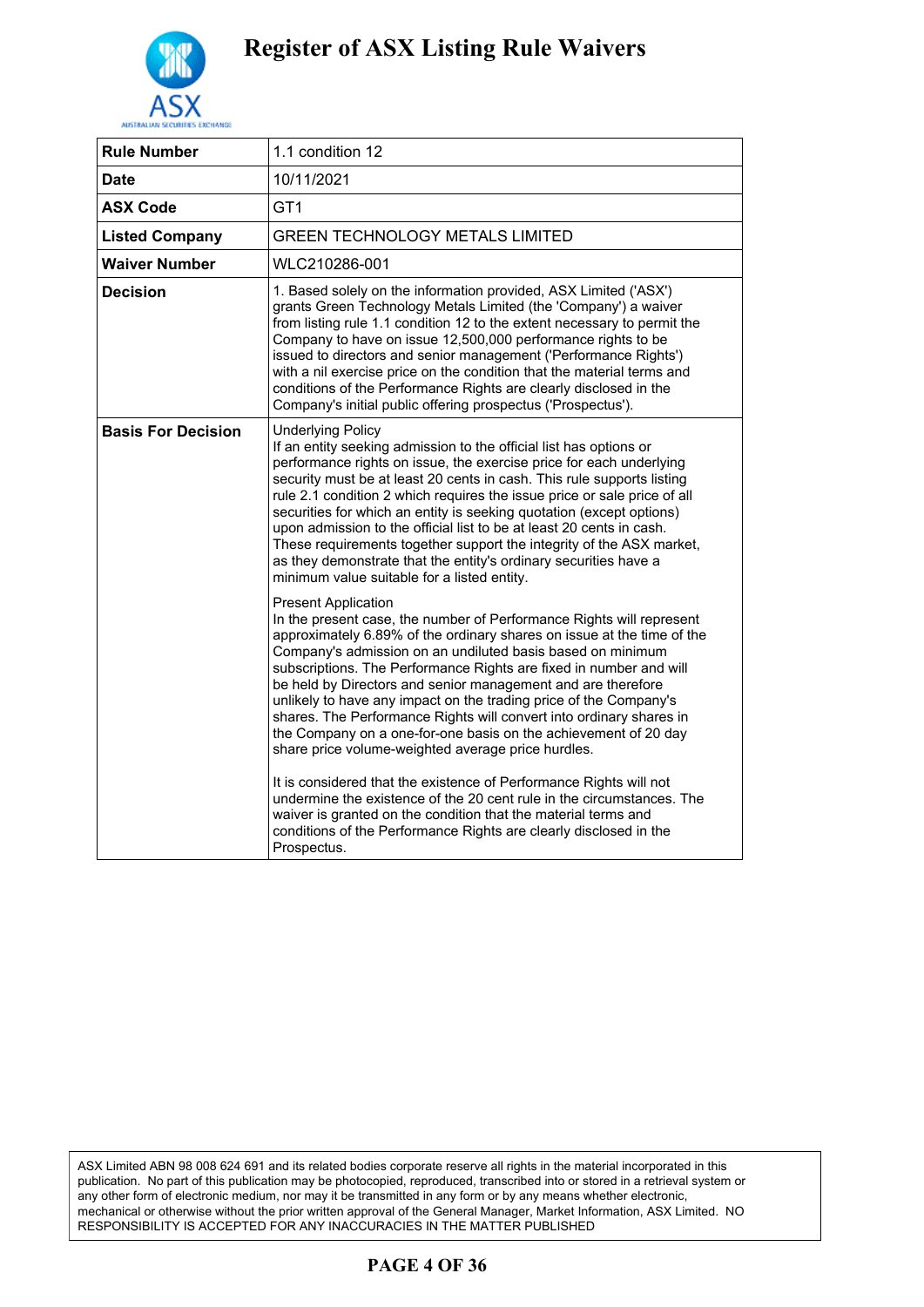

| <b>Rule Number</b>        | 1.1 condition 12                                                                                                                                                                                                                                                                                                                                                                                                                                                                                                                                                                                                                                                                                                                                                                                                            |
|---------------------------|-----------------------------------------------------------------------------------------------------------------------------------------------------------------------------------------------------------------------------------------------------------------------------------------------------------------------------------------------------------------------------------------------------------------------------------------------------------------------------------------------------------------------------------------------------------------------------------------------------------------------------------------------------------------------------------------------------------------------------------------------------------------------------------------------------------------------------|
| <b>Date</b>               | 8/11/2021                                                                                                                                                                                                                                                                                                                                                                                                                                                                                                                                                                                                                                                                                                                                                                                                                   |
| <b>ASX Code</b>           | <b>SDR</b>                                                                                                                                                                                                                                                                                                                                                                                                                                                                                                                                                                                                                                                                                                                                                                                                                  |
| <b>Listed Company</b>     | SITEMINDER LIMITED                                                                                                                                                                                                                                                                                                                                                                                                                                                                                                                                                                                                                                                                                                                                                                                                          |
| <b>Waiver Number</b>      | WLC210300-001                                                                                                                                                                                                                                                                                                                                                                                                                                                                                                                                                                                                                                                                                                                                                                                                               |
| <b>Decision</b>           | 1. Based solely on the information provided, ASX Limited ('ASX')<br>grants SiteMinder Limited (the 'Company') a waiver from listing rule<br>1.1 condition 12 to the extent necessary to permit the Company to<br>have on issue 3,013,626 redeemed securities under the Company's<br>long term incentive plan ('Redeemed LTIP Securities'), 254,829<br>performance rights to certain senior management ('Performance<br>Rights') and 174,840 legacy options ('Legacy Options') with an<br>exercise price of less than 20 cents.                                                                                                                                                                                                                                                                                              |
| <b>Basis For Decision</b> | <b>Underlying Policy</b><br>If an entity seeking admission to the official list has options or<br>performance rights on issue, the exercise price for each underlying<br>security must be at least 20 cents in cash. This rule supports listing<br>rule 2.1 condition 2 which requires the issue price or sale price of all<br>securities for which an entity is seeking quotation (except options)<br>upon admission to the official list to be at least 20 cents in cash.<br>These requirements together support the integrity of the ASX market,<br>as they demonstrate that the entity's ordinary securities have a<br>minimum value suitable for a listed entity.                                                                                                                                                      |
|                           | <b>Present Application</b><br>The Company is proposing to retain Legacy Options on issue with an<br>exercise price of less than 20 cents pursuant to a long term incentive<br>plan ('LTIP'). The Company is also seeking to grant Performance<br>Rights to certain members of senior management with a nil exercise<br>price. The Company will be undertaking a share split to ensure the<br>IPO price is not unusually large ('Share Split'). The total number of<br>Redeemed LTIP Securities, Performance Rights and Legacy Options<br>will constitute less than 5% of the Company's shares on issue at the<br>time of admission. It is considered that the existence of Redeemed<br>LTIP Securities, Performance Rights and Legacy Options will not<br>undermine the existence of the 20 cent rule in the circumstances. |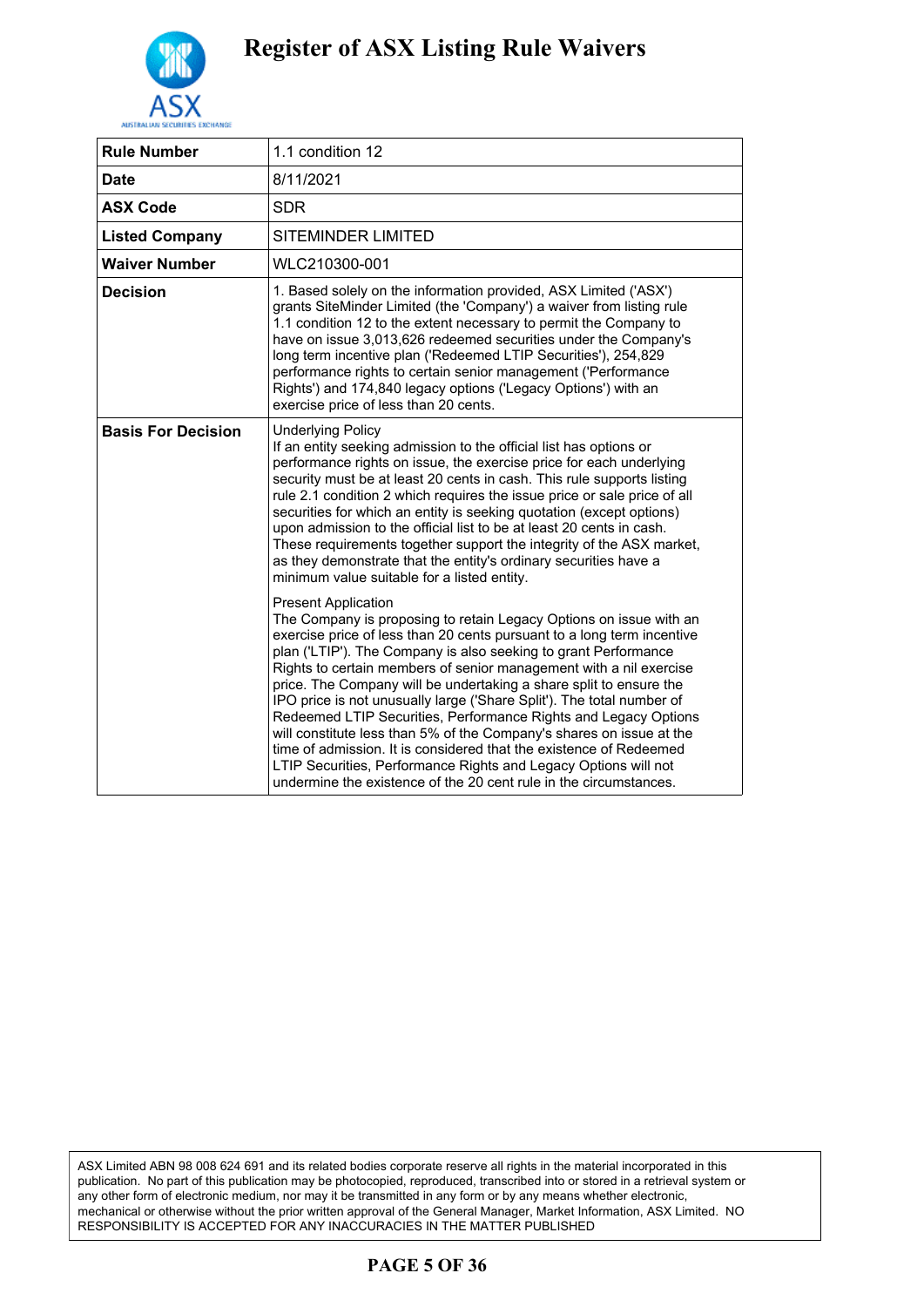

| <b>Rule Number</b>        | 1.1 condition 12                                                                                                                                                                                                                                                                                                                                                                                                                                                                                                                                                                                                                                                                                   |
|---------------------------|----------------------------------------------------------------------------------------------------------------------------------------------------------------------------------------------------------------------------------------------------------------------------------------------------------------------------------------------------------------------------------------------------------------------------------------------------------------------------------------------------------------------------------------------------------------------------------------------------------------------------------------------------------------------------------------------------|
| <b>Date</b>               | 4/11/2021                                                                                                                                                                                                                                                                                                                                                                                                                                                                                                                                                                                                                                                                                          |
| <b>ASX Code</b>           | VSL                                                                                                                                                                                                                                                                                                                                                                                                                                                                                                                                                                                                                                                                                                |
| <b>Listed Company</b>     | <b>VULCAN STEEL LIMITED</b>                                                                                                                                                                                                                                                                                                                                                                                                                                                                                                                                                                                                                                                                        |
| <b>Waiver Number</b>      | WLC210288-001                                                                                                                                                                                                                                                                                                                                                                                                                                                                                                                                                                                                                                                                                      |
| <b>Decision</b>           | 1. Based solely on the information provided, ASX Limited ('ASX')<br>grants Vulcan Steel Limited ('VSL') a waiver of listing rule 1.1<br>condition 12 for VSL to have on issue NZ\$2,945,000 worth of<br>performance rights, proposed to be issued to director and key<br>management personnel ('Rights') with an exercise price of less than<br>20 cents on the condition that the material terms of the Performance<br>Rights have been clearly disclosed in VSL's initial public offering<br>prospectus ('Prospectus').                                                                                                                                                                          |
| <b>Basis For Decision</b> | <b>Underlying Policy</b><br>If an entity seeking admission to the official list has options or<br>performance rights on issue, the exercise price for each underlying<br>security must be at least 20 cents in cash. This rule supports listing<br>rule 2.1 condition 2 which requires the issue price or sale price of all<br>the securities for which an entity is seeking quotation (except options)<br>upon admission to the official list to be at least 20 cents in cash.<br>These requirements together support the integrity of the ASX market,<br>as they demonstrate that the entity's ordinary securities have a<br>minimum value suitable for a listed entity.                         |
|                           | <b>Present Application</b><br>VSL has applied for admission to the official list of ASX. VSL intends<br>to issue up to NZ\$2,945,000 worth of Rights with a nil exercise price<br>under the long term incentive plan to its director and key management<br>personnel. The Rights will represent less than 1% of the VSL's<br>ordinary shares on issue at the time of admission. The Rights will<br>convert into ordinary shares in VSL on a one-for-one basis on<br>exercise.<br>It is considered that the existence of the Rights will not undermine the<br>20 cent rule in the circumstances. The waiver is granted on the<br>condition that the material terms and conditions have been clearly |
|                           | disclosed in the Prospectus.                                                                                                                                                                                                                                                                                                                                                                                                                                                                                                                                                                                                                                                                       |

ASX Limited ABN 98 008 624 691 and its related bodies corporate reserve all rights in the material incorporated in this publication. No part of this publication may be photocopied, reproduced, transcribed into or stored in a retrieval system or any other form of electronic medium, nor may it be transmitted in any form or by any means whether electronic, mechanical or otherwise without the prior written approval of the General Manager, Market Information, ASX Limited. NO RESPONSIBILITY IS ACCEPTED FOR ANY INACCURACIES IN THE MATTER PUBLISHED

## **PAGE 6 OF 36**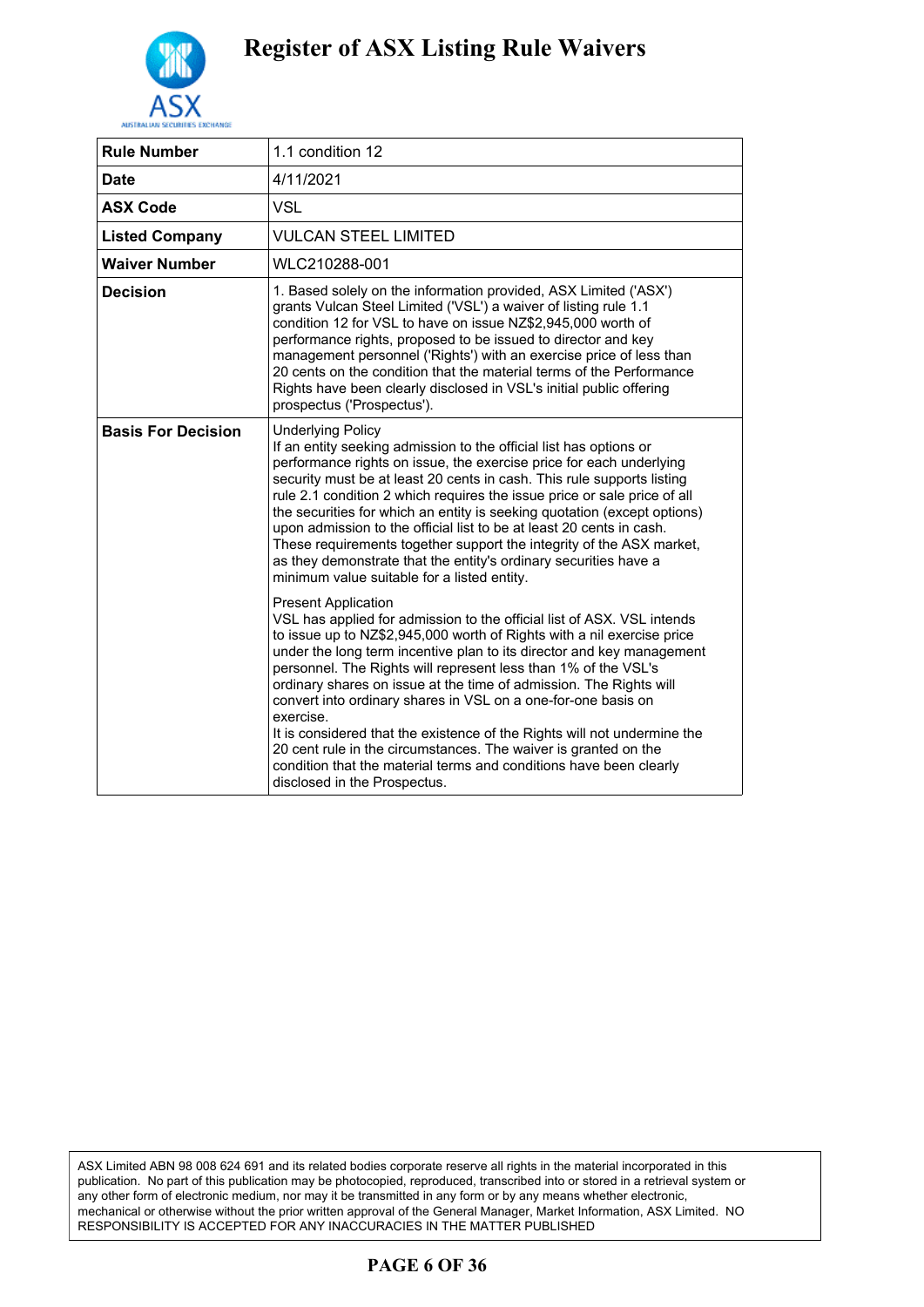

| <b>Rule Number</b>        | 3.8A                                                                                                                                                                                                                                                                                                                                                                                                                                                                                                                                                                                                                                                                                                                                                                                                                                                                                                                                                                                                                                                                                                                                                                                                                                                                                                       |
|---------------------------|------------------------------------------------------------------------------------------------------------------------------------------------------------------------------------------------------------------------------------------------------------------------------------------------------------------------------------------------------------------------------------------------------------------------------------------------------------------------------------------------------------------------------------------------------------------------------------------------------------------------------------------------------------------------------------------------------------------------------------------------------------------------------------------------------------------------------------------------------------------------------------------------------------------------------------------------------------------------------------------------------------------------------------------------------------------------------------------------------------------------------------------------------------------------------------------------------------------------------------------------------------------------------------------------------------|
| <b>Date</b>               | 3/11/2021                                                                                                                                                                                                                                                                                                                                                                                                                                                                                                                                                                                                                                                                                                                                                                                                                                                                                                                                                                                                                                                                                                                                                                                                                                                                                                  |
| <b>ASX Code</b>           | <b>NWS</b>                                                                                                                                                                                                                                                                                                                                                                                                                                                                                                                                                                                                                                                                                                                                                                                                                                                                                                                                                                                                                                                                                                                                                                                                                                                                                                 |
| <b>Listed Company</b>     | NEWS CORPORATION                                                                                                                                                                                                                                                                                                                                                                                                                                                                                                                                                                                                                                                                                                                                                                                                                                                                                                                                                                                                                                                                                                                                                                                                                                                                                           |
| <b>Waiver Number</b>      | WLC210299-001                                                                                                                                                                                                                                                                                                                                                                                                                                                                                                                                                                                                                                                                                                                                                                                                                                                                                                                                                                                                                                                                                                                                                                                                                                                                                              |
| <b>Decision</b>           | 1. Based solely on the information provided, ASX Limited ('ASX')<br>grants News Corporation (the 'Company') a waiver from listing rule<br>3.8A to the extent necessary to permit the Company not to lodge<br>Appendix 3C Part 4 Daily Notification at least half an hour before the<br>commencement of trading on the business day after any day on which<br>shares are bought back, on the condition that an Appendix 3C Part 4<br>Daily Notification is lodged by the close of trading on ASX on the<br>business day after any day on which shares are bought back.                                                                                                                                                                                                                                                                                                                                                                                                                                                                                                                                                                                                                                                                                                                                      |
| <b>Basis For Decision</b> | <b>Underlying Policy</b><br>The prescribed timetable in listing rule 3.8A for advice on details of a<br>buy-back is designed to maintain an orderly and informed market.<br><b>Present Application</b><br>On 17 June 2013, the Company was granted a waiver from Listing<br>Rule 3.8A to permit it not to lodge any Appendices 3E at least half an<br>hour before the commencement of trading on the business day after<br>any day on which shares are bought back, on the condition that an<br>Appendix 3E is lodged by the close of trading on ASX on the business<br>day after any day on which shares are bought back. The Company is<br>unable to rely on this waiver as a result of the Listing Rule changes<br>which came into effect on 5 June 2021, deleting the Appendix 3E and<br>incorporating that information into Part 4 (Daily notification) of the new<br>Appendix 3C (Notification of buy-backs). The waiver is updated to<br>refer to the relevant appendix and permit lodgement of daily share<br>buy-back notices to continue to be no later than by the close of<br>trading on the business day after any day on which shares are bought<br>back. The waiver will allow the Company to provide an adequate<br>level of regular disclosure in accordance with the policy of the rule. |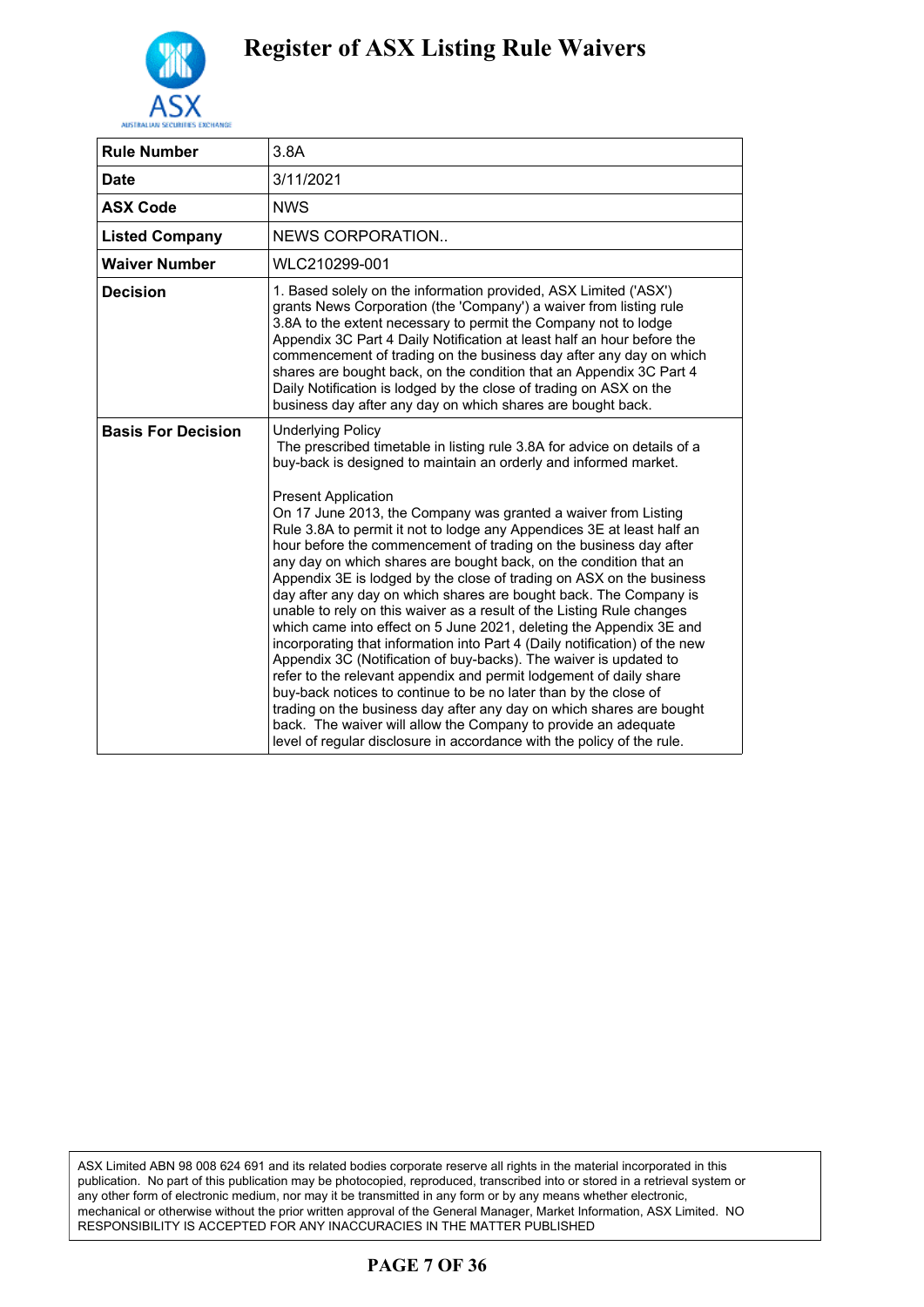

| 6.12                                                                                                                                                                                                                                                                                                                                                                                                                                                                                                                                                                                                                                                                                                                                                                                                                                                                                                                                                                                                                                                                                                              |
|-------------------------------------------------------------------------------------------------------------------------------------------------------------------------------------------------------------------------------------------------------------------------------------------------------------------------------------------------------------------------------------------------------------------------------------------------------------------------------------------------------------------------------------------------------------------------------------------------------------------------------------------------------------------------------------------------------------------------------------------------------------------------------------------------------------------------------------------------------------------------------------------------------------------------------------------------------------------------------------------------------------------------------------------------------------------------------------------------------------------|
| 12/11/2021                                                                                                                                                                                                                                                                                                                                                                                                                                                                                                                                                                                                                                                                                                                                                                                                                                                                                                                                                                                                                                                                                                        |
| <b>APM</b>                                                                                                                                                                                                                                                                                                                                                                                                                                                                                                                                                                                                                                                                                                                                                                                                                                                                                                                                                                                                                                                                                                        |
| APM HUMAN SERVICES INTERNATIONAL LIMITED                                                                                                                                                                                                                                                                                                                                                                                                                                                                                                                                                                                                                                                                                                                                                                                                                                                                                                                                                                                                                                                                          |
| WLC210291-002                                                                                                                                                                                                                                                                                                                                                                                                                                                                                                                                                                                                                                                                                                                                                                                                                                                                                                                                                                                                                                                                                                     |
| 1. Based solely on the information provided, ASX Limited ('ASX')<br>grants APM Human Services International Limited (the 'Company') a<br>waiver from listing rule 6.12 to the extent necessary to permit the<br>Company to include within the rules under which the employee gift<br>offer shares (the 'Gift Shares') will be offered (the 'Gift Share Rules'),<br>a right for the Company to require the eligible employee to forfeit their<br>Gift Shares in the event that the employee ceases to be employed by<br>the Company within 12 months from the date of the issue of the Gift<br>Shares.                                                                                                                                                                                                                                                                                                                                                                                                                                                                                                             |
| <b>Underlying Policy</b><br>An entity may only divest of securities where the divestment is under<br>a provision in the constitution that is permitted by the Listing Rules, or<br>that ASX has approved as appropriate and equitable. This protects<br>security holder rights and enhances security holder democracy.<br><b>Present Application</b><br>The contractual right to require forfeiture or disposal relates only to<br>Gift Shares held by the eligible employees and as set out in the Gift<br>Share Rules. The divestment provision is not a requirement of an<br>employee share plan, or a condition imposed on shareholders at<br>large. It is relevant only to certain employees who participate in the<br>gift offer, and the trigger events are not unreasonable or inequitable<br>having regard to the offer of the Gift Shares as an incentive to<br>employees. The waiver is granted on the basis that it is not<br>inappropriate for a company and eligible employees to be able to<br>agree on divestiture arrangements that contemplate disposal if the<br>relevant circumstances occur. |
|                                                                                                                                                                                                                                                                                                                                                                                                                                                                                                                                                                                                                                                                                                                                                                                                                                                                                                                                                                                                                                                                                                                   |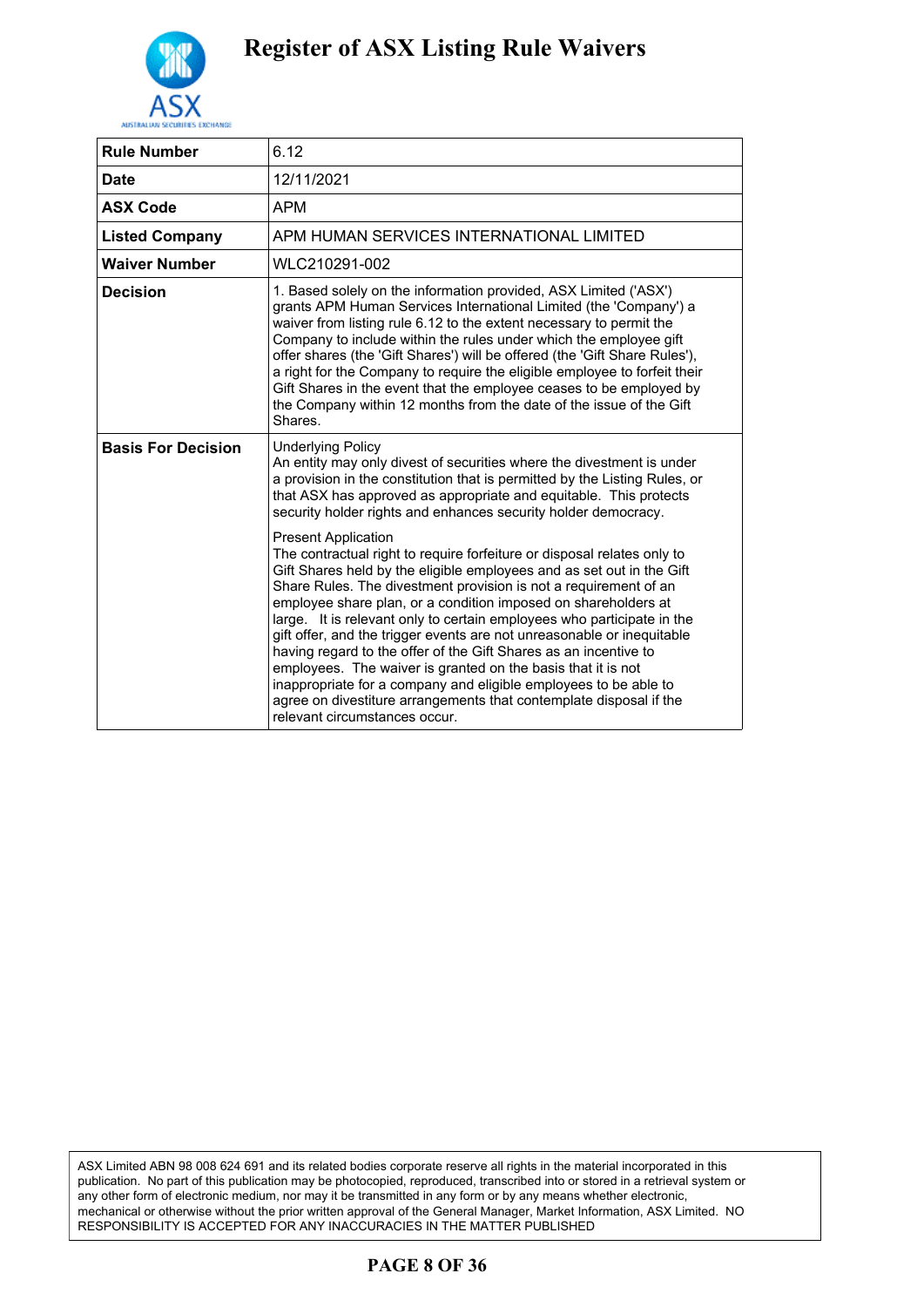

| <b>Rule Number</b>        | 6.23.2                                                                                                                                                                                                                                                                                                                                                                                                                                                                                                                                                                                                                                                                                                                                                                                                                                                                                                                                                                                                                                                                                                                                  |
|---------------------------|-----------------------------------------------------------------------------------------------------------------------------------------------------------------------------------------------------------------------------------------------------------------------------------------------------------------------------------------------------------------------------------------------------------------------------------------------------------------------------------------------------------------------------------------------------------------------------------------------------------------------------------------------------------------------------------------------------------------------------------------------------------------------------------------------------------------------------------------------------------------------------------------------------------------------------------------------------------------------------------------------------------------------------------------------------------------------------------------------------------------------------------------|
| <b>Date</b>               | 29/10/2021                                                                                                                                                                                                                                                                                                                                                                                                                                                                                                                                                                                                                                                                                                                                                                                                                                                                                                                                                                                                                                                                                                                              |
| <b>ASX Code</b>           | <b>APT</b>                                                                                                                                                                                                                                                                                                                                                                                                                                                                                                                                                                                                                                                                                                                                                                                                                                                                                                                                                                                                                                                                                                                              |
| <b>Listed Company</b>     | AFTERPAY LIMITED                                                                                                                                                                                                                                                                                                                                                                                                                                                                                                                                                                                                                                                                                                                                                                                                                                                                                                                                                                                                                                                                                                                        |
| <b>Waiver Number</b>      | WLC210289-001                                                                                                                                                                                                                                                                                                                                                                                                                                                                                                                                                                                                                                                                                                                                                                                                                                                                                                                                                                                                                                                                                                                           |
| <b>Decision</b>           | 1. Based solely on the information provided, ASX Limited ('ASX')<br>grants Afterpay Limited (the 'Company') and its subsidiaries (the<br>'Afterpay Group') a waiver from listing rule 6.23.2 to the extent<br>necessary to permit the Afterpay Group to cancel for consideration,<br>and without seeking shareholder approval, various unquoted options,<br>restricted stock, restricted stock units, loan shares and performance<br>rights previously issued under the Afterpay Group's employee<br>incentive plans ('Outstanding Equity Awards') in connection with the<br>proposed merger with Square, Inc. via a scheme of arrangement (the<br>'Scheme'), on the following conditions.<br>1.1 Full details of the cancellation of the Outstanding Equity Awards<br>and consideration payable for their cancellation be set out to ASX's<br>satisfaction in the Scheme Booklet.<br>1.2 The Scheme be approved by security holders of the Company<br>and a court of competent jurisdiction, and the Court's orders are<br>lodged with the Australian Securities and Investments Commission<br>such that the Scheme becomes effective. |
| <b>Basis For Decision</b> | <b>Underlying Policy</b><br>Standard Decision, refer to Guidance Note 17.                                                                                                                                                                                                                                                                                                                                                                                                                                                                                                                                                                                                                                                                                                                                                                                                                                                                                                                                                                                                                                                               |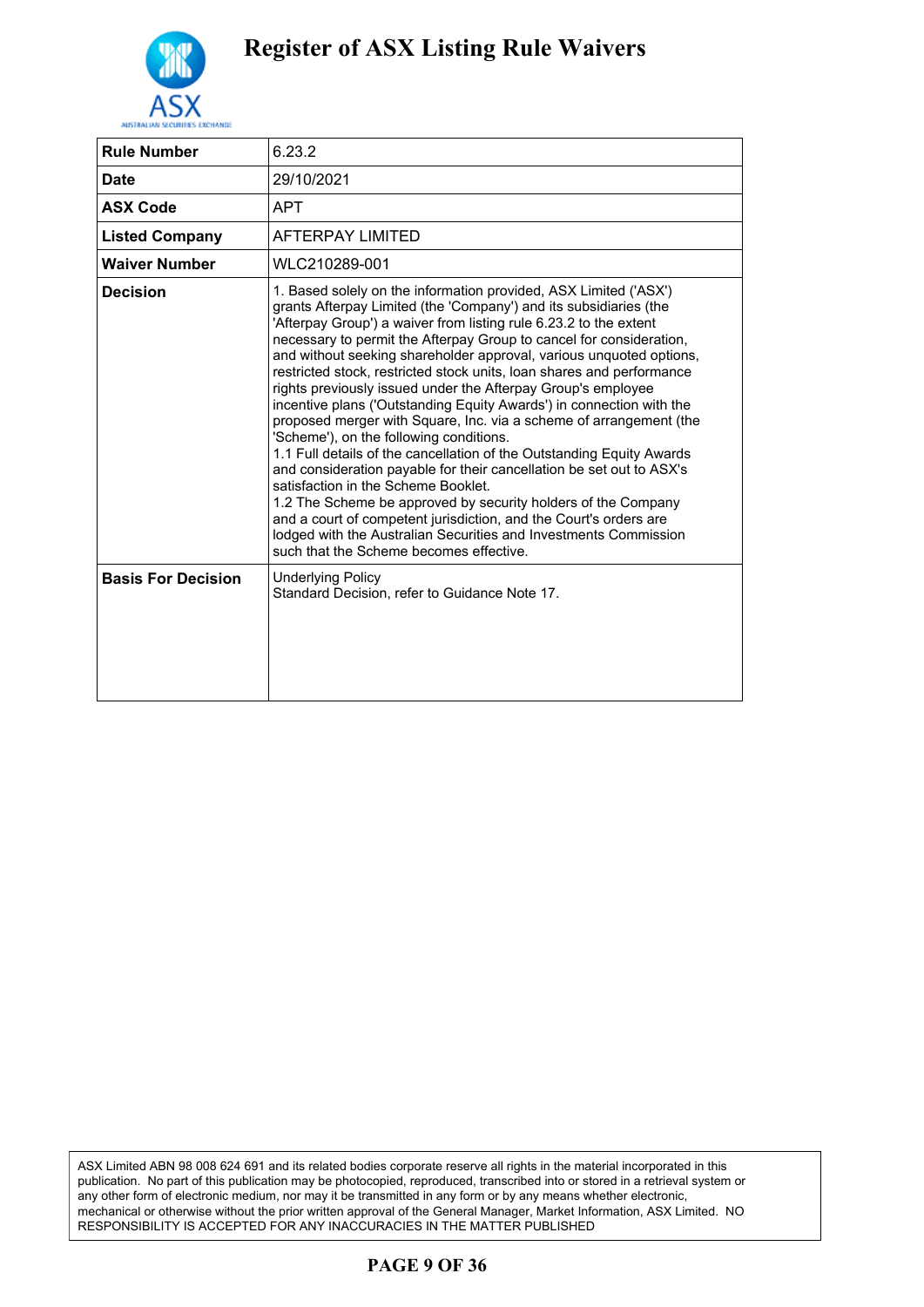

| <b>Rule Number</b>        | 6.23.2                                                                                                                                                                                                                                                                                                                                                                                                                                                                                                                                                                                                                                                                                                                                                                                                                                                                                                                                                          |
|---------------------------|-----------------------------------------------------------------------------------------------------------------------------------------------------------------------------------------------------------------------------------------------------------------------------------------------------------------------------------------------------------------------------------------------------------------------------------------------------------------------------------------------------------------------------------------------------------------------------------------------------------------------------------------------------------------------------------------------------------------------------------------------------------------------------------------------------------------------------------------------------------------------------------------------------------------------------------------------------------------|
| <b>Date</b>               | 1/11/2021                                                                                                                                                                                                                                                                                                                                                                                                                                                                                                                                                                                                                                                                                                                                                                                                                                                                                                                                                       |
| <b>ASX Code</b>           | <b>ITG</b>                                                                                                                                                                                                                                                                                                                                                                                                                                                                                                                                                                                                                                                                                                                                                                                                                                                                                                                                                      |
| <b>Listed Company</b>     | <b>INTEGA GROUP LIMITED</b>                                                                                                                                                                                                                                                                                                                                                                                                                                                                                                                                                                                                                                                                                                                                                                                                                                                                                                                                     |
| <b>Waiver Number</b>      | WLC210296-001                                                                                                                                                                                                                                                                                                                                                                                                                                                                                                                                                                                                                                                                                                                                                                                                                                                                                                                                                   |
| <b>Decision</b>           | 1. Based solely on the information provided, ASX Limited ('ASX')<br>grants Intega Group Limited (the 'Company') a waiver from listing rule<br>6.23.2 to the extent necessary to permit the Company to cancel for<br>consideration, and without seeking shareholder approval, 1,584,157<br>unquoted options and 4,297,760 unquoted performance rights, in<br>connection with the proposed merger with Kiwa N.V. via a scheme of<br>arrangement (the 'Scheme') on the following conditions:<br>1.1. Full details of the cancellation of the unquoted options and<br>unquoted performance rights and consideration payable for their<br>cancellation be set out to ASX's satisfaction in the Scheme Booklet.<br>1.2. The Scheme is approved by security holders of the Company and<br>a court of competent jurisdiction, and the Court's orders are lodged<br>with the Australian Securities and Investments Commission such that<br>the Scheme becomes effective. |
| <b>Basis For Decision</b> | <b>Underlying Policy</b><br>Standard Decision, refer to Guidance Note 17.                                                                                                                                                                                                                                                                                                                                                                                                                                                                                                                                                                                                                                                                                                                                                                                                                                                                                       |

ASX Limited ABN 98 008 624 691 and its related bodies corporate reserve all rights in the material incorporated in this publication. No part of this publication may be photocopied, reproduced, transcribed into or stored in a retrieval system or any other form of electronic medium, nor may it be transmitted in any form or by any means whether electronic, mechanical or otherwise without the prior written approval of the General Manager, Market Information, ASX Limited. NO RESPONSIBILITY IS ACCEPTED FOR ANY INACCURACIES IN THE MATTER PUBLISHED

## **PAGE 10 OF 36**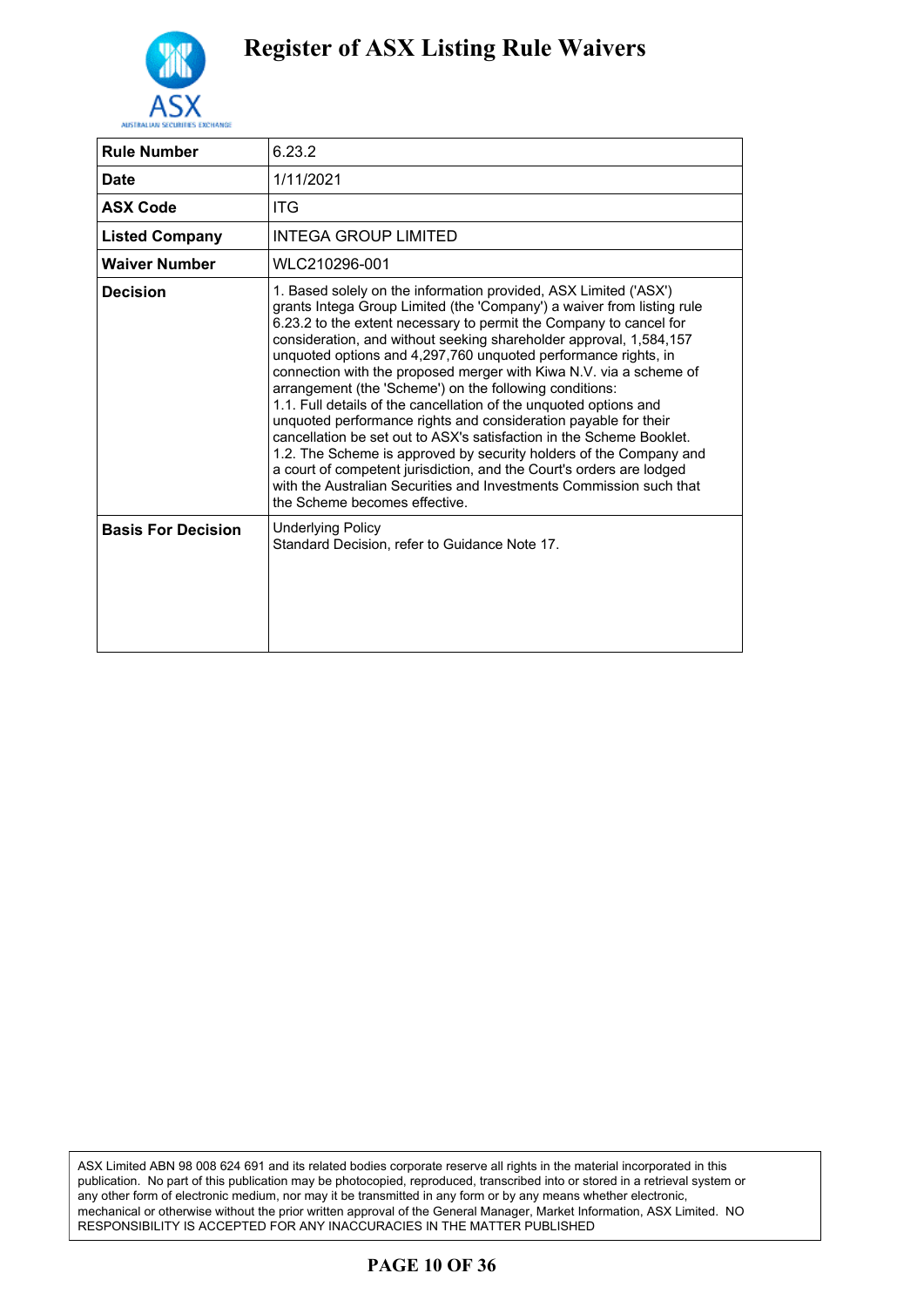

| <b>Rule Number</b>        | 6.23.4                                                                                                                                                                                                                                                                                                                                                                                                                                                                                                                                                                                                                                                                                                                                                                                                                                                                                                                                                                                                                                                                                                                                                                                                                                                                                                                                                                                                                                                                                                                                                                                                                                                                                                                                                                                                                                                                                                                                                                                                                                                                                    |
|---------------------------|-------------------------------------------------------------------------------------------------------------------------------------------------------------------------------------------------------------------------------------------------------------------------------------------------------------------------------------------------------------------------------------------------------------------------------------------------------------------------------------------------------------------------------------------------------------------------------------------------------------------------------------------------------------------------------------------------------------------------------------------------------------------------------------------------------------------------------------------------------------------------------------------------------------------------------------------------------------------------------------------------------------------------------------------------------------------------------------------------------------------------------------------------------------------------------------------------------------------------------------------------------------------------------------------------------------------------------------------------------------------------------------------------------------------------------------------------------------------------------------------------------------------------------------------------------------------------------------------------------------------------------------------------------------------------------------------------------------------------------------------------------------------------------------------------------------------------------------------------------------------------------------------------------------------------------------------------------------------------------------------------------------------------------------------------------------------------------------------|
| <b>Date</b>               | 3/11/2021                                                                                                                                                                                                                                                                                                                                                                                                                                                                                                                                                                                                                                                                                                                                                                                                                                                                                                                                                                                                                                                                                                                                                                                                                                                                                                                                                                                                                                                                                                                                                                                                                                                                                                                                                                                                                                                                                                                                                                                                                                                                                 |
| <b>ASX Code</b>           | <b>HMC</b>                                                                                                                                                                                                                                                                                                                                                                                                                                                                                                                                                                                                                                                                                                                                                                                                                                                                                                                                                                                                                                                                                                                                                                                                                                                                                                                                                                                                                                                                                                                                                                                                                                                                                                                                                                                                                                                                                                                                                                                                                                                                                |
| <b>Listed Company</b>     | <b>HOME CONSORTIUM</b>                                                                                                                                                                                                                                                                                                                                                                                                                                                                                                                                                                                                                                                                                                                                                                                                                                                                                                                                                                                                                                                                                                                                                                                                                                                                                                                                                                                                                                                                                                                                                                                                                                                                                                                                                                                                                                                                                                                                                                                                                                                                    |
| <b>Waiver Number</b>      | WLC210294-001                                                                                                                                                                                                                                                                                                                                                                                                                                                                                                                                                                                                                                                                                                                                                                                                                                                                                                                                                                                                                                                                                                                                                                                                                                                                                                                                                                                                                                                                                                                                                                                                                                                                                                                                                                                                                                                                                                                                                                                                                                                                             |
| <b>Decision</b>           | 1. Based solely on the information provided, ASX Limited ('ASX')<br>grants Home Consortium (the 'Group') a waiver from listing rule 6.23.4<br>in connection with the scheme of arrangement under Part 5.1 of the<br>Corporations Act 2001 (Cth) between Home Consortium<br>Developments Limited ('HCDL') and all Group shareholders (in their<br>capacity as holders of HCDL shares) under which all HCDL shares<br>will be transferred to Home Consortium Limited ('HCL') and eligible<br>shareholders will be issued HCL ordinary shares as scrip<br>consideration for their HCDL shares on a one-for-one basis (the<br>'Scheme'), to the extent necessary to permit the Group to amend,<br>without shareholder approval, the terms of up to 1,729,961<br>outstanding performance rights and rights to acquire HMC stapled<br>shares granted under the rules of the Group's Employee Equity Plan<br>and Non-Executive Directors' Equity Plan (respectively) ('Rights') to<br>the extent necessary to substitute the securities underlying those<br>Rights with HCL ordinary shares instead of HMC stapled shares, such<br>that, upon the vesting and/or exercise of those Rights in accordance<br>with their terms and the applicable Plan rules, the Rights are to be<br>settled by the issue or transfer of HCL ordinary shares (on a one for<br>one basis), on the following conditions:<br>1.1 The Group's shareholders (in their capacity as holders of HCDL<br>shares), by the requisite majority, and a court of competent<br>jurisdiction ('Court') approve the Scheme, and the Court's orders are<br>lodged with the Australian Securities and Investments Commission<br>such that the Scheme is made effective.<br>1.2 Full details of the amended terms of the Rights are set out to<br>ASX's satisfaction in the Scheme booklet to be provided to<br>shareholders.<br>1.3 The amendment to the terms of the Rights is such that holders of<br>the Rights will not receive a benefit that holders of the Rights would<br>not have received before the Scheme is implemented. |
| <b>Basis For Decision</b> | <b>Underlying Policy</b><br>This rule sets out the circumstances in which option/performance<br>rights terms can be changed. Some terms can only be changed with<br>the approval of holders of issued ordinary securities. This ensures<br>that an appropriate balance is maintained between the rights of<br>holders of issued ordinary securities and the holders of options/<br>performance rights.<br><b>Present Application</b><br>To implement the Scheme, the Group is proposing to amend the<br>terms of the Rights, which have been issued under the Group's<br>Employee Equity Plan and Non-Executive Directors' Equity Plan,<br>respectively. The proposed amendments are such that the Rights are<br>to be settled in accordance with their terms by the allocation of HCL<br>ordinary shares instead of by the allocation of HMC stapled shares<br>(on a one-for-one basis). The Group's Board has broad discretion<br>under the rules of the Plans to amend the rules of the Plans and the<br>terms of Rights granted under them where the amendments will not<br>materially reduce the rights of any participant with respect to any<br>outstanding Rights or other securities (or otherwise with the consent<br>of the affected participants or in other limited circumstances). The                                                                                                                                                                                                                                                                                                                                                                                                                                                                                                                                                                                                                                                                                                                                                                                      |

.<br>ASX Limited ABN 98 008 624 691 and its related bodies corporate reserve all rights in the material incorporated in this publication. No part of this publication may be photocopied, reproduced, transcribed into or stored in a retrieval system or publication. experience in the part of the pashed on they see photocopical, represence, removement and on other in a removement of any other form of electronic, mechanical or otherwise without the prior written approval of the General Manager, Market Information, ASX Limited. NO RESPONSIBILITY IS ACCEPTED FOR ANY INACCURACIES IN THE MATTER PUBLISHED

## **PAGE 11 OF 36**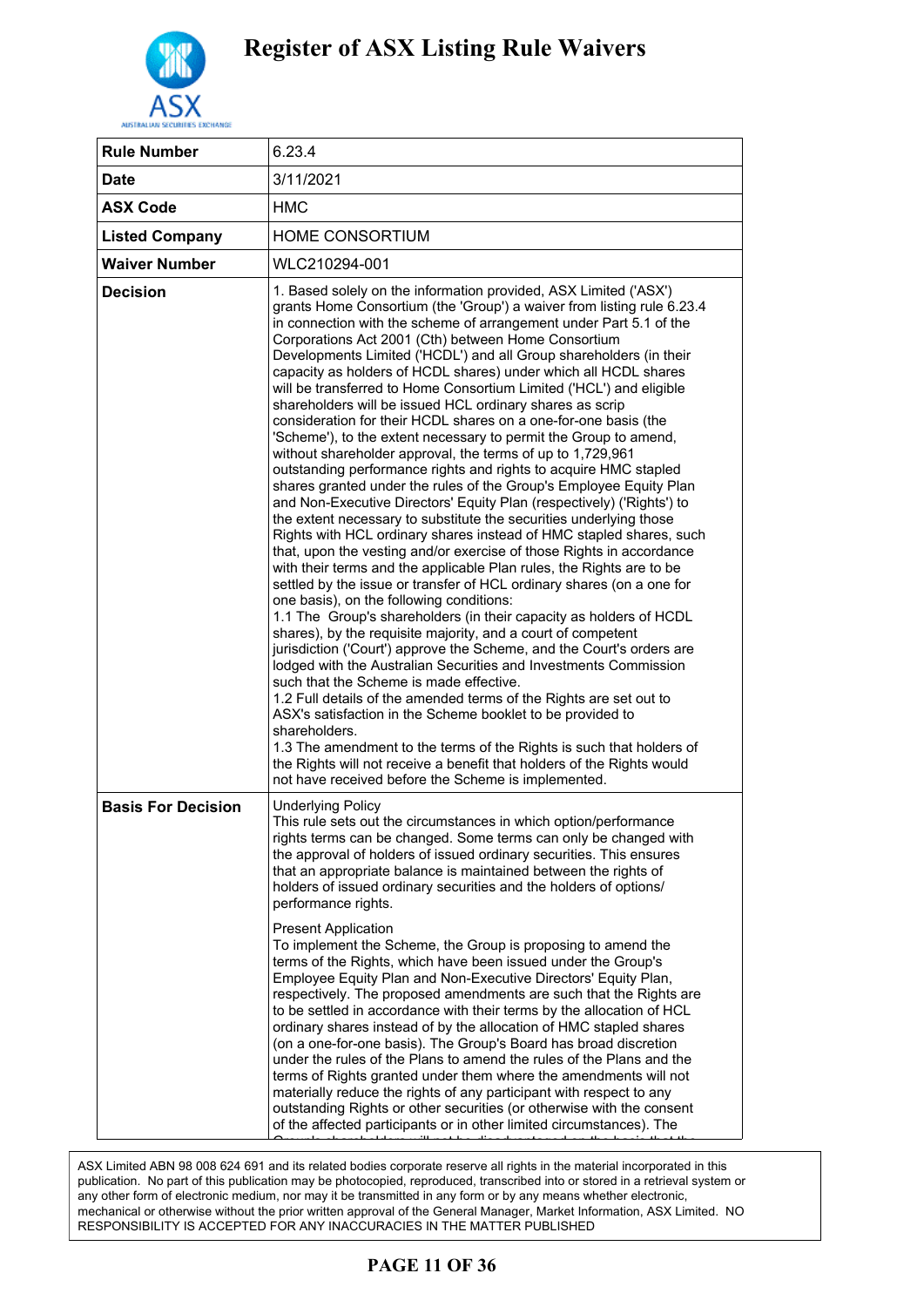#### **Register of ASX Listing Rule Waivers**  $\rho$ ister of ASV Listing Rule Waivers gunder the rules of the rules of the rules of the Plans and the Plans and the Plans and the Plans and the Plans and the Plans and the Plans and the Plans and the Plans and the Plans and the Plans and the Plans and the Plan

Group's shareholders will not be disadvantaged on the basis that the amendments are designed to ensure that the holders of the Rights will not be materially better or worse off as a result of the Scheme. The waiver is granted on the basis that there is sufficient disclosure in the Scheme booklet and shareholders and the Court approve the Scheme. Accordingly, it is proposed to grant the waiver.

ASX Limited ABN 98 008 624 691 and its related bodies corporate reserve all rights in the material incorporated in this publication. No part of this publication may be photocopied, reproduced, transcribed into or stored in a retrieval system or any other form of electronic medium, nor may it be transmitted in any form or by any means whether electronic, mechanical or otherwise without the prior written approval of the General Manager, Market Information, ASX Limited. NO RESPONSIBILITY IS ACCEPTED FOR ANY INACCURACIES IN THE MATTER PUBLISHED

## **PAGE 12 OF 36**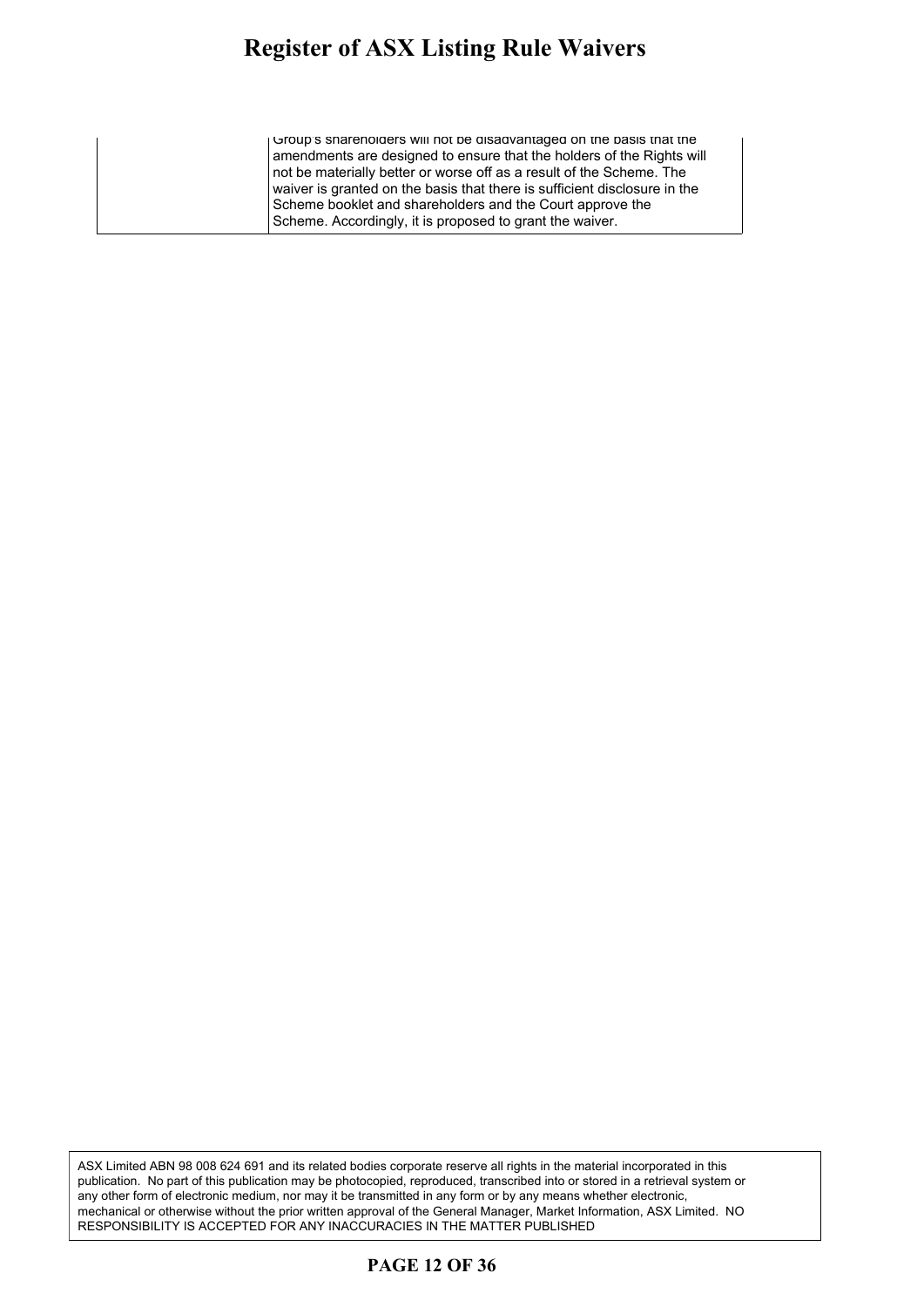

| <b>Rule Number</b>        | 7.3.4                                                                                                                                                                                                                                                                                                                                                                                                                                                                                                                                                                                                                                                                                                                                                                                                                                                                                                                                                                                                                                                                                                                                                                                                                                                                                                                                                                                                                                                                                                                                                                                                                                                                                                                                                                                                                                                                                                                                                                                                                                                                                                                                                                                                                                                                                                                                          |
|---------------------------|------------------------------------------------------------------------------------------------------------------------------------------------------------------------------------------------------------------------------------------------------------------------------------------------------------------------------------------------------------------------------------------------------------------------------------------------------------------------------------------------------------------------------------------------------------------------------------------------------------------------------------------------------------------------------------------------------------------------------------------------------------------------------------------------------------------------------------------------------------------------------------------------------------------------------------------------------------------------------------------------------------------------------------------------------------------------------------------------------------------------------------------------------------------------------------------------------------------------------------------------------------------------------------------------------------------------------------------------------------------------------------------------------------------------------------------------------------------------------------------------------------------------------------------------------------------------------------------------------------------------------------------------------------------------------------------------------------------------------------------------------------------------------------------------------------------------------------------------------------------------------------------------------------------------------------------------------------------------------------------------------------------------------------------------------------------------------------------------------------------------------------------------------------------------------------------------------------------------------------------------------------------------------------------------------------------------------------------------|
| <b>Date</b>               | 3/11/2021                                                                                                                                                                                                                                                                                                                                                                                                                                                                                                                                                                                                                                                                                                                                                                                                                                                                                                                                                                                                                                                                                                                                                                                                                                                                                                                                                                                                                                                                                                                                                                                                                                                                                                                                                                                                                                                                                                                                                                                                                                                                                                                                                                                                                                                                                                                                      |
| <b>ASX Code</b>           | <b>CRR</b>                                                                                                                                                                                                                                                                                                                                                                                                                                                                                                                                                                                                                                                                                                                                                                                                                                                                                                                                                                                                                                                                                                                                                                                                                                                                                                                                                                                                                                                                                                                                                                                                                                                                                                                                                                                                                                                                                                                                                                                                                                                                                                                                                                                                                                                                                                                                     |
| <b>Listed Company</b>     | <b>CRITICAL RESOURCES LIMITED</b>                                                                                                                                                                                                                                                                                                                                                                                                                                                                                                                                                                                                                                                                                                                                                                                                                                                                                                                                                                                                                                                                                                                                                                                                                                                                                                                                                                                                                                                                                                                                                                                                                                                                                                                                                                                                                                                                                                                                                                                                                                                                                                                                                                                                                                                                                                              |
| <b>Waiver Number</b>      | WLC210293-001                                                                                                                                                                                                                                                                                                                                                                                                                                                                                                                                                                                                                                                                                                                                                                                                                                                                                                                                                                                                                                                                                                                                                                                                                                                                                                                                                                                                                                                                                                                                                                                                                                                                                                                                                                                                                                                                                                                                                                                                                                                                                                                                                                                                                                                                                                                                  |
| <b>Decision</b>           | 1. Based solely on the information provided, ASX Limited ('ASX')<br>grants Critical Resources Limited (the 'Company') a waiver from<br>listing rule 7.3.4 to the extent necessary to permit the Company to, in<br>its notice of meeting ('Notice') seeking shareholder approval for the<br>issue of up to 8,000,000 deferred consideration shares to be issued<br>on the achievement of various milestones ('Milestone Shares')<br>pursuant to an agreement between the Company, Essential Metals<br>Limited and International Lithium Corporation ('Agreement'), not to<br>state that the Milestone Shares will be issued within three months<br>from the date of the shareholder meeting, on the following conditions:<br>1.1 The Milestone Shares are to be issued immediately upon<br>satisfaction of each of the relevant milestones and in any event no<br>later than:<br>1.1.1 five years from the date of the terms sheet between the<br>Company, Essential Metals Limited and International Lithium<br>Corporation; and<br>1.1.2 25 October 2026,<br>whichever occurs first.<br>1.2 The milestones must not be varied.<br>1.3 The maximum number of Milestone Shares to be issued is to be<br>capped at 8,000,000.<br>1.4 Adequate details regarding the dilutionary effect of the Milestone<br>Shares on the Company's capital structure be included in the Notice.<br>1.5 For any annual reporting period during which any of the Milestone<br>Shares have been issued or any of them remain to be issued, the<br>Company's annual report sets out the number of Milestone Shares<br>issued in that annual reporting period, the number of Milestone<br>Shares that remain to be issued and the basis on which the Milestone<br>Shares may be issued.<br>1.6 In any half year or quarterly report for a period during which any of<br>the Milestone Shares have been issued or remain to be issued, the<br>Company must include a summary statement of the number of<br>Milestone Shares issued during the reporting period, the number of<br>Milestone Shares that remain to be issued and the basis on which the<br>Milestone Shares may be issued.<br>1.7 The Notice contains the full terms and conditions of agreement<br>pursuant to which the Milestone Shares are to be issued as well as<br>the conditions of this waiver. |
| <b>Basis For Decision</b> | <b>Underlying Policy</b><br>Listing rule 7.3.4 requires a notice of meeting with a resolution to<br>approve the issue of equity securities to state that the securities will<br>be issued within three (3) months of the date of the shareholders'<br>meeting. Listing rule 7.3.4 ensures that an issue of equity securities is<br>made within a reasonably short time after the ordinary security<br>holders approve the issue, so that there is less possibility that the<br>circumstances of the entity may change by the time that the issue is<br>made in such a way that they are different from those that the<br>ordinary security holders may reasonably have had in contemplation<br>at the time of giving their approval.                                                                                                                                                                                                                                                                                                                                                                                                                                                                                                                                                                                                                                                                                                                                                                                                                                                                                                                                                                                                                                                                                                                                                                                                                                                                                                                                                                                                                                                                                                                                                                                                           |
|                           | Where a listed entity has entered into a commercial transaction which<br>calls for the issue of securities as consideration at future times that                                                                                                                                                                                                                                                                                                                                                                                                                                                                                                                                                                                                                                                                                                                                                                                                                                                                                                                                                                                                                                                                                                                                                                                                                                                                                                                                                                                                                                                                                                                                                                                                                                                                                                                                                                                                                                                                                                                                                                                                                                                                                                                                                                                               |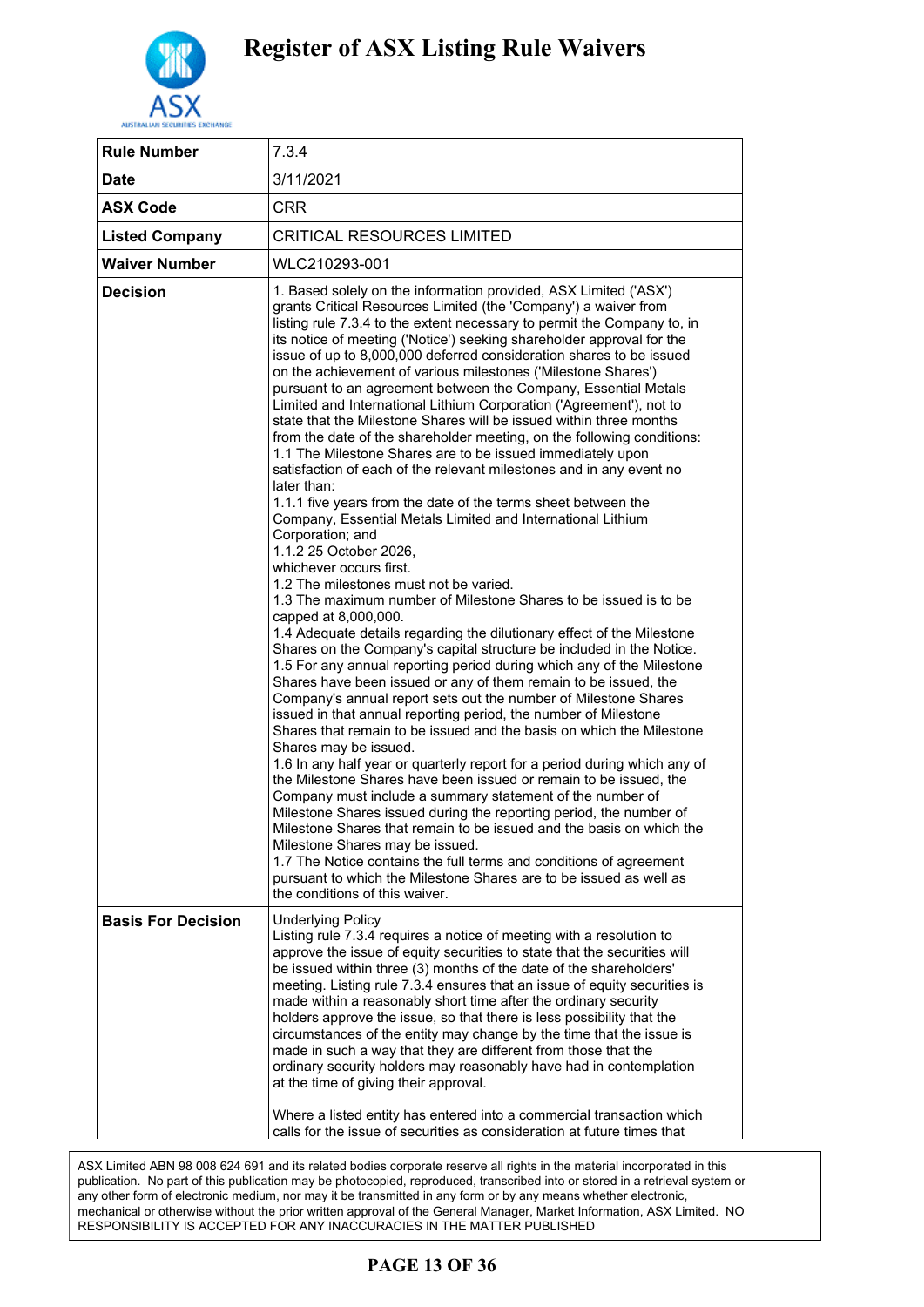### **Register of ASX Listing Rule Waivers** gister of ASA Listing Kule Waivers ordinary security holders may reasonably have had in contemplations  $\mathcal{L}_1$

| necessarily will fall longer than 3 months after the date of a<br>shareholders' meeting, ASX's policy is to permit entities to seek<br>shareholder approval for the issue of all the securities that may be<br>issued under that transaction over the various phases, provided that<br>the milestones to be achieved which trigger the obligation to issue the<br>securities are appropriate to the entity and the transaction in all the<br>circumstances, and adequate information can be given to<br>shareholders about the future issues of securities. This allows the<br>entity and the counterparty to the agreement to have commercial<br>certainty about the ability of the entity to issue securities as the<br>counterparty performs its obligations, while maintaining the principle<br>that shareholders must give their informed consent to future issues of<br>securities. |
|-------------------------------------------------------------------------------------------------------------------------------------------------------------------------------------------------------------------------------------------------------------------------------------------------------------------------------------------------------------------------------------------------------------------------------------------------------------------------------------------------------------------------------------------------------------------------------------------------------------------------------------------------------------------------------------------------------------------------------------------------------------------------------------------------------------------------------------------------------------------------------------------|
| <b>Present Application</b><br>Subject to shareholder approval, the Company is proposing to issue a<br>maximum of 8,000,000 Milestone Shares, as part consideration for<br>the acquisition of the Mavis Lake Lithium Project in Ontario, Canada,<br>to the facilitator of the Agreement. The Milestone Shares are intended<br>to be issued upon the achievement of certain milestone hurdles linked<br>to the exploration achievement of the lithium oxide assets being<br>vended in. Shareholders will know the maximum dilutionary effect at<br>the time of voting on the resolution and there is a sufficient degree of<br>certainty so that shareholders may give their informed consent to the<br>issue of the Milestone Shares. The time proposed for the issue of the<br>Milestone Shares is in line with precedents granted in similar<br>circumstances.                           |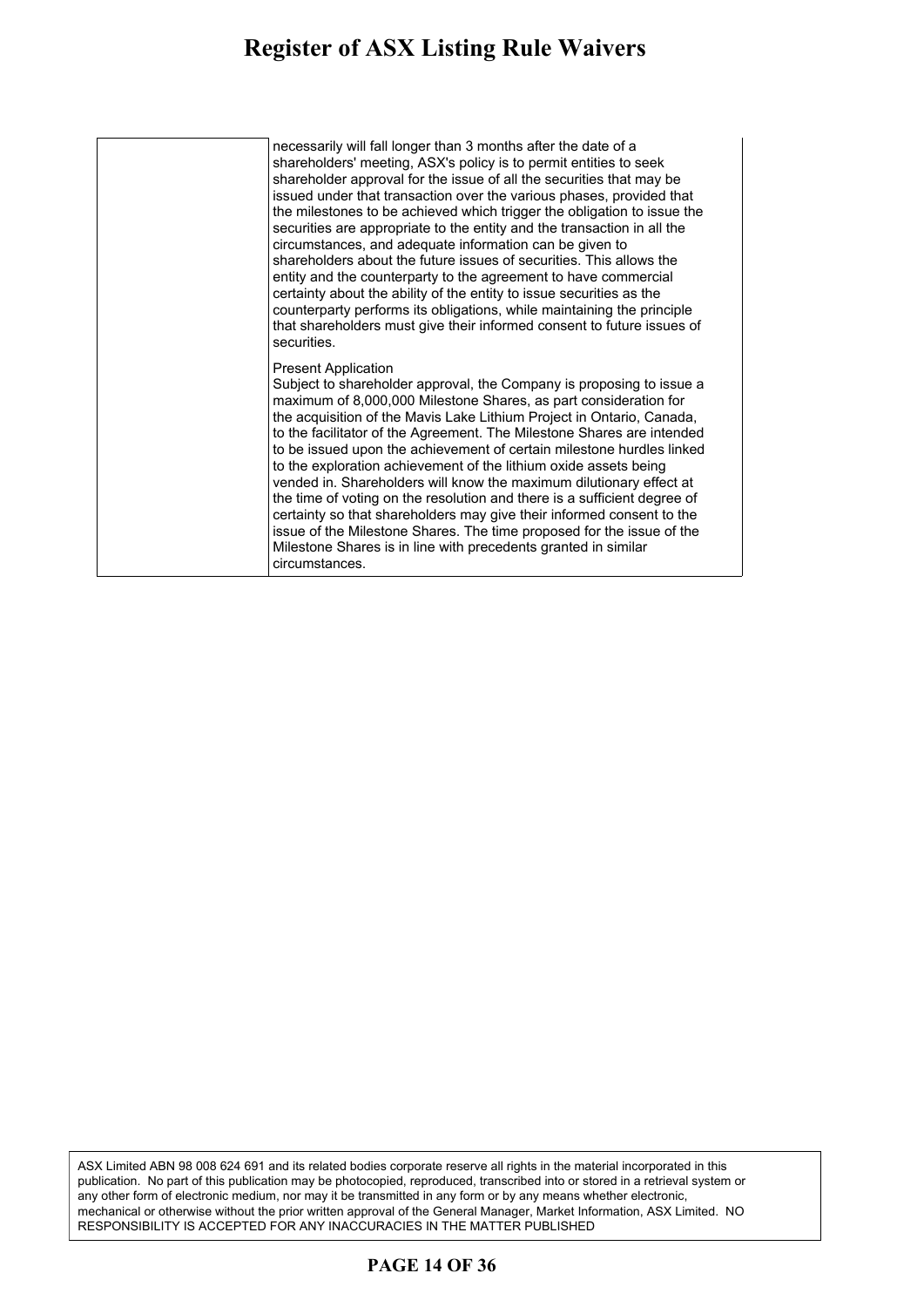

| <b>Rule Number</b>        | 7.3.4                                                                                                                                                                                                                                                                                                                                                                                                                                                                                                                                                                                                                                                                                                                                                                                                                                                                                                                                                                                                                                                                                                                                                                                                                                                                                                                                                                                                                                                                                                                                                                                                                                                                                                                                                                                                                                                                                                                                                                                                                                                                                                                                                                                                                                                                                                            |
|---------------------------|------------------------------------------------------------------------------------------------------------------------------------------------------------------------------------------------------------------------------------------------------------------------------------------------------------------------------------------------------------------------------------------------------------------------------------------------------------------------------------------------------------------------------------------------------------------------------------------------------------------------------------------------------------------------------------------------------------------------------------------------------------------------------------------------------------------------------------------------------------------------------------------------------------------------------------------------------------------------------------------------------------------------------------------------------------------------------------------------------------------------------------------------------------------------------------------------------------------------------------------------------------------------------------------------------------------------------------------------------------------------------------------------------------------------------------------------------------------------------------------------------------------------------------------------------------------------------------------------------------------------------------------------------------------------------------------------------------------------------------------------------------------------------------------------------------------------------------------------------------------------------------------------------------------------------------------------------------------------------------------------------------------------------------------------------------------------------------------------------------------------------------------------------------------------------------------------------------------------------------------------------------------------------------------------------------------|
| <b>Date</b>               | 8/11/2021                                                                                                                                                                                                                                                                                                                                                                                                                                                                                                                                                                                                                                                                                                                                                                                                                                                                                                                                                                                                                                                                                                                                                                                                                                                                                                                                                                                                                                                                                                                                                                                                                                                                                                                                                                                                                                                                                                                                                                                                                                                                                                                                                                                                                                                                                                        |
| <b>ASX Code</b>           | HCH                                                                                                                                                                                                                                                                                                                                                                                                                                                                                                                                                                                                                                                                                                                                                                                                                                                                                                                                                                                                                                                                                                                                                                                                                                                                                                                                                                                                                                                                                                                                                                                                                                                                                                                                                                                                                                                                                                                                                                                                                                                                                                                                                                                                                                                                                                              |
| <b>Listed Company</b>     | <b>HOT CHILI LIMITED</b>                                                                                                                                                                                                                                                                                                                                                                                                                                                                                                                                                                                                                                                                                                                                                                                                                                                                                                                                                                                                                                                                                                                                                                                                                                                                                                                                                                                                                                                                                                                                                                                                                                                                                                                                                                                                                                                                                                                                                                                                                                                                                                                                                                                                                                                                                         |
| <b>Waiver Number</b>      | WLC210295-001                                                                                                                                                                                                                                                                                                                                                                                                                                                                                                                                                                                                                                                                                                                                                                                                                                                                                                                                                                                                                                                                                                                                                                                                                                                                                                                                                                                                                                                                                                                                                                                                                                                                                                                                                                                                                                                                                                                                                                                                                                                                                                                                                                                                                                                                                                    |
| <b>Decision</b>           | 1. Based solely on the information provided, ASX Limited ('ASX')<br>grants Hot Chili Limited (the 'Company') a waiver from listing rule<br>7.3.4 to allow the Company's notice of annual general meeting<br>('Notice') seeking shareholder approval for the issue of up to 167,090<br>shares in consideration for the payment of interest of 8% per annum<br>due to unrelated parties ('Unrelated Noteholders'), payable quarterly<br>through the issue of shares ('Interest Shares') over the 12 month<br>period from the date of the Company's Annual General Meeting<br>('AGM'), in respect to the quarters ending on 31 December 2021, 31<br>March 2022 and 20 June 2022 (maturity date) (each a 'Relevant<br>Interest Period'), not to state that the date by which the Company will<br>issue the Interest Shares will be no later than 3 months after the date<br>of the AGM on the following conditions:<br>1.1 The Interest Shares must be issued to the Unrelated Noteholders<br>no later than:<br>1.1.1 10 business days after the end of the relevant quarter; and<br>1.1.2 30 June 2022.<br>1.2 The Notice includes a worked example of the dilution that will<br>occur to existing shareholders of the Company as a result of the issue<br>of Remuneration Shares at four different prices;<br>1.3 The Notice contains a summary of the material terms of the<br>Convertible Notes held by the Unrelated Noteholders ('Convertible<br>Notes');<br>1.4 For any annual reporting period during which any of the Interest<br>Shares have been issued or any of them remain to be issued, the<br>Company's annual report sets out in detail the number of Interest<br>Shares issued during the reporting period, the number of Interest<br>Shares that remain to be issued and the basis on which the Interest<br>Shares may be issued;<br>1.5 In any half year or quarterly report for a period during which any of<br>the Interest Shares have been issued or remain to be issued, the<br>Company must include a summary statement of the number of<br>Interest Shares issued during the reporting period, and the number of<br>Interest Shares that remain to be issued and the basis on which the<br>Interest Shares may be issued; and<br>1.6 The terms of the waiver are disclosed in the Notice. |
| <b>Basis For Decision</b> | <b>Underlying Policy</b><br>Listing rule 7.3.4 requires a notice of meeting with a resolution to<br>approve the issue of equity securities to state that the securities will<br>be issued within 3 months of the date of the shareholders' meeting.<br>Listing rule 7.3.4 ensures that an issue of equity securities is made<br>within a reasonably short time after the ordinary security holders<br>approve the issue, so that there is less possibility that the<br>circumstances of the entity may change by the time that the issue is<br>made in such a way that they are different from those that the<br>ordinary security holders may reasonably have had in contemplation<br>at the time of giving their approval. Where a listed entity has entered<br>into a commercial transaction which calls for the issue of securities as<br>consideration at future times that necessarily will fall longer than 3<br>months after the date of a shareholders' meeting, ASX's policy is to<br>permit entities to seek shareholder approval for the issue of all the<br>securities that may be issued under that transaction over the various                                                                                                                                                                                                                                                                                                                                                                                                                                                                                                                                                                                                                                                                                                                                                                                                                                                                                                                                                                                                                                                                                                                                                                   |

ASX Limited ABN 98 008 624 691 and its related bodies corporate reserve all rights in the material incorporated in this publication. No part of this publication may be photocopied, reproduced, transcribed into or stored in a retrieval system or any other form of electronic medium, nor may it be transmitted in any form or by any means whether electronic, mechanical or otherwise without the prior written approval of the General Manager, Market Information, ASX Limited. NO RESPONSIBILITY IS ACCEPTED FOR ANY INACCURACIES IN THE MATTER PUBLISHED

## **PAGE 15 OF 36**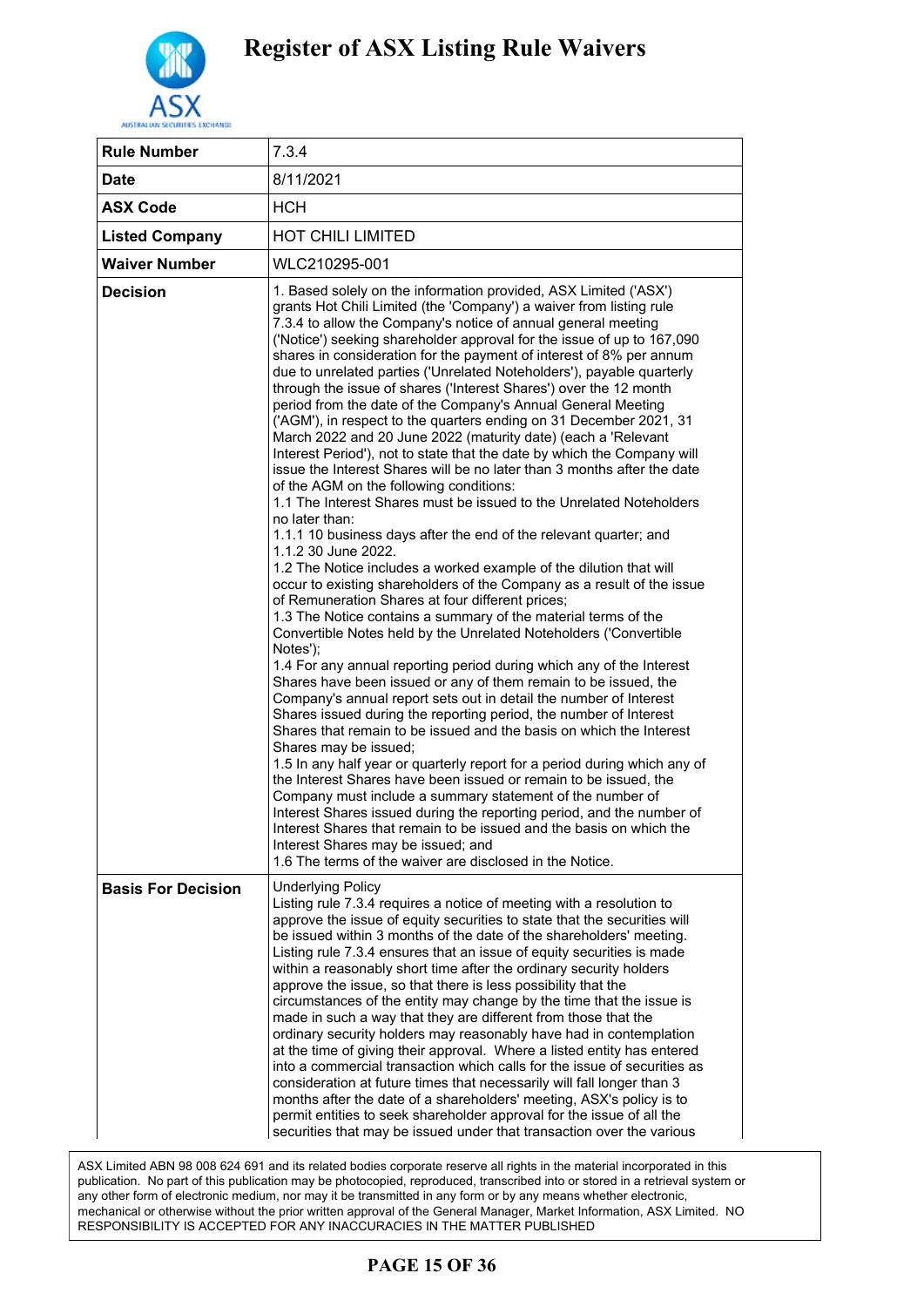### **Register of ASX Listing Rule Waivers** gister of ASX Listing Rule Waivers into a commercial transaction which calls for the issue of securities as  $\mathcal{L}_1$

| phases, provided that the milestones to be achieved which trigger the<br>obligation to issue the securities are appropriate to the entity and the<br>transaction in all the circumstances, and adequate information can be<br>given to shareholders about the future issues of securities. This<br>allows the entity and the counterparty to the agreement to have<br>commercial certainty about the ability of the entity to issue securities<br>as the counterparty performs its obligations, while maintaining the<br>principle that shareholders must give their informed consent to future<br>issues of securities.                                                                                                                                                                                                                                                                                                                                                                                                                                                                                                                                                                                                                                                                                                                                                                                                                                                                                                                                                                                                                                                                                                                                                                                                                                                                                                                                                            |
|-------------------------------------------------------------------------------------------------------------------------------------------------------------------------------------------------------------------------------------------------------------------------------------------------------------------------------------------------------------------------------------------------------------------------------------------------------------------------------------------------------------------------------------------------------------------------------------------------------------------------------------------------------------------------------------------------------------------------------------------------------------------------------------------------------------------------------------------------------------------------------------------------------------------------------------------------------------------------------------------------------------------------------------------------------------------------------------------------------------------------------------------------------------------------------------------------------------------------------------------------------------------------------------------------------------------------------------------------------------------------------------------------------------------------------------------------------------------------------------------------------------------------------------------------------------------------------------------------------------------------------------------------------------------------------------------------------------------------------------------------------------------------------------------------------------------------------------------------------------------------------------------------------------------------------------------------------------------------------------|
| <b>Present Application</b><br>The Company has closed a capital raising in the amount of<br>\$11,300,900 by way of the placement of the Convertible Notes to<br>Unrelated Noteholders and to Blue Spec. The Company seeks<br>approval for the issue of Interest Shares that will become due and<br>payable to Unrelated Noteholders over the 12 months from the date of<br>the AGM with respect to the Relevant Interest Period. Interest of 8%<br>per annum is payable to Unrelated Noteholders on a quarterly basis in<br>either cash or Interest Shares, at the election of the Company. Any<br>Interest Shares issued in satisfaction of interest on the Convertible<br>Notes will have an issue price price equal to the VWAP of shares over<br>the five trading days prior to their issue date, being the last date of the<br>Relevant Interest Period. The maximum number of Interest Shares<br>that may be issued to Unrelated Noteholders is 30,537,423 Interest<br>Shares. The timing and structure for the issue of Interest Shares is<br>outlined in the Notice. The interest rate and period of time over which<br>Interest Shares may be issued is fixed and the Notice provides a<br>working example of an indicative number of Interest Shares based on<br>a four estimated values of VWAP, being \$1.50, \$2.00, \$2.00 and<br>\$2.50. In the context of a convertible note agreement, there is a<br>sufficient degree of certainty about the basis for calculation of the<br>number of Interest Shares to be issued for shareholders to be able to<br>give their informed consent to the issue of the Interest Shares over<br>the relevant period. The waiver is granted on conditions, including that<br>the Notice discloses the material terms of the Convertible Notes to the<br>Company's shareholders. It is appropriate to allow shareholders to be<br>able to give their informed consent to the issue of the Interest Shares<br>over the relevant period. |

ASX Limited ABN 98 008 624 691 and its related bodies corporate reserve all rights in the material incorporated in this publication. No part of this publication may be photocopied, reproduced, transcribed into or stored in a retrieval system or any other form of electronic medium, nor may it be transmitted in any form or by any means whether electronic, mechanical or otherwise without the prior written approval of the General Manager, Market Information, ASX Limited. NO RESPONSIBILITY IS ACCEPTED FOR ANY INACCURACIES IN THE MATTER PUBLISHED

### **PAGE 16 OF 36**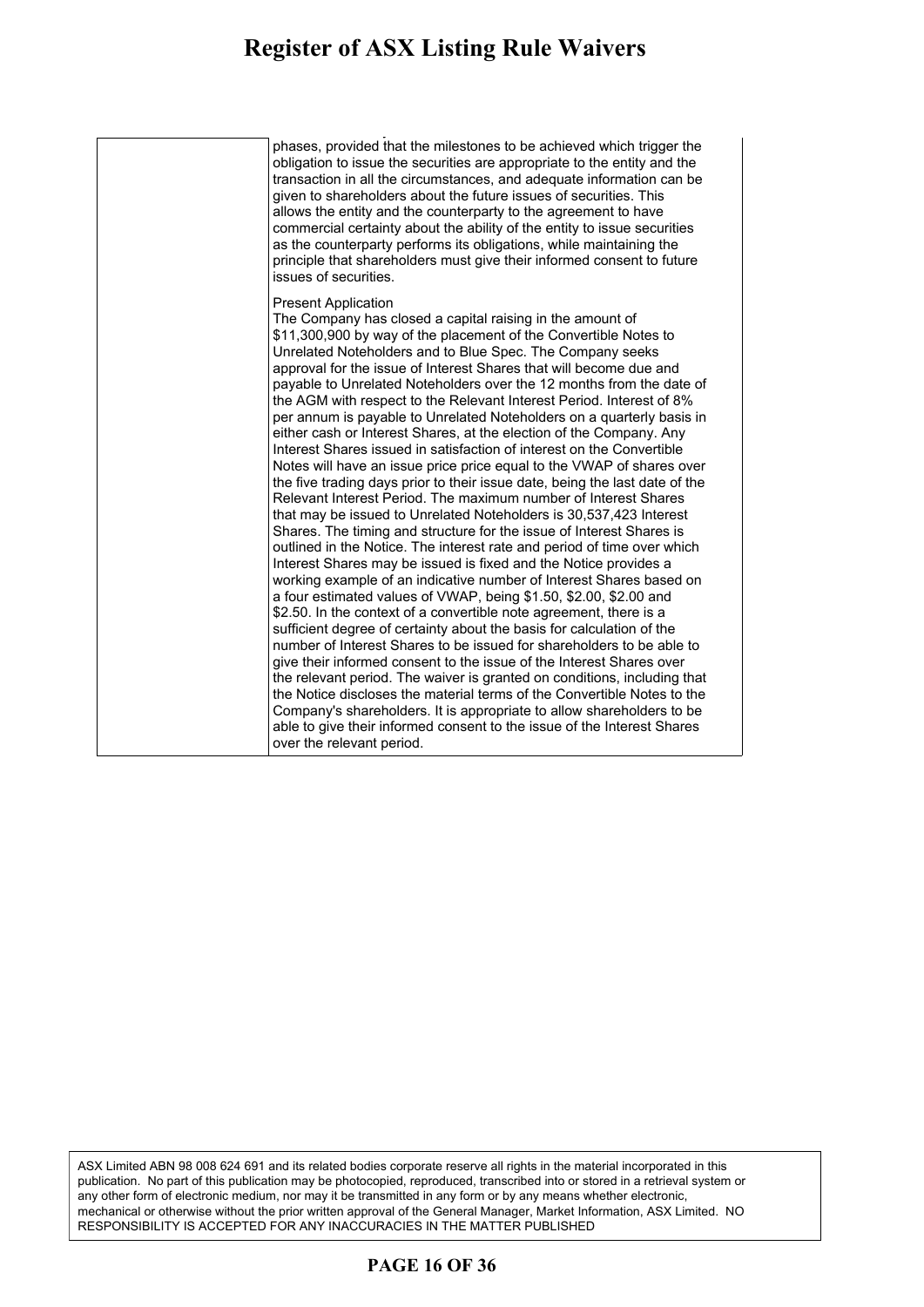

| <b>Rule Number</b>        | 7.3.4                                                                                                                                                                                                                                                                                                                                                                                                                                                                                                                                                                                                                                                                                                                                                                                                                                                                                                                                                                                                                                                                                                                                                                                                                                                                                                                                                                                                                                                                                                                                                                                                                                                                                                                                        |
|---------------------------|----------------------------------------------------------------------------------------------------------------------------------------------------------------------------------------------------------------------------------------------------------------------------------------------------------------------------------------------------------------------------------------------------------------------------------------------------------------------------------------------------------------------------------------------------------------------------------------------------------------------------------------------------------------------------------------------------------------------------------------------------------------------------------------------------------------------------------------------------------------------------------------------------------------------------------------------------------------------------------------------------------------------------------------------------------------------------------------------------------------------------------------------------------------------------------------------------------------------------------------------------------------------------------------------------------------------------------------------------------------------------------------------------------------------------------------------------------------------------------------------------------------------------------------------------------------------------------------------------------------------------------------------------------------------------------------------------------------------------------------------|
| <b>Date</b>               | 10/11/2021                                                                                                                                                                                                                                                                                                                                                                                                                                                                                                                                                                                                                                                                                                                                                                                                                                                                                                                                                                                                                                                                                                                                                                                                                                                                                                                                                                                                                                                                                                                                                                                                                                                                                                                                   |
| <b>ASX Code</b>           | <b>KRM</b>                                                                                                                                                                                                                                                                                                                                                                                                                                                                                                                                                                                                                                                                                                                                                                                                                                                                                                                                                                                                                                                                                                                                                                                                                                                                                                                                                                                                                                                                                                                                                                                                                                                                                                                                   |
| <b>Listed Company</b>     | KINGSROSE MINING LIMITED                                                                                                                                                                                                                                                                                                                                                                                                                                                                                                                                                                                                                                                                                                                                                                                                                                                                                                                                                                                                                                                                                                                                                                                                                                                                                                                                                                                                                                                                                                                                                                                                                                                                                                                     |
| <b>Waiver Number</b>      | WLC210298-001                                                                                                                                                                                                                                                                                                                                                                                                                                                                                                                                                                                                                                                                                                                                                                                                                                                                                                                                                                                                                                                                                                                                                                                                                                                                                                                                                                                                                                                                                                                                                                                                                                                                                                                                |
| <b>Decision</b>           | 1. Based solely on the information provided, ASX Limited ('ASX')<br>grants Kingsrose Mining Limited (the 'Company') a waiver from listing<br>rule 7.3.4 to the extent necessary to permit the Company to, in its<br>notice of meeting ('Notice') seeking shareholder approval for the issue<br>of up to 26,874,166 deferred consideration shares to be issued on the<br>achievement of various milestones ('Milestone Shares') pursuant to<br>an agreement between the Company and Element-46 Limited<br>('Agreement'), not to state that the Milestone Shares will be issued<br>within three months from the date of the shareholder meeting, on the<br>following conditions:<br>1.1 The Milestone Shares are to be issued immediately upon<br>satisfaction of each of the relevant milestones and in any event no<br>later than five years from the date of shareholder meeting.<br>1.2 The milestones must not be varied.<br>1.3 The maximum number of Milestone Shares to be issued is to be<br>capped at 26,874,166.<br>1.4 Adequate details regarding the dilutionary effect of the Milestone<br>Shares on the Company's capital structure be included in the Notice.<br>1.5 For any annual reporting period during which any of the Milestone<br>Shares have been issued or any of them remain to be issued, the<br>Company's annual report sets out the number of Milestone Shares<br>issued in that annual reporting period, the number of Milestone<br>Shares that remain to be issued and the basis on which the Milestone<br>Shares may be issued.<br>1.6 The Notice contains the full terms and conditions of agreement<br>pursuant to which the Milestone Shares are to be issued as well as<br>the conditions of this waiver. |
| <b>Basis For Decision</b> | <b>Underlying Policy</b><br>Listing rule 7.3.4 requires a notice of meeting with a resolution to<br>approve the issue of equity securities to state that the securities will<br>be issued within three (3) months of the date of the shareholders'<br>meeting. Listing rule 7.3.4 ensures that an issue of equity securities is<br>made within a reasonably short time after the ordinary security<br>holders approve the issue, so that there is less possibility that the<br>circumstances of the entity may change by the time that the issue is<br>made in such a way that they are different from those that the<br>ordinary security holders may reasonably have had in contemplation<br>at the time of giving their approval.<br>Where a listed entity has entered into a commercial transaction which<br>calls for the issue of securities as consideration at future times that<br>necessarily will fall longer than 3 months after the date of a<br>shareholders' meeting, ASX's policy is to permit entities to seek<br>shareholder approval for the issue of all the securities that may be<br>issued under that transaction over the various phases, provided that<br>the milestones to be achieved which trigger the obligation to issue the<br>securities are appropriate to the entity and the transaction in all the<br>circumstances, and adequate information can be given to<br>shareholders about the future issues of securities. This allows the<br>entity and the counterparty to the agreement to have commercial<br>certainty about the ability of the entity to issue securities as the<br>counterparty performs its obligations, while maintaining the principle                                                 |

ASX Limited ABN 98 008 624 691 and its related bodies corporate reserve all rights in the material incorporated in this publication. No part of this publication may be photocopied, reproduced, transcribed into or stored in a retrieval system or any other form of electronic medium, nor may it be transmitted in any form or by any means whether electronic, mechanical or otherwise without the prior written approval of the General Manager, Market Information, ASX Limited. NO RESPONSIBILITY IS ACCEPTED FOR ANY INACCURACIES IN THE MATTER PUBLISHED

## **PAGE 17 OF 36**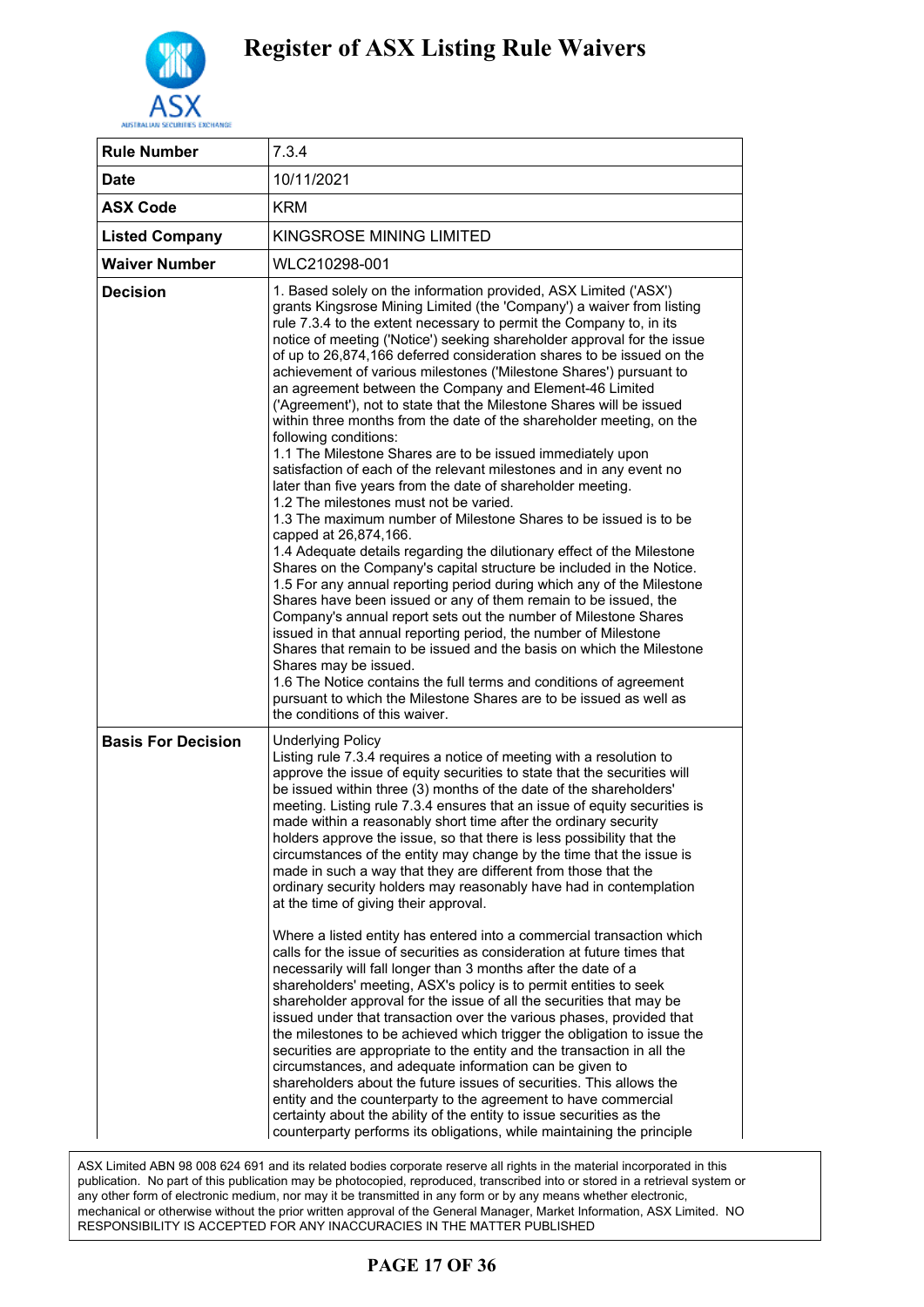### **Register of ASX Listing Rule Waivers** gister of ASA Listing Rule Waivers circumstances, and adequate information can be given to

| that shareholders must give their informed consent to future issues of<br>securities.                                                                                                                                                                                                                                                                                                                                                                                                                                                                                                                                                                                                                                                                                                                                                        |
|----------------------------------------------------------------------------------------------------------------------------------------------------------------------------------------------------------------------------------------------------------------------------------------------------------------------------------------------------------------------------------------------------------------------------------------------------------------------------------------------------------------------------------------------------------------------------------------------------------------------------------------------------------------------------------------------------------------------------------------------------------------------------------------------------------------------------------------------|
| <b>Present Application</b><br>Subject to shareholder approval, the Company is proposing to issue a<br>maximum of 26,874,166 Milestone Shares, as part consideration for<br>the acquisition of 100% of the issued capital of Element-46 Limited<br>who holds projects in Finland and Norway. The Milestone Shares are<br>intended to be issued upon the achievement of certain milestone<br>hurdles linked to the exploration achievement of the assets vended in.<br>Shareholders will know the maximum dilutionary effect at the time of<br>voting on the resolution and there is a sufficient degree of certainty so<br>that shareholders may give their informed consent to the issue of the<br>Milestone Shares. The time proposed for the issue of the Milestone<br>Shares is in line with precedents granted in similar circumstances. |
|                                                                                                                                                                                                                                                                                                                                                                                                                                                                                                                                                                                                                                                                                                                                                                                                                                              |

ASX Limited ABN 98 008 624 691 and its related bodies corporate reserve all rights in the material incorporated in this publication. No part of this publication may be photocopied, reproduced, transcribed into or stored in a retrieval system or any other form of electronic medium, nor may it be transmitted in any form or by any means whether electronic, mechanical or otherwise without the prior written approval of the General Manager, Market Information, ASX Limited. NO RESPONSIBILITY IS ACCEPTED FOR ANY INACCURACIES IN THE MATTER PUBLISHED

### **PAGE 18 OF 36**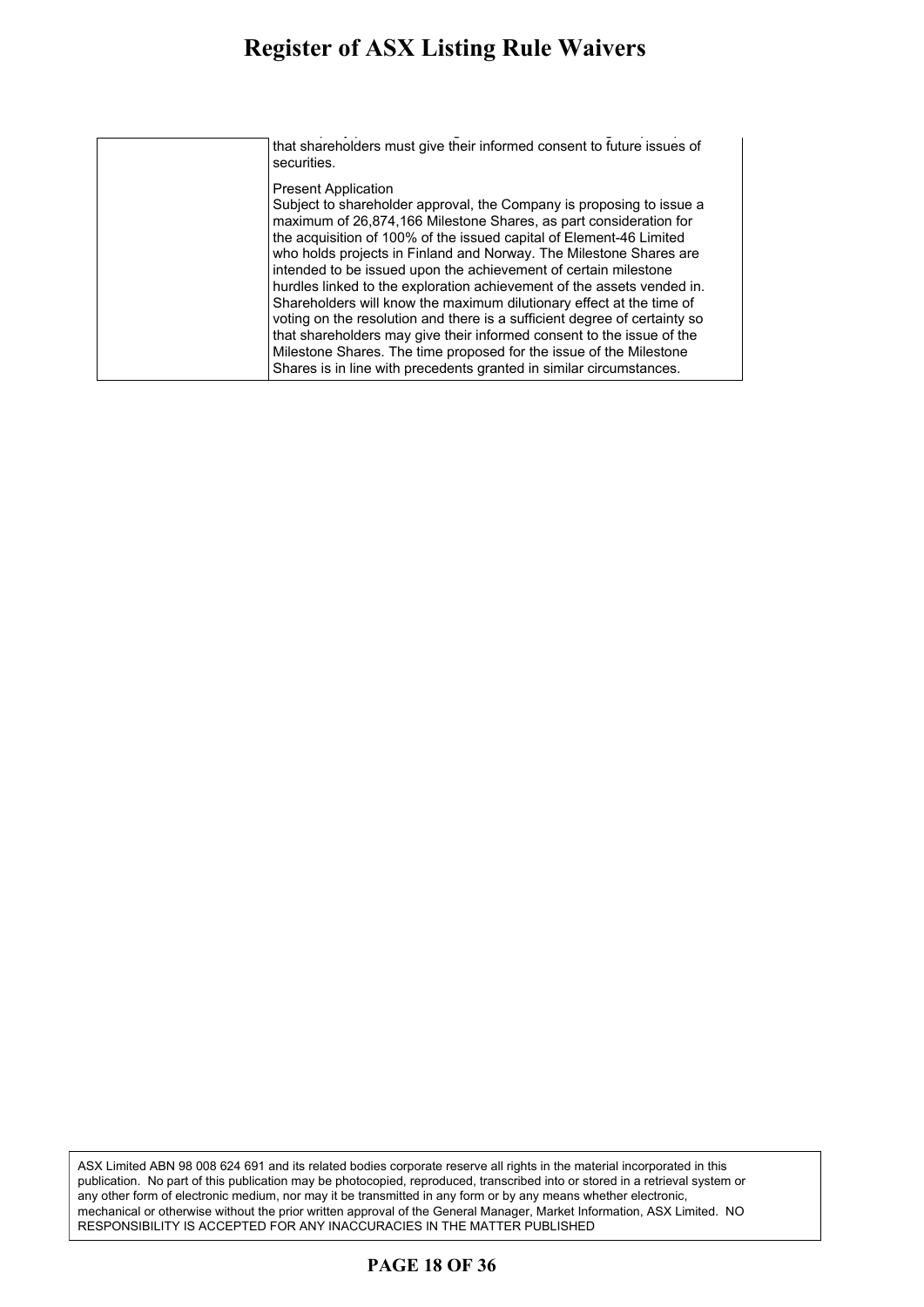

| <b>Rule Number</b>        | 7.3.9                                                                                                                                                                                                                                                                                                                                                                                                                                                                                                                                                                                                                                                                                                                                                                                                                                                                                                                                                                                                             |
|---------------------------|-------------------------------------------------------------------------------------------------------------------------------------------------------------------------------------------------------------------------------------------------------------------------------------------------------------------------------------------------------------------------------------------------------------------------------------------------------------------------------------------------------------------------------------------------------------------------------------------------------------------------------------------------------------------------------------------------------------------------------------------------------------------------------------------------------------------------------------------------------------------------------------------------------------------------------------------------------------------------------------------------------------------|
| <b>Date</b>               | 5/11/2021                                                                                                                                                                                                                                                                                                                                                                                                                                                                                                                                                                                                                                                                                                                                                                                                                                                                                                                                                                                                         |
| <b>ASX Code</b>           | <b>APC</b>                                                                                                                                                                                                                                                                                                                                                                                                                                                                                                                                                                                                                                                                                                                                                                                                                                                                                                                                                                                                        |
| <b>Listed Company</b>     | AUSTRALIAN POTASH LIMITED                                                                                                                                                                                                                                                                                                                                                                                                                                                                                                                                                                                                                                                                                                                                                                                                                                                                                                                                                                                         |
| <b>Waiver Number</b>      | WLC210292-001                                                                                                                                                                                                                                                                                                                                                                                                                                                                                                                                                                                                                                                                                                                                                                                                                                                                                                                                                                                                     |
| <b>Decision</b>           | 1. Based solely on the information provided, ASX Limited ('ASX')<br>grants Australian Potash Limited (the 'Company') a waiver from<br>Listing Rule 7.3.9 to the extent necessary to permit the Company to<br>include a resolution in the Company's notice of meeting ('Notice') to<br>approve the issue of up to 25,000,000 fully paid ordinary shares in the<br>Company at an issue price of A\$0.08 per share ('SPP Shares') to<br>eligible shareholders under the Company's Share Purchase Plan<br>('SPP') not to include a voting exclusion statement that excludes the<br>votes of persons who may participate in the SPP, on the following<br>conditions:<br>1.1 that the SPP is not underwritten, or if it is underwritten, the<br>Company excludes any votes cast on that resolution by any proposed<br>underwriter or sub-underwriter of the SPP; and<br>1.2 that the Company excludes any votes cast in favour of that<br>resolution by any investor who may receive shares under any SPP<br>shortfall. |
| <b>Basis For Decision</b> | <b>Underlying Policy</b><br>Standard Decision, refer to Guidance Note 17.                                                                                                                                                                                                                                                                                                                                                                                                                                                                                                                                                                                                                                                                                                                                                                                                                                                                                                                                         |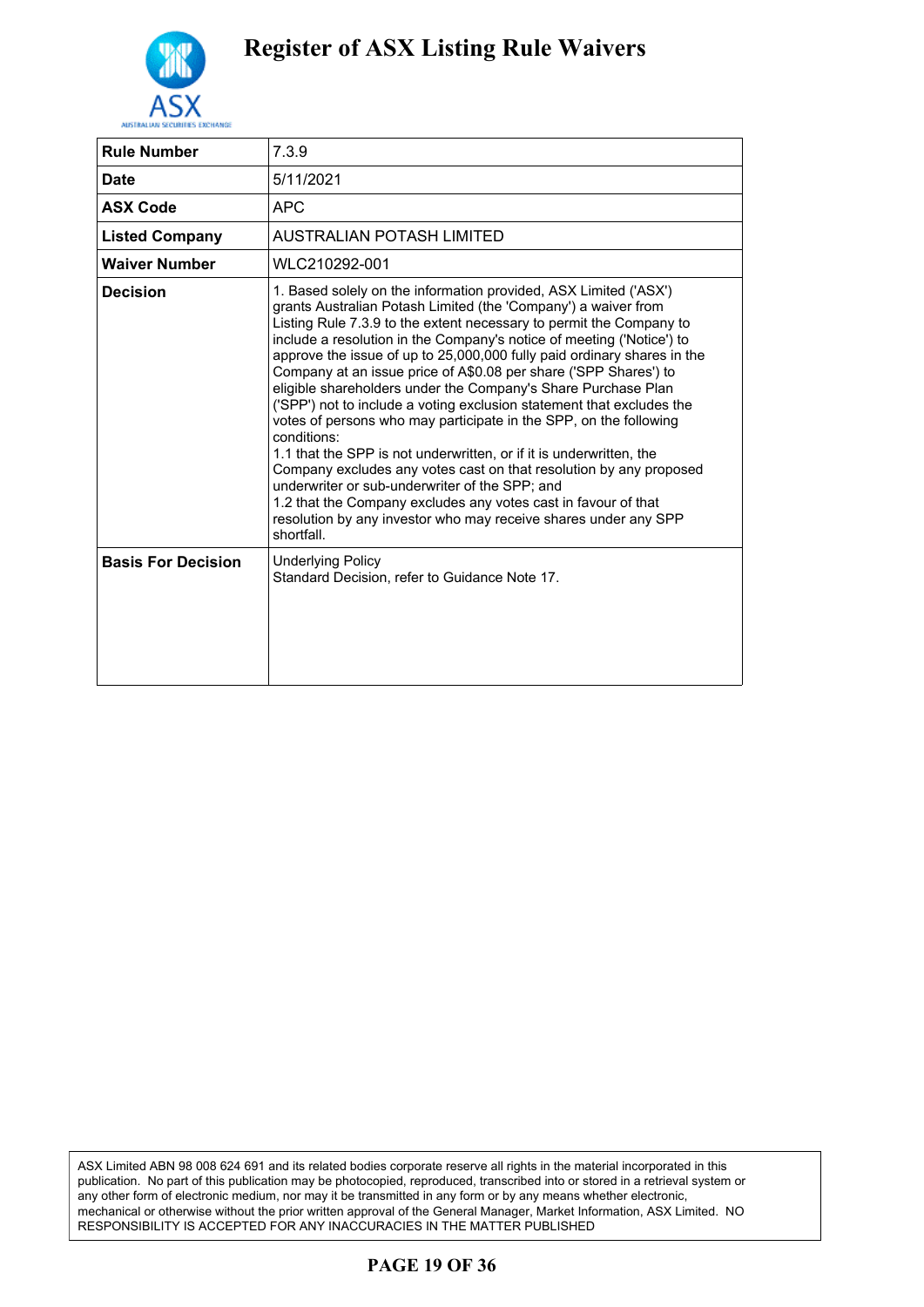

| <b>Rule Number</b>        | 7.40                                                                                                                                                                                                                                                                                                                                                                                                                                                                                                                                                                                                                                                                                                                                                                                                                                                                                                                                                                                                                                                                                                                                                                                                                                                                                                                                                                       |
|---------------------------|----------------------------------------------------------------------------------------------------------------------------------------------------------------------------------------------------------------------------------------------------------------------------------------------------------------------------------------------------------------------------------------------------------------------------------------------------------------------------------------------------------------------------------------------------------------------------------------------------------------------------------------------------------------------------------------------------------------------------------------------------------------------------------------------------------------------------------------------------------------------------------------------------------------------------------------------------------------------------------------------------------------------------------------------------------------------------------------------------------------------------------------------------------------------------------------------------------------------------------------------------------------------------------------------------------------------------------------------------------------------------|
| <b>Date</b>               | 3/11/2021                                                                                                                                                                                                                                                                                                                                                                                                                                                                                                                                                                                                                                                                                                                                                                                                                                                                                                                                                                                                                                                                                                                                                                                                                                                                                                                                                                  |
| <b>ASX Code</b>           | <b>APT</b>                                                                                                                                                                                                                                                                                                                                                                                                                                                                                                                                                                                                                                                                                                                                                                                                                                                                                                                                                                                                                                                                                                                                                                                                                                                                                                                                                                 |
| <b>Listed Company</b>     | AFTERPAY LIMITED                                                                                                                                                                                                                                                                                                                                                                                                                                                                                                                                                                                                                                                                                                                                                                                                                                                                                                                                                                                                                                                                                                                                                                                                                                                                                                                                                           |
| <b>Waiver Number</b>      | WLC210290-001                                                                                                                                                                                                                                                                                                                                                                                                                                                                                                                                                                                                                                                                                                                                                                                                                                                                                                                                                                                                                                                                                                                                                                                                                                                                                                                                                              |
| <b>Decision</b>           | 1. Based solely on the information provided, ASX Limited ('ASX')<br>grants Afterpay Limited (the 'Company') a waiver from listing rule 7.40<br>to the extent necessary to permit the Company, in implementing a<br>scheme implementation deed with Square, Inc ('Square') under which<br>Square, through its wholly owned subsidiary, Lanai (AU) 2 Pty Ltd, will<br>acquire all of the issued share capital of the Company by way of an<br>all-scrip scheme of arrangement under Part 5.1 of the Corporations<br>Act 2001 (Cth) (the 'Scheme'), to not follow the timetable set out in<br>paragraph 10 of Appendix 7A, on the following conditions.<br>1.1 The Company provides disclosure for release to the market in the<br>Scheme Booklet and on the Scheme effective date, to ASX's<br>satisfaction, regarding the consequences for investors trading in the<br>Company's ordinary shares after Scheme effective date.<br>1.2 The Company undertakes to ASX that in the period from and<br>including the Scheme effective date to the time the Company's shares<br>cease trading on ASX, it will ensure that Square immediately provides<br>the Company with a copy of each public filing Square makes with U.S.<br>Securities and Exchange Commission and EDGAR for the purposes<br>of the Company releasing the filing on the ASX Market<br>Announcements Platform. |
| <b>Basis For Decision</b> | <b>Underlying Policy</b><br>Listing rule 7.40 prescribes that listed entities must follow mandatory<br>timetables set out in Appendix 7A for various corporate actions.<br>Compliance with timetables ensures that investors are able to<br>determine their entitlements, option holders are provided with the<br>basis of an informed decision to exercise their options, trading may<br>take place on a basis where participants in the market have certainty<br>as to whether they will be entitled to participate in the corporate<br>action, and ASX's trading and settlement systems can accommodate<br>the proposed corporate action. This ensures that an orderly market is<br>maintained.                                                                                                                                                                                                                                                                                                                                                                                                                                                                                                                                                                                                                                                                         |
|                           | <b>Present Application</b><br>The Company proposes implementing a scheme of arrangement<br>whereby the acquirer will hold all of its issued capital by way of Court<br>approved Scheme. The Company has on issue \$1.5 billion zero<br>coupon notes listed on Singapore Stock Exchange ('Notes'). The<br>Notes terms require the Company to use all reasonable endeavours<br>to ensure that any shares issued to noteholders on conversion of the<br>Notes are able to participate in the Scheme, and that it set a record<br>date for the Scheme not less than 30 calendar days after the<br>Scheme's effective date. To enable time for this conversion period as<br>required by the SGX Note terms (plus a few days buffer for<br>administrative matters associated with facilitating the required<br>conversion period) the Company must provide for a period of time<br>between the effective date and the Scheme record date that is<br>significantly longer than market practice Therefore, it is proposed that<br>rather than securities in the Company being suspended on the<br>effective date and trading on deferred settlement basis in Square<br>occurring for an unacceptable long period of time, trading in the<br>Company shares continue after the Scheme effective date until<br>shortly before the record date. In doing so, the proposed timetable   |

.<br>ASX Limited ABN 98 008 624 691 and its related bodies corporate reserve all rights in the material incorporated in this publication. No part of this publication may be photocopied, reproduced, transcribed into or stored in a retrieval system or publication. postecure... The part of the post-company so proceed press, represence, transmised the or cross the retrieval b<br>any other form of electronic medium, nor may it be transmitted in any form or by any means whether electronic, mechanical or otherwise without the prior written approval of the General Manager, Market Information, ASX Limited. NO RESPONSIBILITY IS ACCEPTED FOR ANY INACCURACIES IN THE MATTER PUBLISHED  $W$  is conditional on satisfactory disclosure to the matrix  $\mathcal{M}$  and the matrix  $\mathcal{M}$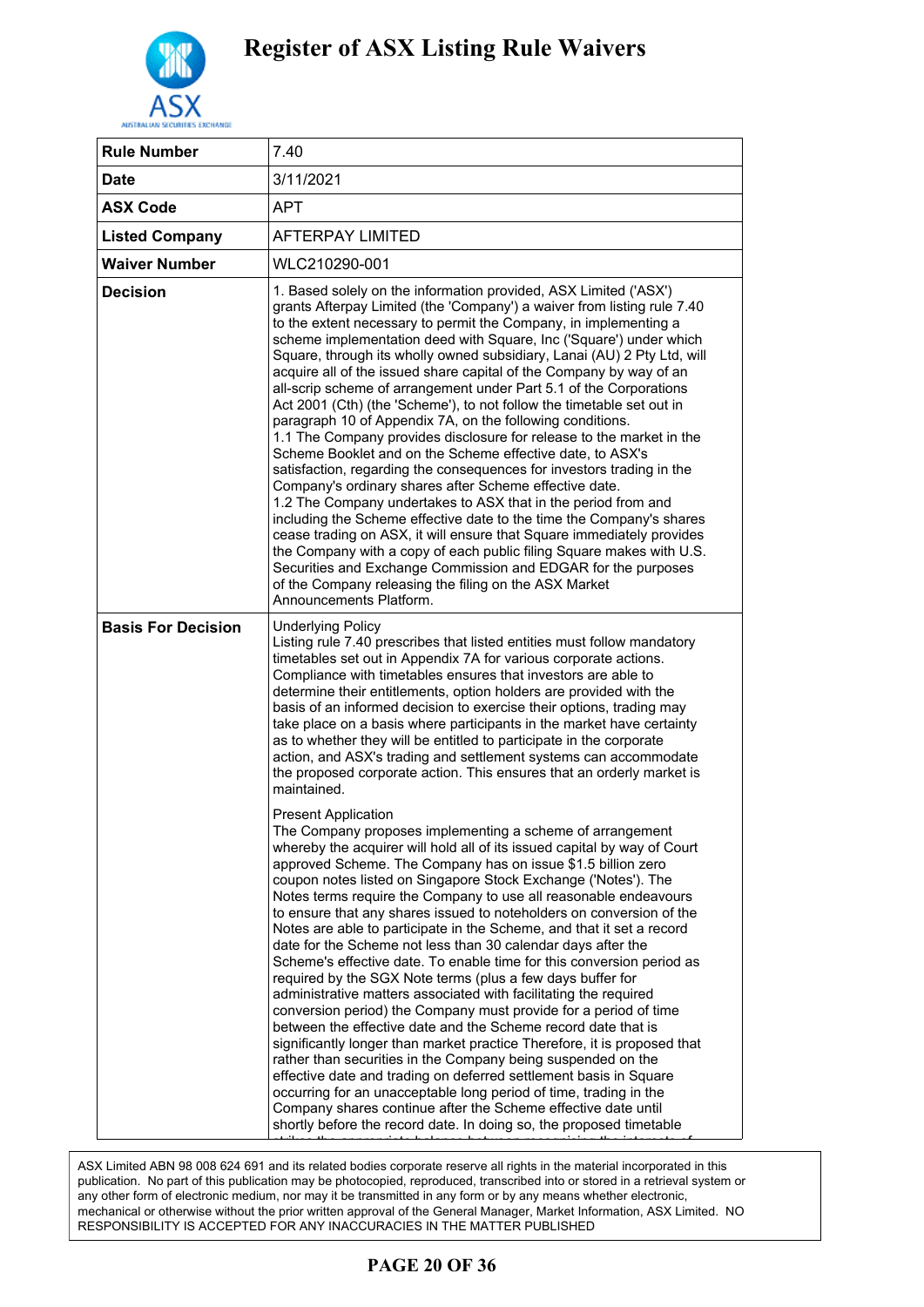#### **Register of ASX Listing Rule Waivers** gister of ASY Listing Rule Waivers grather than securities in the Company of the Company of the Company of the Company of the Company of the Company of the Company of the Company of the Company of the Company of the Company of the Company of the Company of

| strikes the appropriate balance between recognising the interests of<br>Company shareholders, noteholders and market participants while at<br>the same time providing an orderly, fair and transparent market in<br>Company/Square securities post the Effective Date and alleviates the<br>unacceptable settlement risk of a protracted deferred settlement<br>market. |
|-------------------------------------------------------------------------------------------------------------------------------------------------------------------------------------------------------------------------------------------------------------------------------------------------------------------------------------------------------------------------|
| Waiver is conditional on satisfactory disclosure to the market and the<br>Company providing ASX with an undertaking that it will release<br>Square US market filings on ASX immediately post the effective date.                                                                                                                                                        |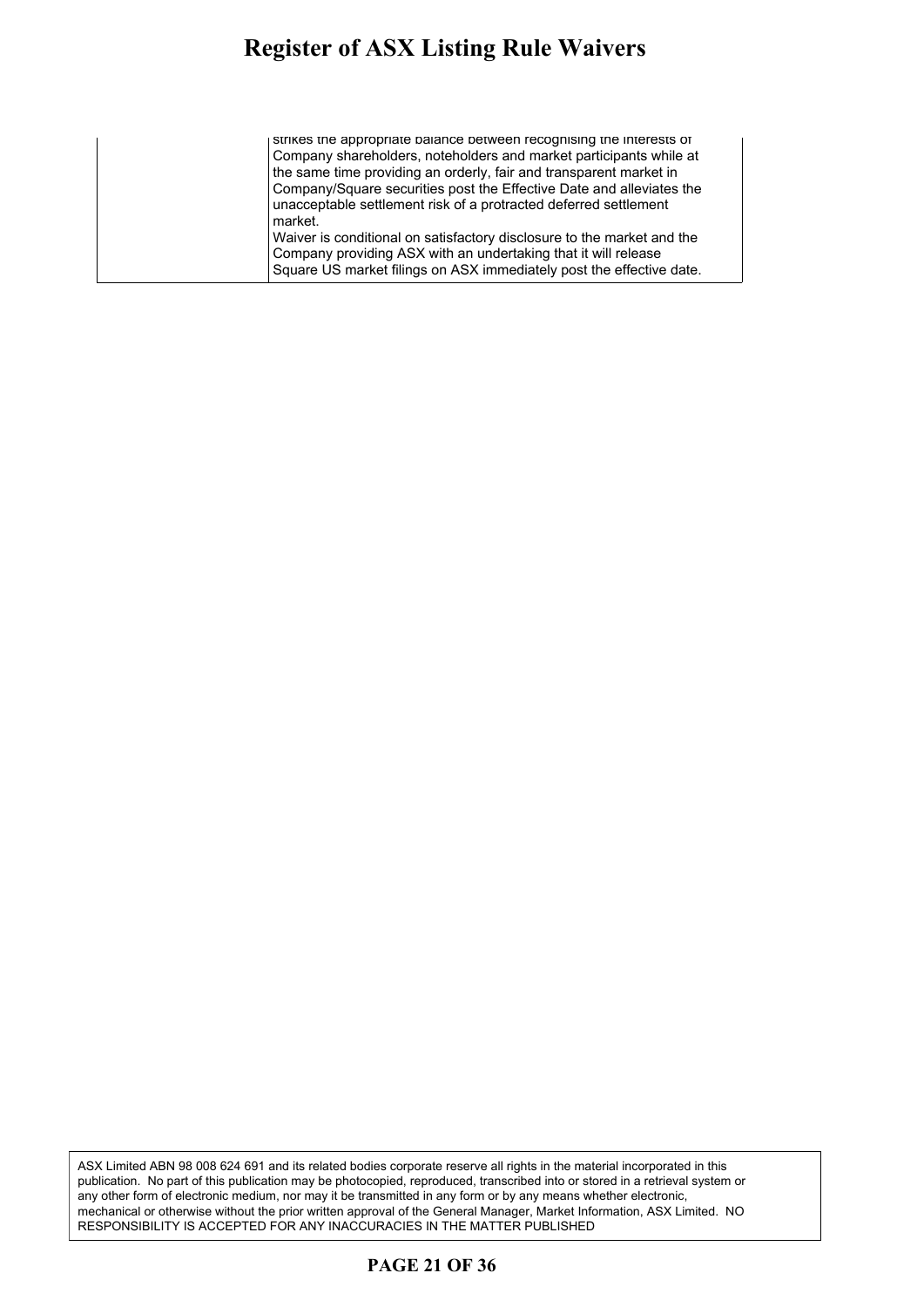

| <b>Rule Number</b>        | 7.40                                                                                                                                                                                                                                                                                                                                                                                                                                                                                                                                                                                                                                                                                                                                                                                                                                                                                                                                                                                                                                                                                                                                                            |
|---------------------------|-----------------------------------------------------------------------------------------------------------------------------------------------------------------------------------------------------------------------------------------------------------------------------------------------------------------------------------------------------------------------------------------------------------------------------------------------------------------------------------------------------------------------------------------------------------------------------------------------------------------------------------------------------------------------------------------------------------------------------------------------------------------------------------------------------------------------------------------------------------------------------------------------------------------------------------------------------------------------------------------------------------------------------------------------------------------------------------------------------------------------------------------------------------------|
| <b>Date</b>               | 4/11/2021                                                                                                                                                                                                                                                                                                                                                                                                                                                                                                                                                                                                                                                                                                                                                                                                                                                                                                                                                                                                                                                                                                                                                       |
| <b>ASX Code</b>           | <b>WBC</b>                                                                                                                                                                                                                                                                                                                                                                                                                                                                                                                                                                                                                                                                                                                                                                                                                                                                                                                                                                                                                                                                                                                                                      |
| <b>Listed Company</b>     | <b>WESTPAC BANKING CORPORATION</b>                                                                                                                                                                                                                                                                                                                                                                                                                                                                                                                                                                                                                                                                                                                                                                                                                                                                                                                                                                                                                                                                                                                              |
| <b>Waiver Number</b>      | WLC210302-001                                                                                                                                                                                                                                                                                                                                                                                                                                                                                                                                                                                                                                                                                                                                                                                                                                                                                                                                                                                                                                                                                                                                                   |
| <b>Decision</b>           | 1. Based solely on the information provided, ASX Limited ('ASX')<br>grants Westpac Banking Corporation ('WBC') a waiver from Listing<br>Rule 7.40 to permit WBC to despatch either:<br>1.1 Buy-Back booklets and personalised acceptance forms for the<br>Buy-Back; or<br>1.2 Buy-Back information flyers and invitations, which would provide<br>instructions for WBC shareholders to either access Buy-Back booklets<br>and personalised acceptance forms online or request they be<br>physically mailed out,<br>to shareholders no later than 7 business days following the record<br>date, on the following conditions:<br>1.2.1 the closing date for acceptances of the Buy-Back is at least 20<br>business days after the record date for the Buy-Back; and<br>1.2.2 WBC complies with its obligations under Listing Rule 3.8A as if<br>the Buy-Back was an equal access scheme rather than a selective<br>buy-back, except in respect of the requirement to submit Part 4 of an<br>Appendix 3C, on condition that the Australian Securities &<br>Investments Commission grants WBC an exemption from section<br>257D of the Corporations Act (Cth) 2001. |
| <b>Basis For Decision</b> | <b>Underlying Policy</b><br>Prescribed timetable for reorganisation of capital where entity buys<br>back shares under equal access scheme aims to maintain an orderly<br>market.<br><b>Present Application</b><br>WBC has practical impediments to following the standard timetable of<br>an equal access buy-back given the size of its shareholder register. It<br>may not be able to despatch all serially numbered acceptance forms<br>within 3 business days of the record date for the Buy-Back. The<br>waiver is granted to permit an extension of 4 business days to<br>complete despatch on the condition the closing date for acceptances<br>under the Buy-Back offer is at least 20 business days after the record<br>date for the Buy-Back, and the Australian Securities & Investments<br>Commission grants the requisite exemption.                                                                                                                                                                                                                                                                                                               |

ASX Limited ABN 98 008 624 691 and its related bodies corporate reserve all rights in the material incorporated in this publication. No part of this publication may be photocopied, reproduced, transcribed into or stored in a retrieval system or any other form of electronic medium, nor may it be transmitted in any form or by any means whether electronic, mechanical or otherwise without the prior written approval of the General Manager, Market Information, ASX Limited. NO RESPONSIBILITY IS ACCEPTED FOR ANY INACCURACIES IN THE MATTER PUBLISHED

## **PAGE 22 OF 36**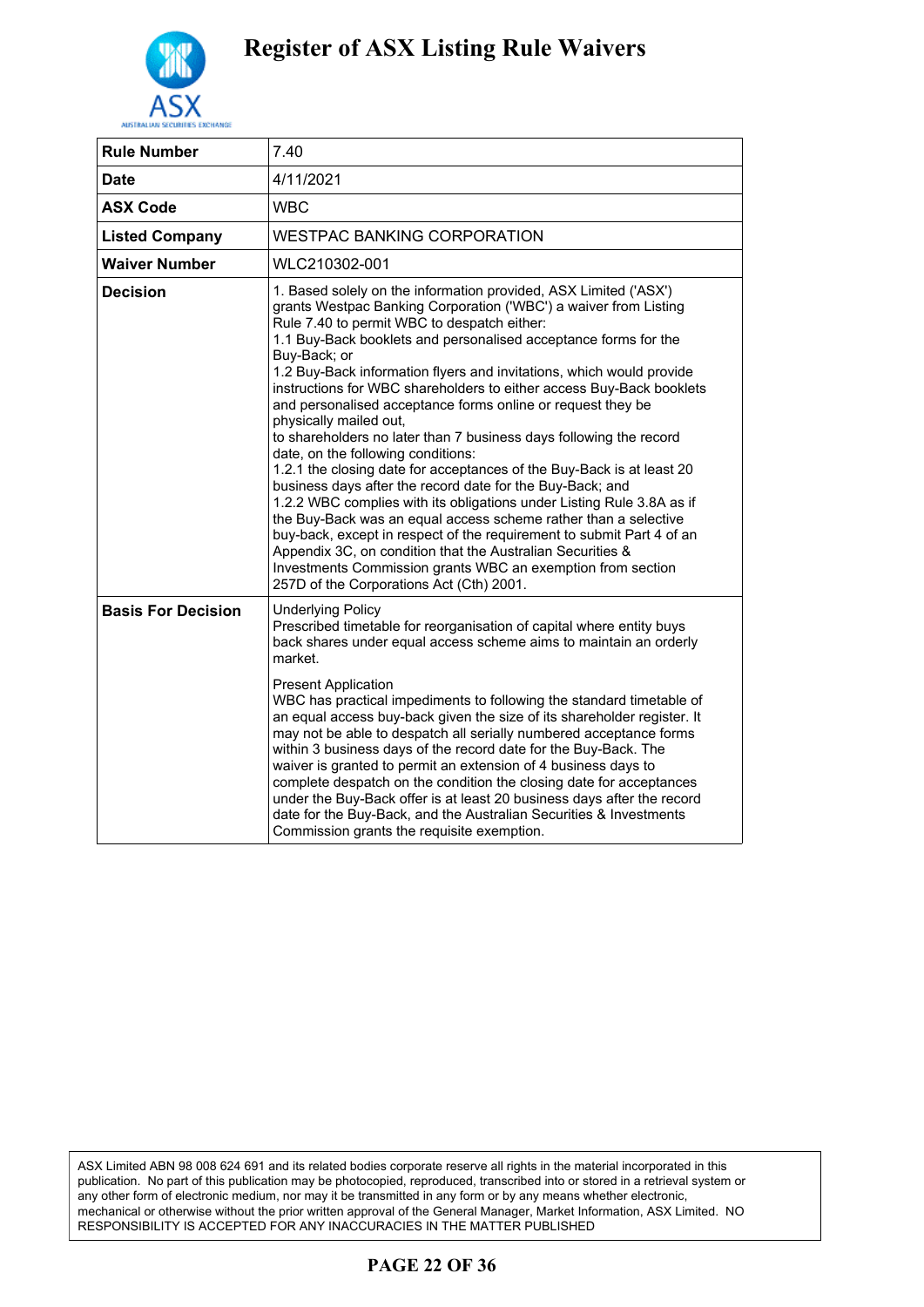

| <b>Rule Number</b>        | 9.1(b)                                                                                                                                                                                                                                                                                                                                                                                                                                                                                                                                                                                                                                                                                                                                                                                                                                                                                                                                                                                                                                                                                                                                                                                                                                                                                                                                                                                                                                                                                                                                                                                                                                                                                                                                                                                           |
|---------------------------|--------------------------------------------------------------------------------------------------------------------------------------------------------------------------------------------------------------------------------------------------------------------------------------------------------------------------------------------------------------------------------------------------------------------------------------------------------------------------------------------------------------------------------------------------------------------------------------------------------------------------------------------------------------------------------------------------------------------------------------------------------------------------------------------------------------------------------------------------------------------------------------------------------------------------------------------------------------------------------------------------------------------------------------------------------------------------------------------------------------------------------------------------------------------------------------------------------------------------------------------------------------------------------------------------------------------------------------------------------------------------------------------------------------------------------------------------------------------------------------------------------------------------------------------------------------------------------------------------------------------------------------------------------------------------------------------------------------------------------------------------------------------------------------------------|
| Date                      | 2/11/2021                                                                                                                                                                                                                                                                                                                                                                                                                                                                                                                                                                                                                                                                                                                                                                                                                                                                                                                                                                                                                                                                                                                                                                                                                                                                                                                                                                                                                                                                                                                                                                                                                                                                                                                                                                                        |
| <b>ASX Code</b>           | <b>REM</b>                                                                                                                                                                                                                                                                                                                                                                                                                                                                                                                                                                                                                                                                                                                                                                                                                                                                                                                                                                                                                                                                                                                                                                                                                                                                                                                                                                                                                                                                                                                                                                                                                                                                                                                                                                                       |
| <b>Listed Company</b>     | <b>REMSENSE TECHNOLOGIES LIMITED</b>                                                                                                                                                                                                                                                                                                                                                                                                                                                                                                                                                                                                                                                                                                                                                                                                                                                                                                                                                                                                                                                                                                                                                                                                                                                                                                                                                                                                                                                                                                                                                                                                                                                                                                                                                             |
| <b>Waiver Number</b>      | WLC210287-001                                                                                                                                                                                                                                                                                                                                                                                                                                                                                                                                                                                                                                                                                                                                                                                                                                                                                                                                                                                                                                                                                                                                                                                                                                                                                                                                                                                                                                                                                                                                                                                                                                                                                                                                                                                    |
| <b>Decision</b>           | 1. Based solely on the information provided, ASX Limited ('ASX')<br>grants RemSense Technologies Limited (the 'Company') a waiver<br>from listing rule 9.1(b) to the extent necessary to permit the Company<br>to apply the restrictions in paragraphs 1 and 2 of Appendix 9B (as<br>applicable) to the ordinary shares issued to the vendors RemSense<br>Pty Ltd ('Vendors'), on the condition that the Company acquires 100%<br>of the issued capital and entire business of RemSense Pty Ltd, as<br>follows:<br>1.1 The shares issued to the Vendors who subscribed with cash for<br>their shares in RemSense Pty Ltd are treated as being held by a<br>related party, promoter or unrelated party seed capitalist of the<br>Company.<br>1.2 Cash formula relief is applicable to those shares that are issued to<br>the Vendors who subscribed for their RemSense Pty Ltd shares for<br>cash consideration, provided ASX is satisfied with the evidence<br>submitted to substantiate the cash amounts paid to RemSense Pty<br>Ltd.<br>1.3 For the purposes of determining the length of the escrow period<br>for shares issued to unrelated seed capitalists which are subject to 12<br>month escrow, the 12 month escrow period will be deemed to begin<br>on the date on which the cash subscription for their shares in<br>RemSense Pty Ltd was made.<br>1.4 For the purposes of determining the length of the escrow period<br>for shares issued to related party or promoter seed capitalists which<br>are subject to 24 months escrow, the 24 months escrow period will<br>begin on the date of the commencement of trading in the Company's<br>securities.                                                                                                                            |
| <b>Basis For Decision</b> | <b>Underlying Policy</b><br>Securities issued in certain circumstances, including in consideration<br>for the acquisition of classified assets from related or unrelated<br>vendors prior to an initial public offering or a re-compliance listing, are<br>classified as restricted securities and are to be held in escrow for a<br>certain period. ASX may also deem securities issued in other<br>circumstances to be restricted securities. Under listing rule 9.1(b) an<br>entity that issues securities classified as restricted securities must<br>apply the restrictions required by Appendix 9B of the listing rules.<br>Under listing rule 9.1(b) the entity and the person who holds the<br>restricted securities (and, where appropriate, the persons who control<br>the holder) must enter into a restriction agreement in the form of<br>Appendix 9A of the listing rules.<br>The restriction agreement forbids the holder (and the controllers,<br>where appropriate) from transferring or creating any other interests in<br>restricted securities during the escrow period. Restricted securities<br>must either be in certificated form and held in escrow by a bank or<br>recognised trustee, or held in uncertificated form on the issuer<br>sponsored sub-register subject to a holding lock administered by the<br>entity's securities registry. These arrangements prevent the holder<br>(and where appropriate, the controllers of the holder) from being able<br>to realise any financial benefit from their restricted securities during<br>the escrow period. This ensures that promoters, vendors and other<br>similar parties do not receive any financial benefit until there has been<br>a sufficient period of time for the value of the assets sold or services |

ASX Limited ABN 98 008 624 691 and its related bodies corporate reserve all rights in the material incorporated in this publication. No part of this publication may be photocopied, reproduced, transcribed into or stored in a retrieval system or any other form of electronic medium, nor may it be transmitted in any form or by any means whether electronic, mechanical or otherwise without the prior written approval of the General Manager, Market Information, ASX Limited. NO RESPONSIBILITY IS ACCEPTED FOR ANY INACCURACIES IN THE MATTER PUBLISHED

## **PAGE 23 OF 36**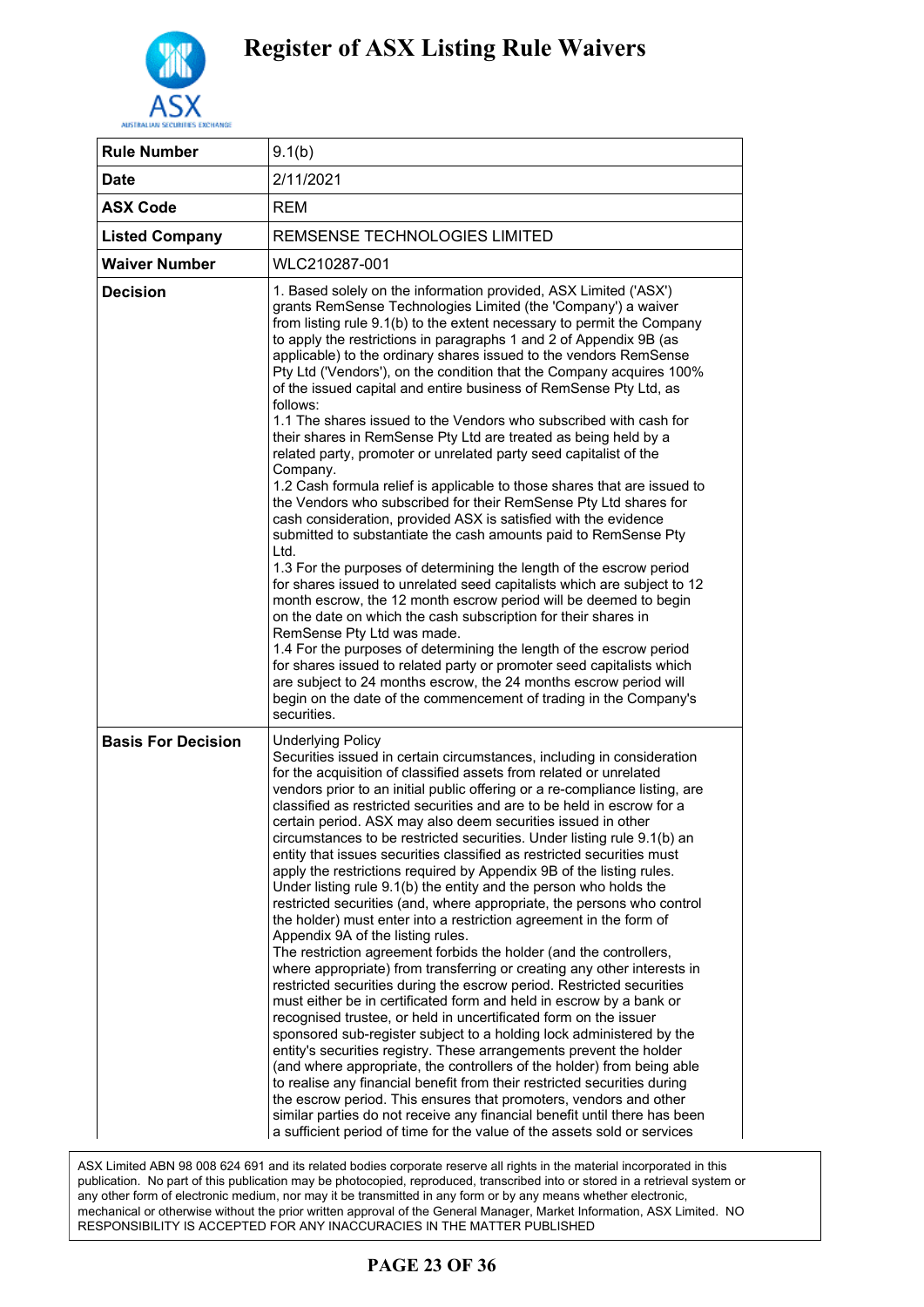### **Register of ASX Listing Rule Waivers** gister of ASA Listing Rule Waivers  $\sim$  and where appropriate, the controllers of the holder) from being able the holder  $\sim$

| provided to the listed entity to be reflected in the market price of the<br>listed entity's securities.<br><b>Present Application</b><br>The Company was incorporated on 19 March 2021 to acquire<br>RemSense Pty Ltd. On 14 April 2021, the Company acquired all of<br>the issued shares in RemSense Pty Ltd. The securities of RemSense<br>Pty Ltd issued to the Vendors are subject to escrow restrictions in<br>chapter 9 and Appendix 9B of the Listing Rules. The Vendors who<br>received shares in RemSense Pty Ltd as consideration for the<br>acquisition of their shares in the Company are technically vendors of<br>a classified asset for the purposes of their classification under<br>Appendix 9B.<br>ASX will apply escrow restrictions on a 'look through' basis where<br>there is a scrip-for-scrip acquisition of an unlisted entity that holds<br>classified assets by a listed or to-be listed entity, and the unlisted<br>entity that is acquired by the to-be listed entity does not return capital,<br>distribute any assets or make any unusual distributions to its<br>shareholders before the acquisition becomes effective. A waiver is<br>granted under listing rule 9.1(b) to permit the Vendors to be treated as<br>seed capitalists of the Company and escrow restrictions to be applied<br>on a 'look through' basis. The Company has provided ASX with<br>evidence to substantiate cash amounts paid by the Vendors when<br>subscribing for those securities in RemSense Pty Ltd.<br>Cash formula relief is applicable using the conversion ration<br>calculation, and will be subject to the relevant escrow period for their<br>classification. This upholds the principle of the listing rule escrow |         |
|-------------------------------------------------------------------------------------------------------------------------------------------------------------------------------------------------------------------------------------------------------------------------------------------------------------------------------------------------------------------------------------------------------------------------------------------------------------------------------------------------------------------------------------------------------------------------------------------------------------------------------------------------------------------------------------------------------------------------------------------------------------------------------------------------------------------------------------------------------------------------------------------------------------------------------------------------------------------------------------------------------------------------------------------------------------------------------------------------------------------------------------------------------------------------------------------------------------------------------------------------------------------------------------------------------------------------------------------------------------------------------------------------------------------------------------------------------------------------------------------------------------------------------------------------------------------------------------------------------------------------------------------------------------------------------------------------------------------------------------------|---------|
|                                                                                                                                                                                                                                                                                                                                                                                                                                                                                                                                                                                                                                                                                                                                                                                                                                                                                                                                                                                                                                                                                                                                                                                                                                                                                                                                                                                                                                                                                                                                                                                                                                                                                                                                           |         |
|                                                                                                                                                                                                                                                                                                                                                                                                                                                                                                                                                                                                                                                                                                                                                                                                                                                                                                                                                                                                                                                                                                                                                                                                                                                                                                                                                                                                                                                                                                                                                                                                                                                                                                                                           | regime. |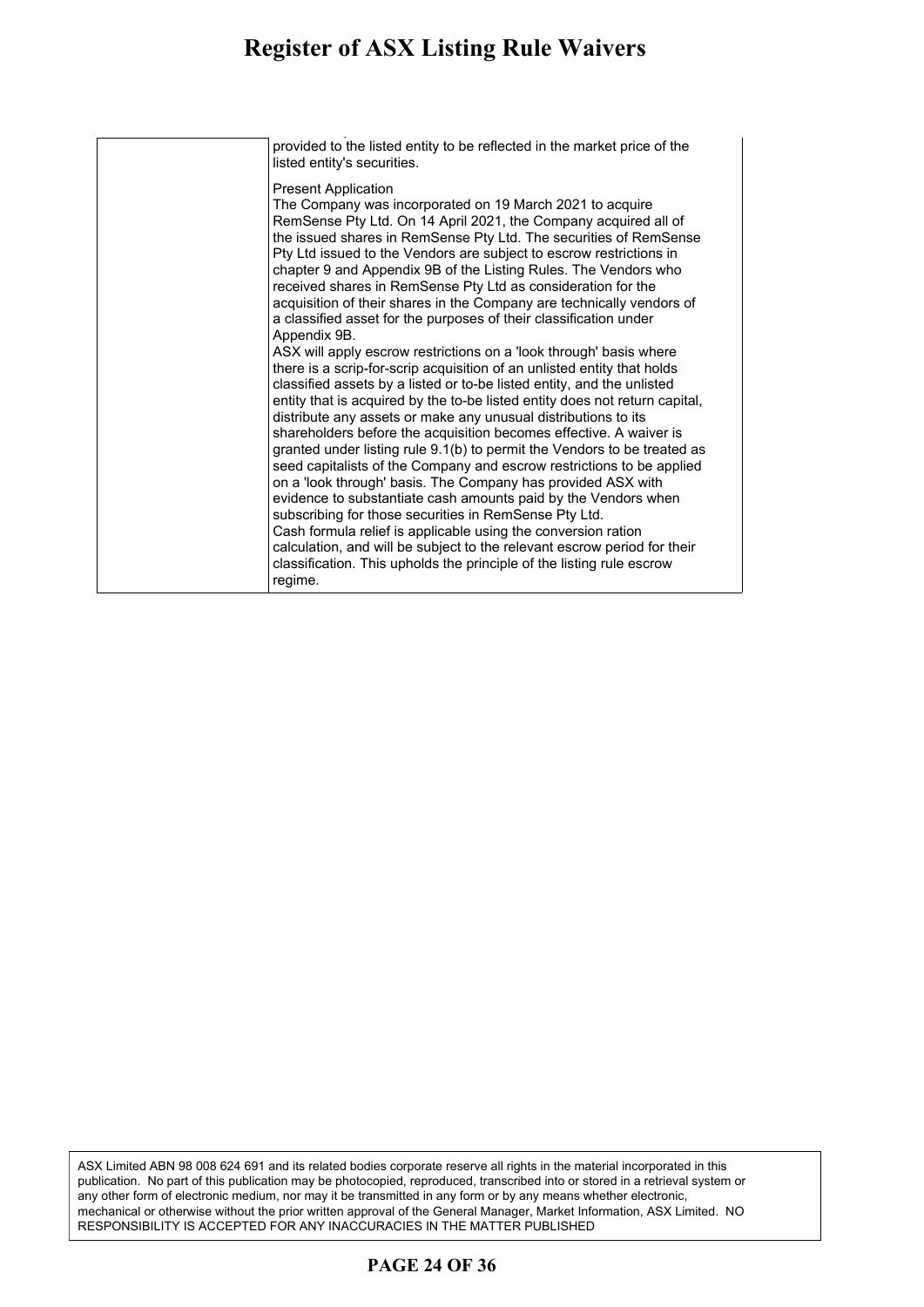

| <b>Rule Number</b>        | 10.1                                                                                                                                                                                                                                                                                                                                                                                                                                                                                                                                                                                                                                                                                                                                                                                                                                                                                                                                                                                                                                                                                                                                                                                                                                                                                                                                                                                                                                                                                                                                                                                                                                                                                                                                                                                                                                                                                                                                                                                                                                                                                                           |
|---------------------------|----------------------------------------------------------------------------------------------------------------------------------------------------------------------------------------------------------------------------------------------------------------------------------------------------------------------------------------------------------------------------------------------------------------------------------------------------------------------------------------------------------------------------------------------------------------------------------------------------------------------------------------------------------------------------------------------------------------------------------------------------------------------------------------------------------------------------------------------------------------------------------------------------------------------------------------------------------------------------------------------------------------------------------------------------------------------------------------------------------------------------------------------------------------------------------------------------------------------------------------------------------------------------------------------------------------------------------------------------------------------------------------------------------------------------------------------------------------------------------------------------------------------------------------------------------------------------------------------------------------------------------------------------------------------------------------------------------------------------------------------------------------------------------------------------------------------------------------------------------------------------------------------------------------------------------------------------------------------------------------------------------------------------------------------------------------------------------------------------------------|
| <b>Date</b>               | 3/11/2021                                                                                                                                                                                                                                                                                                                                                                                                                                                                                                                                                                                                                                                                                                                                                                                                                                                                                                                                                                                                                                                                                                                                                                                                                                                                                                                                                                                                                                                                                                                                                                                                                                                                                                                                                                                                                                                                                                                                                                                                                                                                                                      |
| <b>ASX Code</b>           | <b>HMC</b>                                                                                                                                                                                                                                                                                                                                                                                                                                                                                                                                                                                                                                                                                                                                                                                                                                                                                                                                                                                                                                                                                                                                                                                                                                                                                                                                                                                                                                                                                                                                                                                                                                                                                                                                                                                                                                                                                                                                                                                                                                                                                                     |
| <b>Listed Company</b>     | <b>HOME CONSORTIUM</b>                                                                                                                                                                                                                                                                                                                                                                                                                                                                                                                                                                                                                                                                                                                                                                                                                                                                                                                                                                                                                                                                                                                                                                                                                                                                                                                                                                                                                                                                                                                                                                                                                                                                                                                                                                                                                                                                                                                                                                                                                                                                                         |
| <b>Waiver Number</b>      | WLC210294-002                                                                                                                                                                                                                                                                                                                                                                                                                                                                                                                                                                                                                                                                                                                                                                                                                                                                                                                                                                                                                                                                                                                                                                                                                                                                                                                                                                                                                                                                                                                                                                                                                                                                                                                                                                                                                                                                                                                                                                                                                                                                                                  |
| <b>Decision</b>           | 1. Based solely on the information provided, ASX Limited ('ASX')<br>grants Home Consortium (the 'Group') a waiver from Listing Rule 10.1<br>in connection with the scheme of arrangement under Part 5.1 of the<br>Corporations Act 2001 (Cth) between Home Consortium<br>Developments Limited ('HCDL') and all Group shareholders (in their<br>capacity as holders of HCDL shares) under which all HCDL shares<br>will be transferred to Home Consortium Limited ('HCL') and eligible<br>shareholders will be issued HCL ordinary shares as scrip<br>consideration for their HCDL shares on a one-for-one basis (the<br>'Scheme'), to the extent necessary to permit HCL to issue HCL shares<br>as Scheme consideration to related parties (including directors of<br>HCL), substantial holders and their associates who participate in the<br>Scheme where the Scheme consideration would comprise a<br>substantial asset of the Group, without shareholder approval subject<br>to the following conditions:<br>1.1 the Group's shareholders (in their capacity as holders of HCDL<br>shares), by the requisite majority, and a court of competent<br>jurisdiction (the 'Court') approves the Scheme, and<br>1.2 the Court's orders are lodged with the Australian Securities and<br>Investments Commission such that the Scheme is made effective.                                                                                                                                                                                                                                                                                                                                                                                                                                                                                                                                                                                                                                                                                                                                                           |
| <b>Basis For Decision</b> | <b>Underlying Policy</b><br>Listed entities are required to obtain the approval of securityholders<br>for an acquisition from, or disposal to, a person in a position to<br>exercise influence over the entity of a substantial asset. The votes of<br>securityholders who are parties to the transaction, and their<br>associates, are not counted. Listed entities are required to obtain an<br>independent expert's report on the fairness and reasonableness of<br>the transaction and send it to securityholders to accompany the notice<br>of meeting. This rule protects securityholders from a value-shifting<br>transaction with a person in a position of influence being undertaken<br>by a listed entity without the disinterested securityholders having<br>approved that transaction with the benefit of full information. The rule<br>supplements the related party provisions of the Corporations Act.<br><b>Present Application</b><br>The Group is implementing a simplification of its corporate structure<br>from a stapled company structure to a single listed company<br>structure, under which HCL would hold all of the assets of the Group.<br>This simplification is proposed be achieved (among other steps) by<br>the transfer of all of the shares in HCDL to HCL in consideration of the<br>issue of new HCL shares pursuant to the Scheme. The Scheme may<br>involve the acquisition by HCL of substantial assets (being HCDL<br>shares) from persons referred to in Listing Rule 10.1 including related<br>parties (including directors) and substantial (10%+) holders of HCL,<br>and their associates.<br>The Listing Rule 10.1 waiver is granted on the basis that while the<br>transfer of shares in HCDL to HCL will trigger a change in the legal<br>ownership of the shares in HCDL (with HCDL becoming a subsidiary<br>of HCL), there will be no change in the proportionate economic<br>interest of the Group's shareholders (other than certain ineligible<br>foreign shareholders) in the Group (and its assets) before and after<br>implementation of the Scheme. |

ASX Limited ABN 98 008 624 691 and its related bodies corporate reserve all rights in the material incorporated in this publication. No part of this publication may be photocopied, reproduced, transcribed into or stored in a retrieval system or any other form of electronic medium, nor may it be transmitted in any form or by any means whether electronic, mechanical or otherwise without the prior written approval of the General Manager, Market Information, ASX Limited. NO RESPONSIBILITY IS ACCEPTED FOR ANY INACCURACIES IN THE MATTER PUBLISHED

## **PAGE 25 OF 36**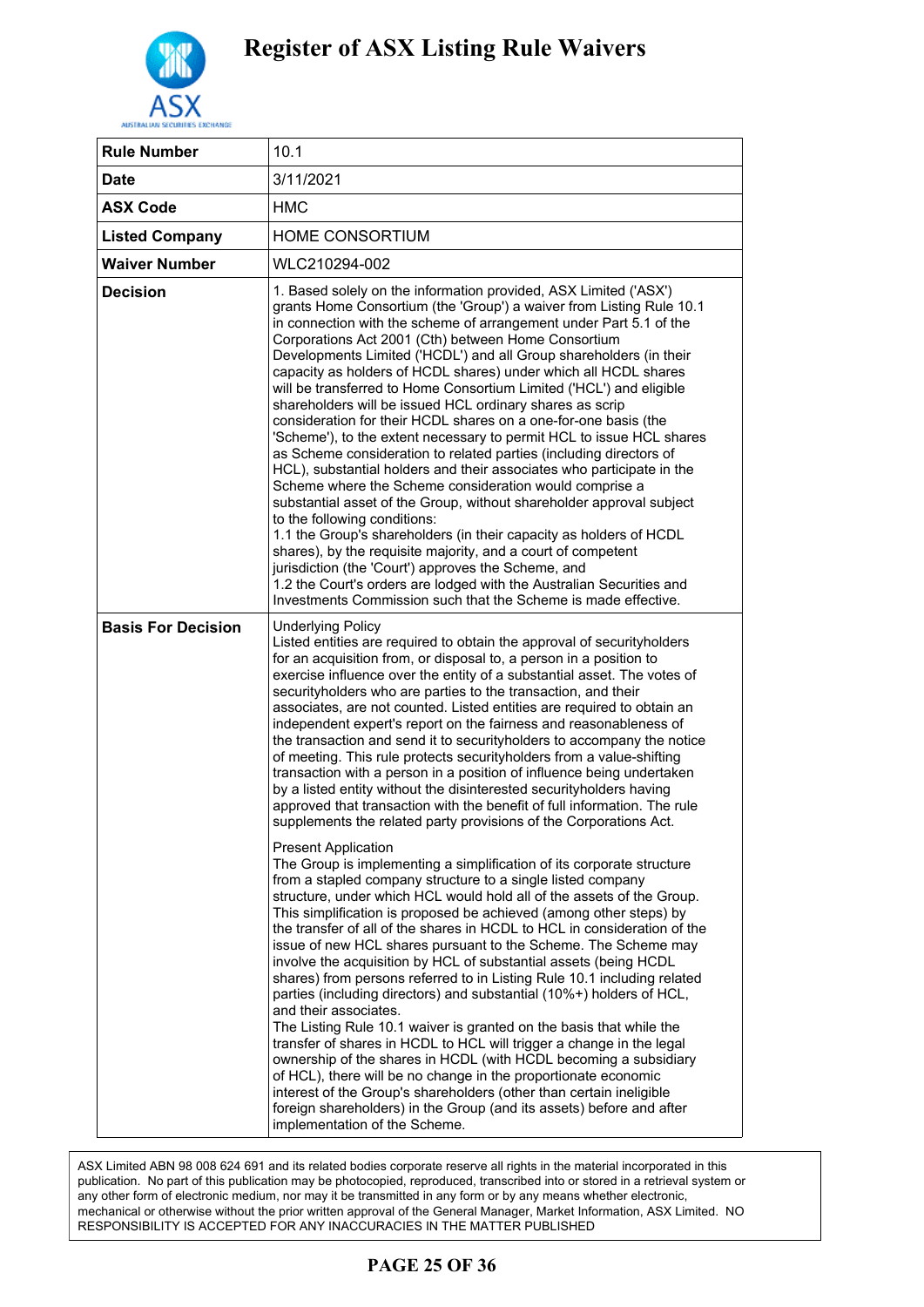ASX Limited ABN 98 008 624 691 and its related bodies corporate reserve all rights in the material incorporated in this publication. No part of this publication may be photocopied, reproduced, transcribed into or stored in a retrieval system or any other form of electronic medium, nor may it be transmitted in any form or by any means whether electronic, mechanical or otherwise without the prior written approval of the General Manager, Market Information, ASX Limited. NO RESPONSIBILITY IS ACCEPTED FOR ANY INACCURACIES IN THE MATTER PUBLISHED

## **PAGE 26 OF 36**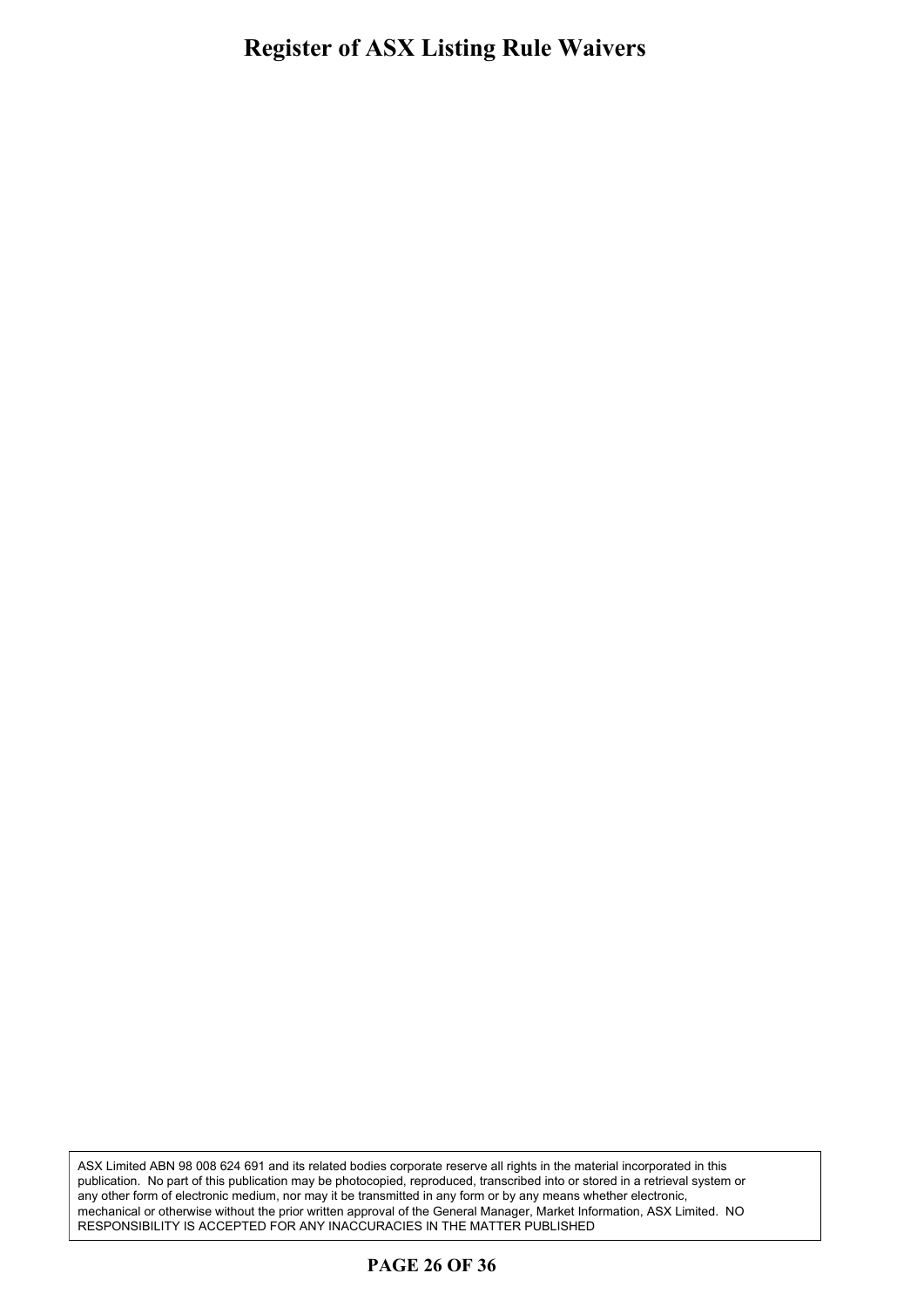

| <b>Rule Number</b>        | 10.11                                                                                                                                                                                                                                                                                                                                                                                                                                                                                                                                                                                 |
|---------------------------|---------------------------------------------------------------------------------------------------------------------------------------------------------------------------------------------------------------------------------------------------------------------------------------------------------------------------------------------------------------------------------------------------------------------------------------------------------------------------------------------------------------------------------------------------------------------------------------|
| <b>Date</b>               | 5/11/2021                                                                                                                                                                                                                                                                                                                                                                                                                                                                                                                                                                             |
| <b>ASX Code</b>           | APC                                                                                                                                                                                                                                                                                                                                                                                                                                                                                                                                                                                   |
| <b>Listed Company</b>     | <b>AUSTRALIAN POTASH LIMITED</b>                                                                                                                                                                                                                                                                                                                                                                                                                                                                                                                                                      |
| <b>Waiver Number</b>      | WLC210292-002                                                                                                                                                                                                                                                                                                                                                                                                                                                                                                                                                                         |
| <b>Decision</b>           | 1. Based solely on the information provided, ASX Limited ('ASX')<br>grants Australian Potash Limited (the 'Company') a waiver from<br>Listing Rule 10.11 to the extent necessary to permit the directors of<br>the Company to participate in the Company's Share Purchase Plan<br>without shareholder approval under Listing Rule 10.11 on the<br>following conditions:<br>1.1 shareholders of the Company approve the Share Purchase Plan;<br>and<br>1.2 directors and their associates are offered shares under the Share<br>Purchase Plan on the same terms as other shareholders. |
| <b>Basis For Decision</b> | Underlying Policy<br>Standard Decision, refer to Guidance Note 17.                                                                                                                                                                                                                                                                                                                                                                                                                                                                                                                    |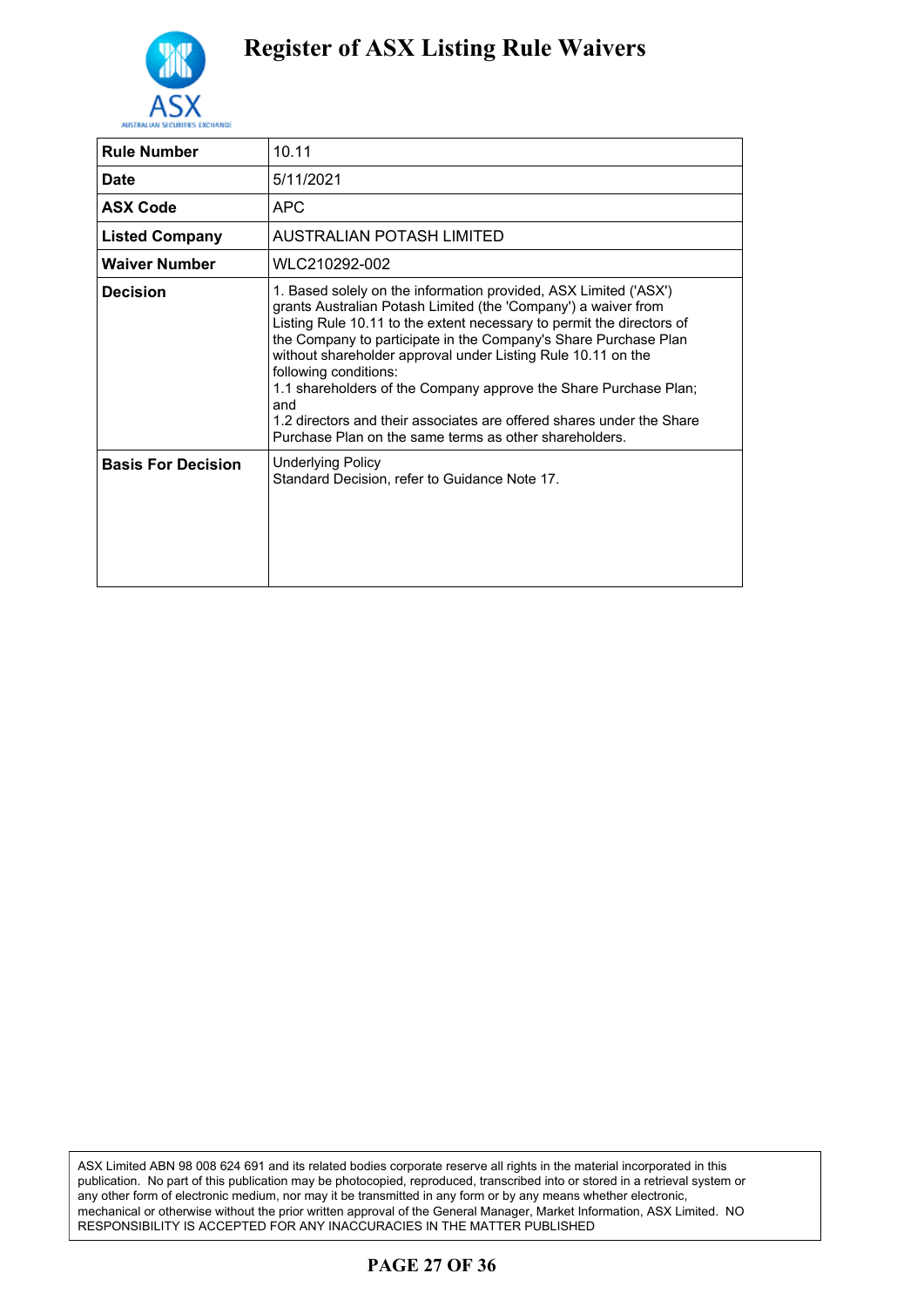

| <b>Rule Number</b>        | 10.13.5                                                                                                                                                                                                                                                                                                                                                                                                                                                                                                                                                                                                                                                                                                                                                                                                                                                                                                                                                                                                                                                                                                                                                                                                                                                                                                                                                                                                                                                                                                                                                                                                                                                                                                                                                                                                                                                                                                                                                                                                                                                                                                                                                                                                                                                                            |
|---------------------------|------------------------------------------------------------------------------------------------------------------------------------------------------------------------------------------------------------------------------------------------------------------------------------------------------------------------------------------------------------------------------------------------------------------------------------------------------------------------------------------------------------------------------------------------------------------------------------------------------------------------------------------------------------------------------------------------------------------------------------------------------------------------------------------------------------------------------------------------------------------------------------------------------------------------------------------------------------------------------------------------------------------------------------------------------------------------------------------------------------------------------------------------------------------------------------------------------------------------------------------------------------------------------------------------------------------------------------------------------------------------------------------------------------------------------------------------------------------------------------------------------------------------------------------------------------------------------------------------------------------------------------------------------------------------------------------------------------------------------------------------------------------------------------------------------------------------------------------------------------------------------------------------------------------------------------------------------------------------------------------------------------------------------------------------------------------------------------------------------------------------------------------------------------------------------------------------------------------------------------------------------------------------------------|
| <b>Date</b>               | 8/11/2021                                                                                                                                                                                                                                                                                                                                                                                                                                                                                                                                                                                                                                                                                                                                                                                                                                                                                                                                                                                                                                                                                                                                                                                                                                                                                                                                                                                                                                                                                                                                                                                                                                                                                                                                                                                                                                                                                                                                                                                                                                                                                                                                                                                                                                                                          |
| <b>ASX Code</b>           | <b>HCH</b>                                                                                                                                                                                                                                                                                                                                                                                                                                                                                                                                                                                                                                                                                                                                                                                                                                                                                                                                                                                                                                                                                                                                                                                                                                                                                                                                                                                                                                                                                                                                                                                                                                                                                                                                                                                                                                                                                                                                                                                                                                                                                                                                                                                                                                                                         |
| <b>Listed Company</b>     | <b>HOT CHILI LIMITED</b>                                                                                                                                                                                                                                                                                                                                                                                                                                                                                                                                                                                                                                                                                                                                                                                                                                                                                                                                                                                                                                                                                                                                                                                                                                                                                                                                                                                                                                                                                                                                                                                                                                                                                                                                                                                                                                                                                                                                                                                                                                                                                                                                                                                                                                                           |
| <b>Waiver Number</b>      | WLC210295-002                                                                                                                                                                                                                                                                                                                                                                                                                                                                                                                                                                                                                                                                                                                                                                                                                                                                                                                                                                                                                                                                                                                                                                                                                                                                                                                                                                                                                                                                                                                                                                                                                                                                                                                                                                                                                                                                                                                                                                                                                                                                                                                                                                                                                                                                      |
| <b>Decision</b>           | 1. Based solely on the information provided, ASX Limited ('ASX')<br>grants Hot Chili Limited (the 'Company') a waiver from listing rule<br>10.13.5 to the extent necessary to permit the Company's notice of<br>annual general meeting ('Notice') seeking shareholder approval for<br>the issue of up to 14,996 shares in consideration for the payment of<br>interest of 8% per annum due to Blue Spec Drilling Pty Ltd ('Blue<br>Spec'), payable quarterly through the issue of shares ('Interest<br>Shares') over the 12 month period from the date of the Company's<br>Annual General Meeting ('AGM'), in respect to the quarters ending on<br>31 December 2021, 31 March 2022 and 20 June 2022 (maturity date)<br>(each a 'Relevant Interest Period'), not to state that the date by which<br>the Company will issue the Interest Shares will be no later than 1<br>month after the date of the AGM on the following conditions:<br>1.1 The Interest Shares are issued to Blue Spec no later than:<br>1.1.1 10 business days after the end of the relevant quarter; and<br>1.1.2 30 June 2022.<br>1.2 The Notice contains a summary of the material terms of the<br>Convertible Notes held by Blue Spec ('Convertible Notes');<br>1.3 The Notice includes a worked example of the dilution that will<br>occur to existing shareholders of the Company as a result of the issue<br>of Remuneration Shares at four different prices;<br>1.4 For any annual reporting period during which any of the Interest<br>Shares are issued or remain to be issued, the Company's annual<br>report must set out in detail the number of Interest Shares issued in<br>that annual reporting period, the number of Interest Shares that<br>remain to be issued, and the basis on which the Interest Shares may<br>be issued;<br>1.5 In any half year or quarterly report for a period during which any of<br>the Interest Shares have been issued or remain to be issued, the<br>Company must include a summary statement of the number of<br>Interest Shares issued during the reporting period, and the number of<br>Interest Shares that remain to be issued and the basis on which the<br>Interest Shares may be issued; and<br>1.6 The terms of the waiver are disclosed in the Notice |
| <b>Basis For Decision</b> | <b>Underlying Policy</b><br>Listing rule 10.11 protects a listed entity's security holders by<br>preventing a related party from obtaining shares on advantageous<br>terms and increasing the related party's holding proportionate to other<br>holdings. Unless one of the exceptions under listing rule 10.12<br>applies, a listed entity must seek shareholder approval before it can<br>issue shares to a related party. Listing rule 10.13 sets out the<br>information required to be included in the notice of meeting seeking<br>approval for the issue of the securities to a related party. In particular,<br>listing rule 10.13.5 requires the date by which the entity will issue the<br>securities and this date must be no later than 1 month after the date<br>of the meeting. This rule ensures that an issue of securities to a<br>related party that has been approved by security holders is made<br>within a reasonable timeframe following the approval, so that that it is<br>less likely that the circumstances in which the issue is made will have<br>changed materially from those prevailing at the time the approval was<br>given.                                                                                                                                                                                                                                                                                                                                                                                                                                                                                                                                                                                                                                                                                                                                                                                                                                                                                                                                                                                                                                                                                                                      |

.<br>ASX Limited ABN 98 008 624 691 and its related bodies corporate reserve all rights in the material incorporated in this publication. No part of this publication may be photocopied, reproduced, transcribed into or stored in a retrieval system or publication. experiencement in part of the parameter may be proceed productive, represented in anomical three or correct in<br>any other form of electronic medium, nor may it be transmitted in any form or by any means whether electronic, mechanical or otherwise without the prior written approval of the General Manager, Market Information, ASX Limited. NO RESPONSIBILITY IS ACCEPTED FOR ANY INACCURACIES IN THE MATTER PUBLISHED the issue of Interest Shares in satisfaction of interest that will become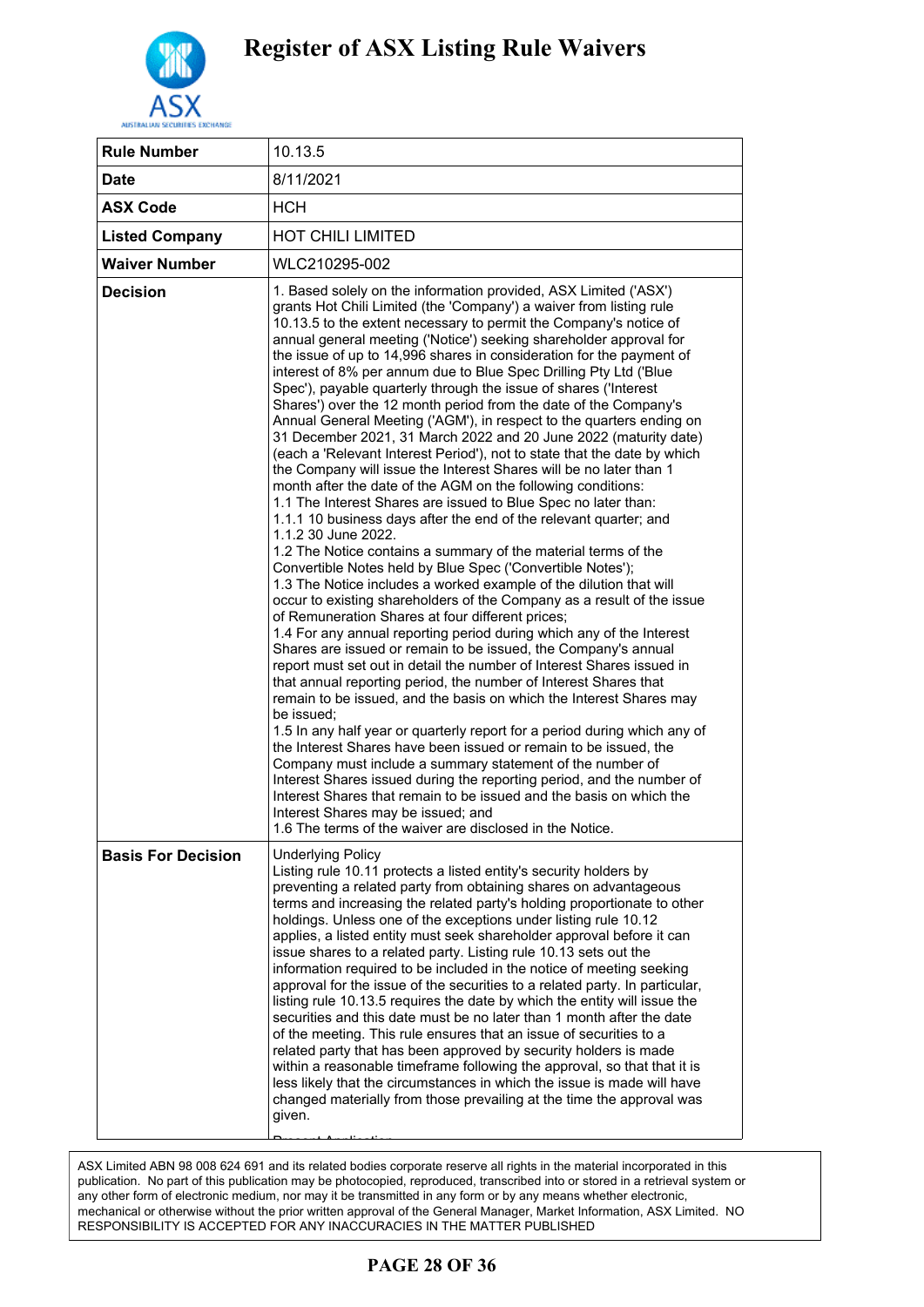### Present Application

The Company has completed a capital raising in the amount of \$11,300,900 by way of the placement of the Convertible Notes to certain unrelated holders and to Blue Spec. Blue Spec is a related party of the Company, being controlled by Mr Murray Black, a director of the Company. The Company seeks approval by shareholders for the issue of Interest Shares in satisfaction of interest that will become due and payable to Blue Spec over the 12 months from the date of the AGM with respect to the Relevant Interest Period. Interest of 8% per annum is payable to Blue Spec on a quarterly basis in either cash or Interest Shares, at the election of the Company. Interest Shares are issued at a deemed issue price equal to the VWAP of Shares over the five trading days prior to their issue date, being the last date of the Relevant Interest Period. The maximum number of Interest Shares that may be issued to Blue Spec is 14,996 Interest Shares. The interest rate and period of time over which Interest Shares may be issued is fixed and the notice of meeting provides a working example of an indicative number of Interest Shares based on four estimated values of VWAP, being \$1.50, \$2.00, \$2.00 and \$2.50. There is a sufficient degree of certainty about the basis for calculation of the number of securities to be issued for shareholders to be able to give their informed consent to the issue of the Interest Shares over the relevant period. The waiver is granted on condition that the Shares are issued within the timeframe stipulated, terms of the waiver are released to the market no later than the time the Notice is released to the market and there is disclosure in the Company's annual report.

ASX Limited ABN 98 008 624 691 and its related bodies corporate reserve all rights in the material incorporated in this publication. No part of this publication may be photocopied, reproduced, transcribed into or stored in a retrieval system or any other form of electronic medium, nor may it be transmitted in any form or by any means whether electronic, mechanical or otherwise without the prior written approval of the General Manager, Market Information, ASX Limited. NO RESPONSIBILITY IS ACCEPTED FOR ANY INACCURACIES IN THE MATTER PUBLISHED

### **PAGE 29 OF 36**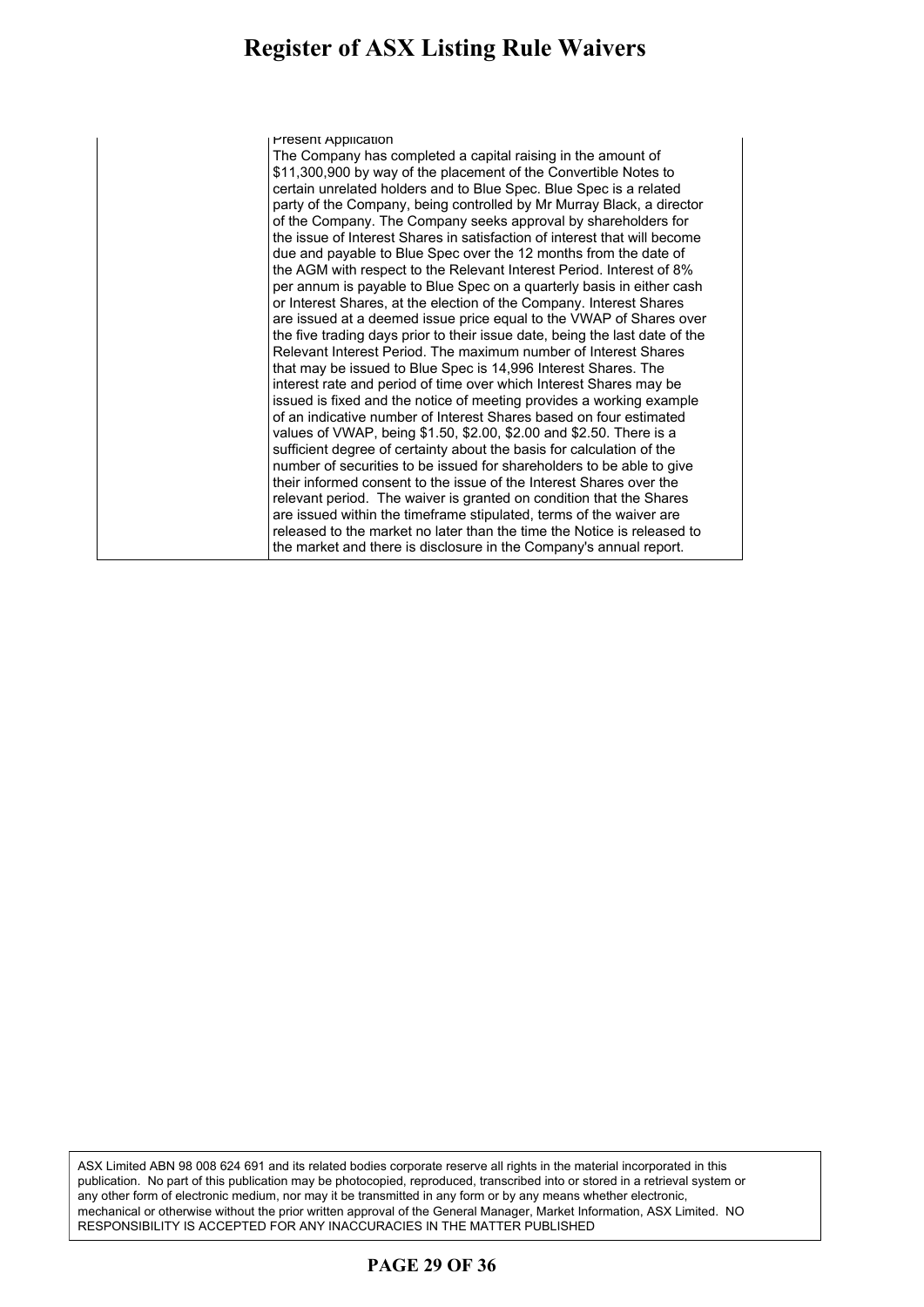

| <b>Rule Number</b>        | 10.13.5                                                                                                                                                                                                                                                                                                                                                                                                                                                                                                                                                                                                                                                                                                                                                                                                                                                                                                                                                                                                                                                                                                                                                                                                                                                                                                                                                                                                                                                                                                                                                                                                                                                                                                                                                               |
|---------------------------|-----------------------------------------------------------------------------------------------------------------------------------------------------------------------------------------------------------------------------------------------------------------------------------------------------------------------------------------------------------------------------------------------------------------------------------------------------------------------------------------------------------------------------------------------------------------------------------------------------------------------------------------------------------------------------------------------------------------------------------------------------------------------------------------------------------------------------------------------------------------------------------------------------------------------------------------------------------------------------------------------------------------------------------------------------------------------------------------------------------------------------------------------------------------------------------------------------------------------------------------------------------------------------------------------------------------------------------------------------------------------------------------------------------------------------------------------------------------------------------------------------------------------------------------------------------------------------------------------------------------------------------------------------------------------------------------------------------------------------------------------------------------------|
| <b>Date</b>               | 10/11/2021                                                                                                                                                                                                                                                                                                                                                                                                                                                                                                                                                                                                                                                                                                                                                                                                                                                                                                                                                                                                                                                                                                                                                                                                                                                                                                                                                                                                                                                                                                                                                                                                                                                                                                                                                            |
| <b>ASX Code</b>           | <b>KRM</b>                                                                                                                                                                                                                                                                                                                                                                                                                                                                                                                                                                                                                                                                                                                                                                                                                                                                                                                                                                                                                                                                                                                                                                                                                                                                                                                                                                                                                                                                                                                                                                                                                                                                                                                                                            |
| <b>Listed Company</b>     | KINGSROSE MINING LIMITED                                                                                                                                                                                                                                                                                                                                                                                                                                                                                                                                                                                                                                                                                                                                                                                                                                                                                                                                                                                                                                                                                                                                                                                                                                                                                                                                                                                                                                                                                                                                                                                                                                                                                                                                              |
| <b>Waiver Number</b>      | WLC210298-002                                                                                                                                                                                                                                                                                                                                                                                                                                                                                                                                                                                                                                                                                                                                                                                                                                                                                                                                                                                                                                                                                                                                                                                                                                                                                                                                                                                                                                                                                                                                                                                                                                                                                                                                                         |
| <b>Decision</b>           | 1. Based solely on the information provided, ASX Limited ('ASX')<br>grants Kingsrose Mining Limited (the 'Company') a waiver from Listing<br>Rule 10.13.5 to the extent necessary to permit the Company to, in its<br>notice of meeting ('Notice') seeking shareholder approval for the issue<br>of up to 4,590,001 deferred consideration shares to be issued to<br>directors of the Company on the achievement of various milestones<br>('Milestone Shares') pursuant to an agreement between the Company<br>and Element-46 Limited ('Agreement'), not to state that the Milestone<br>Shares will be issued within one month from the date of the<br>shareholder meeting, on the following conditions:<br>1.1 The Milestone Shares are to be issued immediately upon<br>satisfaction of each of the relevant milestones and in any event no<br>later than five years from the date of shareholder meeting.<br>1.2 The milestones must not be varied.<br>1.3 The maximum number of Milestone Shares to be issued is to be<br>capped at 4,590,001.<br>1.4 Adequate details regarding the dilutionary effect of the Milestone<br>Shares on the Company's capital structure be included in the Notice.<br>1.5 For any annual reporting period during which any of the Milestone<br>Shares have been issued or any of them remain to be issued, the<br>Company's annual report sets out the number of Milestone Shares<br>issued in that annual reporting period, the number of Milestone<br>Shares that remain to be issued and the basis on which the Milestone<br>Shares may be issued.<br>1.6 The Notice contains the full terms and conditions of agreement<br>pursuant to which the Milestone Shares are to be issued as well as<br>the conditions of this waiver. |
| <b>Basis For Decision</b> | <b>Underlying Policy</b><br>Listing rule 10.11 protects a listed entity's security holders by<br>preventing a related party from obtaining shares on advantageous<br>terms and increasing the related party's holding proportionate to other<br>holdings. Unless one of the exceptions under listing rule 10.12<br>applies, a listed entity must seek shareholder approval before it can<br>issue shares to a related party. Listing rule 10.13 sets out the<br>information required to be included in the notice of meeting seeking<br>approval for the issue of the securities to a related party. In particular,<br>listing rule 10.13.5 requires the date by which the entity will issue the<br>securities and this date must be no later than 1 month after the date<br>of the meeting. This rule ensures that an issue of securities to a<br>related party that has been approved by security holders is made<br>within a reasonable timeframe following the approval, so that that it is<br>less likely that the circumstances in which the issue is made will have<br>changed materially from those prevailing at the time the approval was<br>given.<br><b>Present Application</b><br>Subject to shareholder approval, the Company is proposing to issue a<br>maximum of 4,590,001 Milestone Shares, as part consideration for<br>the acquisition of 100% of the issued capital of Element-46 Limited<br>who holds projects in Finland and Norway. The Milestone Shares are<br>intended to be issued upon the achievement of certain milestone<br>hurdles linked to the exploration achievement of the assets vended in.                                                                                                                                     |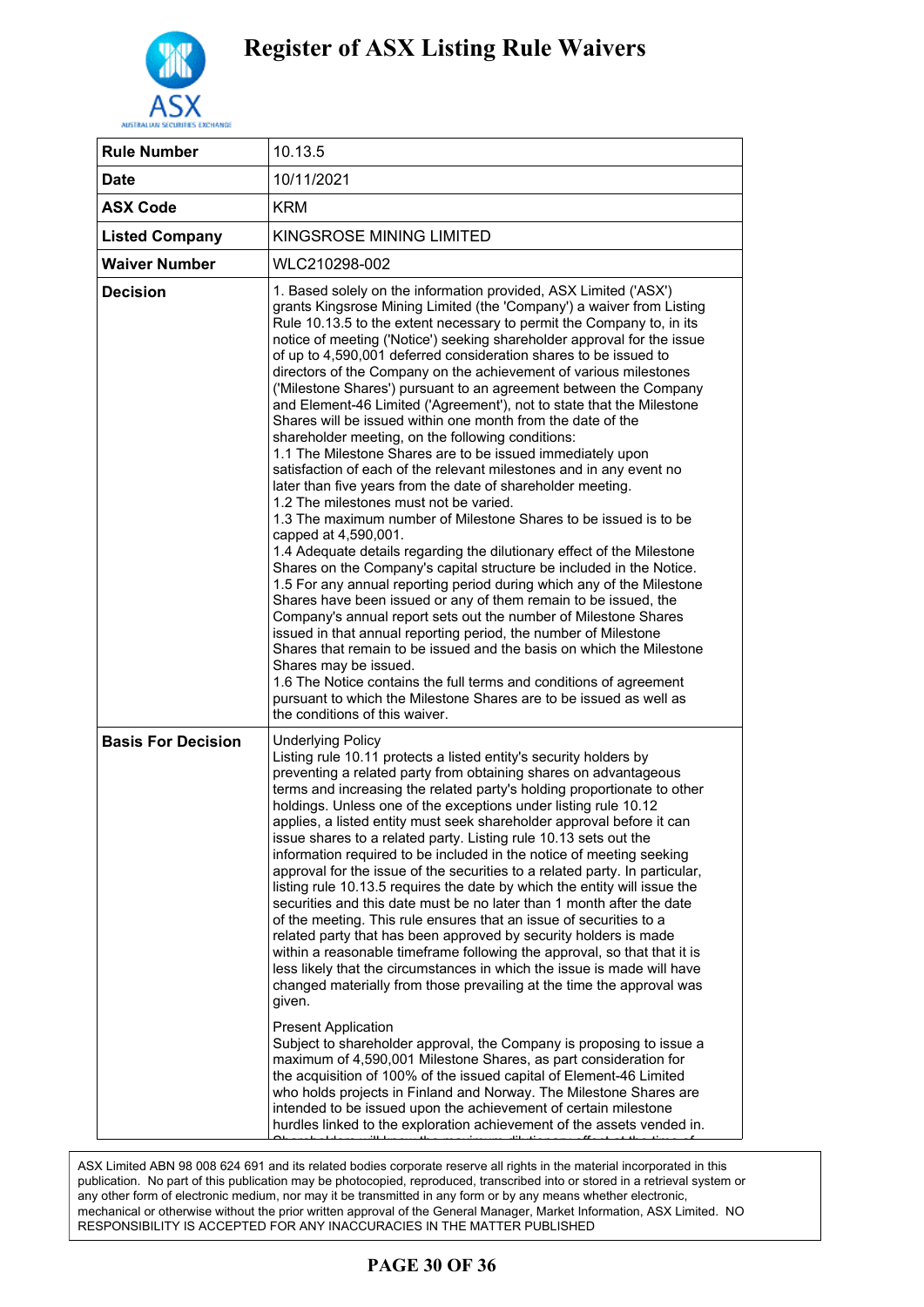#### **Register of ASX Listing Rule Waivers**  $\sigma$ ister of ASX Listing Rule Waivers  $\mathbf{s}$ <sup>1,500</sup>,011 Milestone Shares, as part consideration for  $\mathbf{s}$

| Shareholders will know the maximum dilutionary effect at the time of<br>voting on the resolution and there is a sufficient degree of certainty so<br>that shareholders may give their informed consent to the issue of the<br>Milestone Shares. The time proposed for the issue of the Milestone |
|--------------------------------------------------------------------------------------------------------------------------------------------------------------------------------------------------------------------------------------------------------------------------------------------------|
| Shares is in line with precedents granted in similar circumstances.                                                                                                                                                                                                                              |

ASX Limited ABN 98 008 624 691 and its related bodies corporate reserve all rights in the material incorporated in this publication. No part of this publication may be photocopied, reproduced, transcribed into or stored in a retrieval system or any other form of electronic medium, nor may it be transmitted in any form or by any means whether electronic, mechanical or otherwise without the prior written approval of the General Manager, Market Information, ASX Limited. NO RESPONSIBILITY IS ACCEPTED FOR ANY INACCURACIES IN THE MATTER PUBLISHED

### **PAGE 31 OF 36**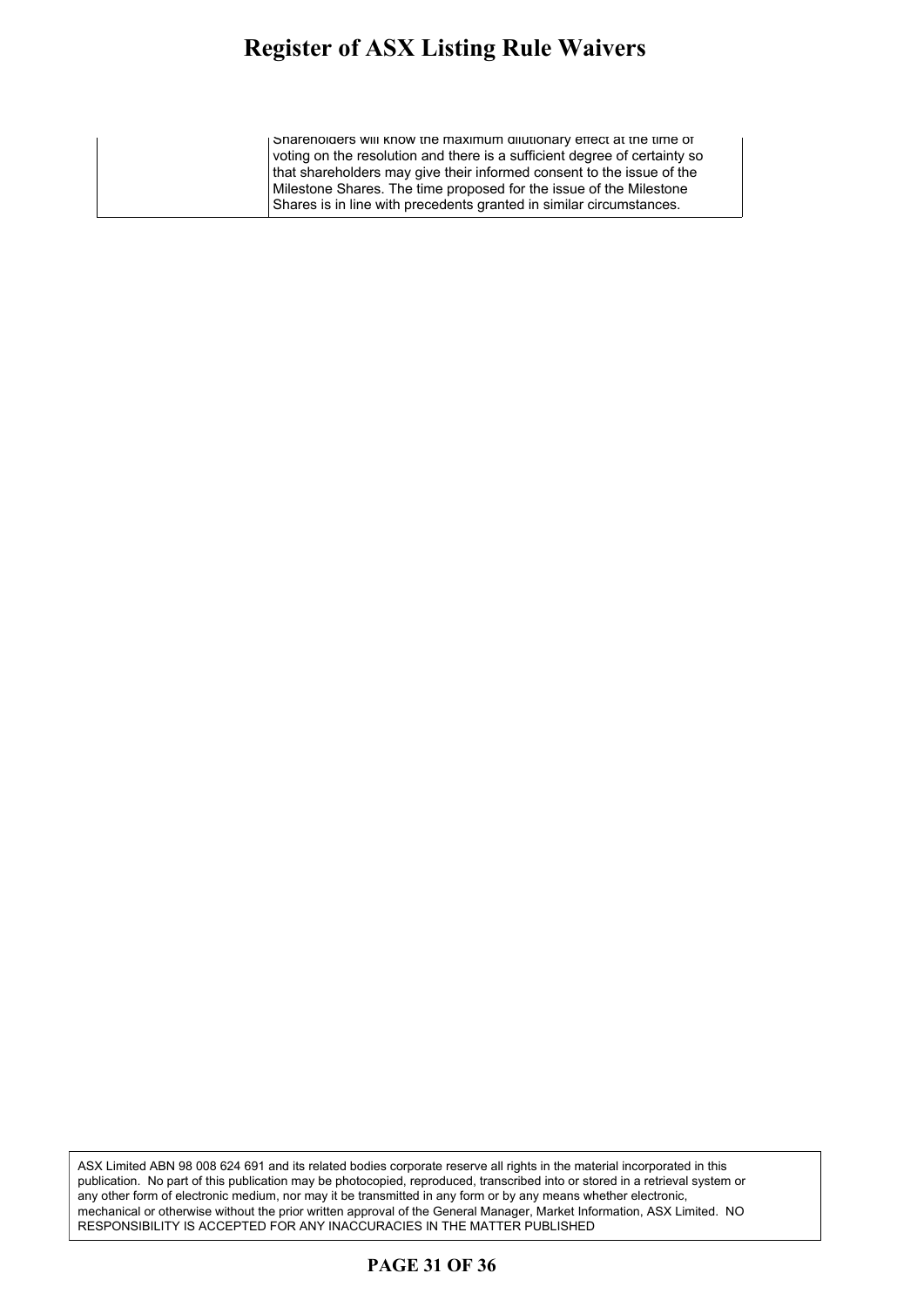

| <b>Rule Number</b>        | 10.14                                                                                                                                                                                                                                                                                                                                                                                                                                                                                                                                                                                                                                                                                                                                                                                                                                                                                                                                                                                                                                                                                                                                                                                                                                                                                                                                                                                                                                                                                                                                                                                                                                                                                                                                                                                                                                                                                                                                                                                                                                                                 |
|---------------------------|-----------------------------------------------------------------------------------------------------------------------------------------------------------------------------------------------------------------------------------------------------------------------------------------------------------------------------------------------------------------------------------------------------------------------------------------------------------------------------------------------------------------------------------------------------------------------------------------------------------------------------------------------------------------------------------------------------------------------------------------------------------------------------------------------------------------------------------------------------------------------------------------------------------------------------------------------------------------------------------------------------------------------------------------------------------------------------------------------------------------------------------------------------------------------------------------------------------------------------------------------------------------------------------------------------------------------------------------------------------------------------------------------------------------------------------------------------------------------------------------------------------------------------------------------------------------------------------------------------------------------------------------------------------------------------------------------------------------------------------------------------------------------------------------------------------------------------------------------------------------------------------------------------------------------------------------------------------------------------------------------------------------------------------------------------------------------|
| <b>Date</b>               | 12/11/2021                                                                                                                                                                                                                                                                                                                                                                                                                                                                                                                                                                                                                                                                                                                                                                                                                                                                                                                                                                                                                                                                                                                                                                                                                                                                                                                                                                                                                                                                                                                                                                                                                                                                                                                                                                                                                                                                                                                                                                                                                                                            |
| <b>ASX Code</b>           | <b>APM</b>                                                                                                                                                                                                                                                                                                                                                                                                                                                                                                                                                                                                                                                                                                                                                                                                                                                                                                                                                                                                                                                                                                                                                                                                                                                                                                                                                                                                                                                                                                                                                                                                                                                                                                                                                                                                                                                                                                                                                                                                                                                            |
| <b>Listed Company</b>     | APM HUMAN SERVICES INTERNATIONAL LIMITED                                                                                                                                                                                                                                                                                                                                                                                                                                                                                                                                                                                                                                                                                                                                                                                                                                                                                                                                                                                                                                                                                                                                                                                                                                                                                                                                                                                                                                                                                                                                                                                                                                                                                                                                                                                                                                                                                                                                                                                                                              |
| <b>Waiver Number</b>      | WLC210291-003                                                                                                                                                                                                                                                                                                                                                                                                                                                                                                                                                                                                                                                                                                                                                                                                                                                                                                                                                                                                                                                                                                                                                                                                                                                                                                                                                                                                                                                                                                                                                                                                                                                                                                                                                                                                                                                                                                                                                                                                                                                         |
| <b>Decision</b>           | 1. Based solely on the information provided, ASX Limited ('ASX')<br>grants APM Human Services International Limited (the 'Company') a<br>waiver from Listing Rule 10.14 to the extent necessary to permit the<br>Company to issue shares on exercise of rights equivalent to a value<br>of up to \$750,000 to Megan Wynne and up to \$2,100,00 to Mike<br>Anghie, each an executive director, under the Company's long term<br>incentive plan ('Plan'), without shareholder approval on the following<br>conditions:<br>1.1 The initial public offering prospectus to be issued in connection<br>with the proposed listing of the Company contains the information<br>required by Listing Rule 10.15 in respect of the proposed issue of<br>rights.<br>1.2 In each case, the date by which the Company will issue the<br>shares on exercise of the rights under the Plan must be no later than<br>3 years from the date of the Company's admission to the official list of<br>ASX.<br>1.3 Details of any rights issued to the directors (and their associates)<br>under the Plan must be published in the Company's annual report<br>relating to the period in which they were issued.                                                                                                                                                                                                                                                                                                                                                                                                                                                                                                                                                                                                                                                                                                                                                                                                                                                                                |
| <b>Basis For Decision</b> | <b>Underlying Policy</b><br>Listed entities are required to obtain the prior approval of security<br>holders for an issue of equity securities to related parties, even if<br>pursuant to their participation in an employee incentive scheme. This<br>rule is directed at preventing related parties from obtaining securities<br>on advantageous terms and increasing their holding proportionate to<br>the holdings of other security holders' interests by supplementing the<br>related party provisions of the Corporations Act (and any related party<br>provisions applying to foreign entities under relevant legislation).<br><b>Present Application</b><br>The Company has applied for admission to the official list of ASX. It<br>intends to issue securities to directors (and their associates) under the<br>terms of an employee incentive plan. Under Listing Rule 10.14,<br>security holders may approve an issue of securities to a director<br>pursuant to an employee incentive scheme for a period of up to 3<br>years. A waiver from Listing Rule 10.14 is granted on the basis that<br>where a future issue of equity securities to a director under a scheme<br>is disclosed in an initial listing document, persons who subscribe<br>under the IPO with notice of the future issue of securities to the<br>related party, may be taken effectively to have consented to the issue,<br>and it is unnecessary to submit the issue to a security holders'<br>meeting for approval. The disclosure of the details of the future issue<br>must be adequate and consistent with the information that would be<br>required under Listing Rules 10.15 in a notice of meeting.<br>Accordingly, a waiver from Listing Rule 10.14 is likely to be granted<br>provided the initial public offering prospectus contains adequate<br>disclosure about the proposed issue of shares to directors on exercise<br>of the rights and the shares are issued within three years of the<br>Company's admission to the official list, which is consistent with the |

ASX Limited ABN 98 008 624 691 and its related bodies corporate reserve all rights in the material incorporated in this publication. No part of this publication may be photocopied, reproduced, transcribed into or stored in a retrieval system or any other form of electronic medium, nor may it be transmitted in any form or by any means whether electronic, mechanical or otherwise without the prior written approval of the General Manager, Market Information, ASX Limited. NO RESPONSIBILITY IS ACCEPTED FOR ANY INACCURACIES IN THE MATTER PUBLISHED

## **PAGE 32 OF 36**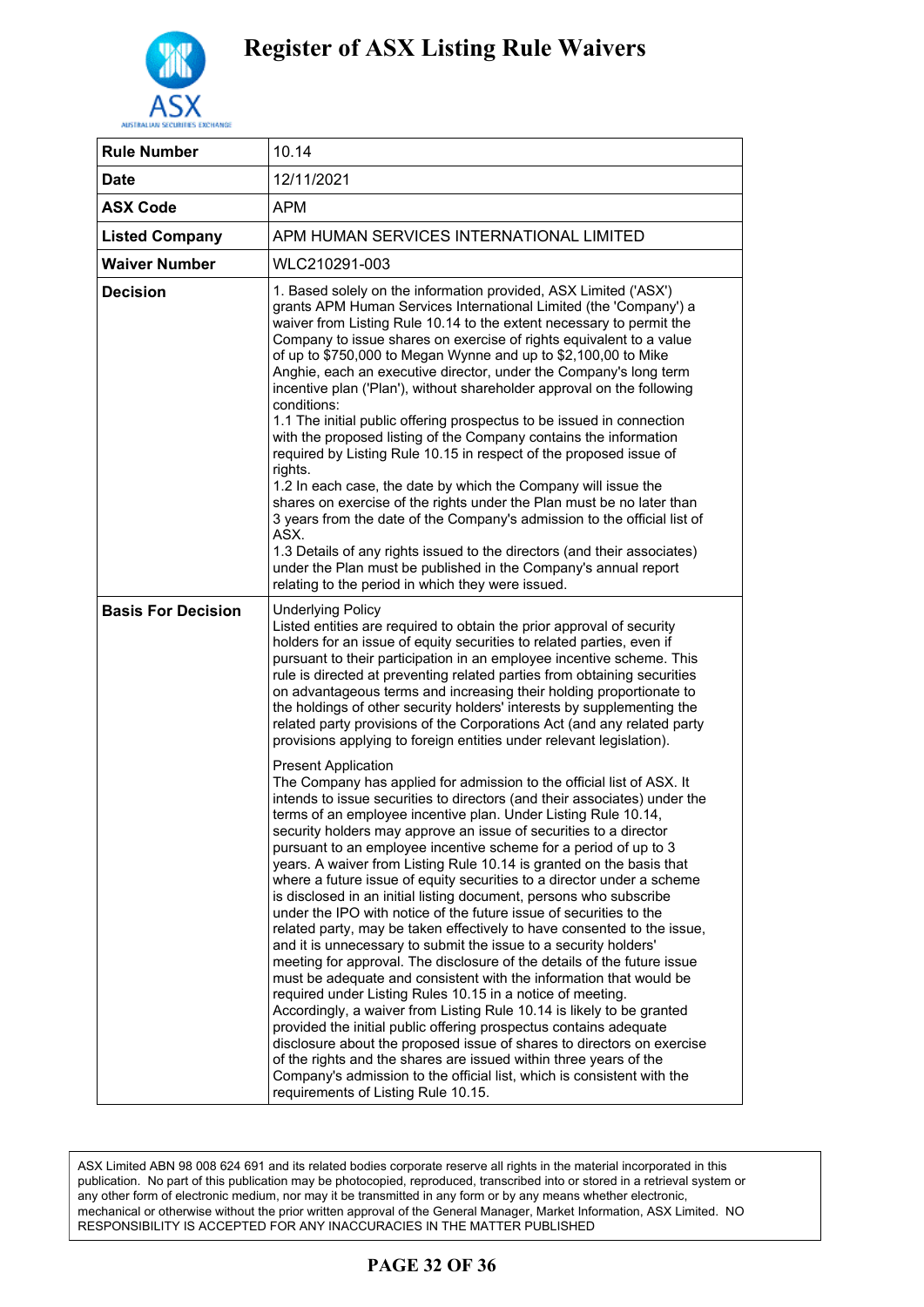ASX Limited ABN 98 008 624 691 and its related bodies corporate reserve all rights in the material incorporated in this publication. No part of this publication may be photocopied, reproduced, transcribed into or stored in a retrieval system or any other form of electronic medium, nor may it be transmitted in any form or by any means whether electronic, mechanical or otherwise without the prior written approval of the General Manager, Market Information, ASX Limited. NO RESPONSIBILITY IS ACCEPTED FOR ANY INACCURACIES IN THE MATTER PUBLISHED

## **PAGE 33 OF 36**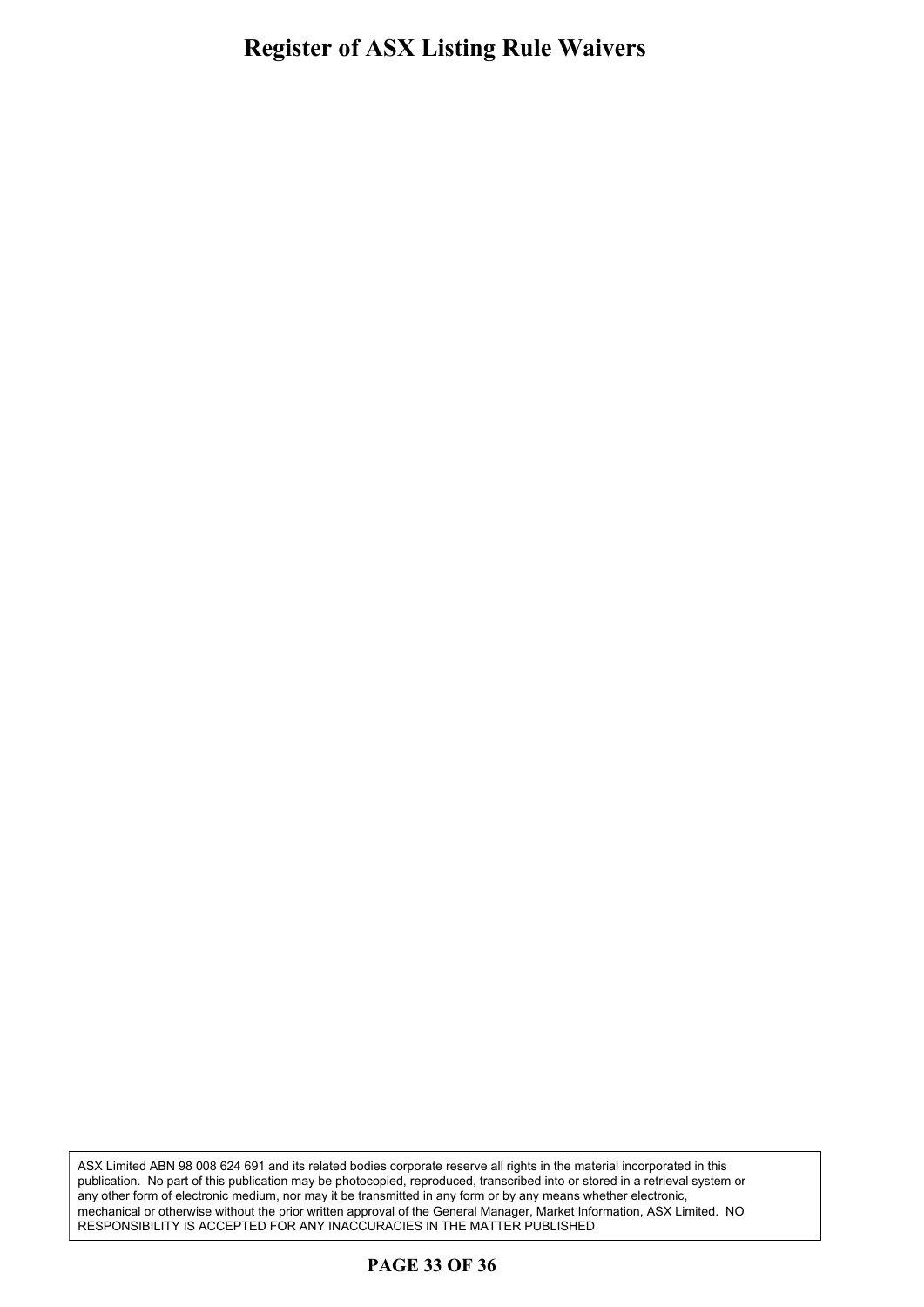

| <b>Rule Number</b>        | 10.14                                                                                                                                                                                                                                                                                                                                                                                                                                                                                                                                                                                                                                                                                                                                                                                                                                                                                                                                                                                                                                                                                                                                                                                                                                                                                                                                                                                                                       |
|---------------------------|-----------------------------------------------------------------------------------------------------------------------------------------------------------------------------------------------------------------------------------------------------------------------------------------------------------------------------------------------------------------------------------------------------------------------------------------------------------------------------------------------------------------------------------------------------------------------------------------------------------------------------------------------------------------------------------------------------------------------------------------------------------------------------------------------------------------------------------------------------------------------------------------------------------------------------------------------------------------------------------------------------------------------------------------------------------------------------------------------------------------------------------------------------------------------------------------------------------------------------------------------------------------------------------------------------------------------------------------------------------------------------------------------------------------------------|
| <b>Date</b>               | 8/11/2021                                                                                                                                                                                                                                                                                                                                                                                                                                                                                                                                                                                                                                                                                                                                                                                                                                                                                                                                                                                                                                                                                                                                                                                                                                                                                                                                                                                                                   |
| <b>ASX Code</b>           | <b>SDR</b>                                                                                                                                                                                                                                                                                                                                                                                                                                                                                                                                                                                                                                                                                                                                                                                                                                                                                                                                                                                                                                                                                                                                                                                                                                                                                                                                                                                                                  |
| <b>Listed Company</b>     | SITEMINDER LIMITED                                                                                                                                                                                                                                                                                                                                                                                                                                                                                                                                                                                                                                                                                                                                                                                                                                                                                                                                                                                                                                                                                                                                                                                                                                                                                                                                                                                                          |
| <b>Waiver Number</b>      | WLC210300-002                                                                                                                                                                                                                                                                                                                                                                                                                                                                                                                                                                                                                                                                                                                                                                                                                                                                                                                                                                                                                                                                                                                                                                                                                                                                                                                                                                                                               |
| <b>Decision</b>           | 1. Based solely on the information provided, ASX grants SiteMinder<br>Limited (the 'Company') a waiver from Listing Rule 10.14 to the extent<br>necessary to permit the Company to issue up to \$253,969 worth of<br>options and \$158,731 performance rights to the directors of the<br>Company under the Company's long term incentive plan ('LTIP')<br>without shareholder approval on the following conditions:<br>1.1. The initial public offering prospectus to be issued in connection<br>with the proposed listing of the Company contains the information<br>required by Listing Rule 10.15 in respect of the proposed issue of<br>options and performance rights.<br>1.2. In each case, the date by which the Company will issue the<br>options and performance rights under the Plan must be no later than<br>3 years from the date of the Company's admission to the official list of<br>ASX.<br>1.3. Details of any options and performance rights issued to the<br>directors (and their associates) under the LTIP must be published in<br>the Company's annual report relating to the period in which they were<br>issued.                                                                                                                                                                                                                                                                                   |
| <b>Basis For Decision</b> | <b>Underlying Policy</b><br>Listed entities are required to obtain the prior approval of security<br>holders for an issue of equity securities to related parties, even if<br>pursuant to their participation in an employee incentive scheme. This<br>rule is directed at preventing related parties from obtaining securities<br>on advantageous terms and increasing their holding proportionate to<br>the holdings of other security holders' interests by supplementing the<br>related party provisions of the Corporations Act (and any related party<br>provisions applying to foreign entities under relevant legislation).                                                                                                                                                                                                                                                                                                                                                                                                                                                                                                                                                                                                                                                                                                                                                                                         |
|                           | <b>Present Application</b><br>The Company has applied for admission to the official list of ASX and<br>it intends to issue securities to directors (and their associates) under<br>the terms of an employee incentive plan. Under Listing Rule 10.14,<br>security holders may approve an issue of securities to a director<br>pursuant to an employee incentive scheme for a period of up to 3<br>years. A waiver from Listing Rule 10.14 is granted on the basis that<br>where a future issue of equity securities to a director under a scheme<br>is disclosed in an initial listing document, persons who subscribe<br>under the IPO with notice of the future issue of securities to the<br>related party, may be taken effectively to have consented to the issue,<br>and it is unnecessary to submit the issue to a security holders'<br>meeting for approval. The disclosure of the details of the future issue<br>must be adequate and consistent with the information that would be<br>required under Listing Rules 10.15 in a notice of meeting.<br>Accordingly, a waiver from Listing Rule 10.14 is granted as the initial<br>public offering prospectus contains adequate disclosure about the<br>proposed issues of options to directors and the options are issued<br>within three years of the Company's admission to the official list,<br>which is consistent with the requirements of Listing Rule 10.15. |

ASX Limited ABN 98 008 624 691 and its related bodies corporate reserve all rights in the material incorporated in this publication. No part of this publication may be photocopied, reproduced, transcribed into or stored in a retrieval system or any other form of electronic medium, nor may it be transmitted in any form or by any means whether electronic, mechanical or otherwise without the prior written approval of the General Manager, Market Information, ASX Limited. NO RESPONSIBILITY IS ACCEPTED FOR ANY INACCURACIES IN THE MATTER PUBLISHED

## **PAGE 34 OF 36**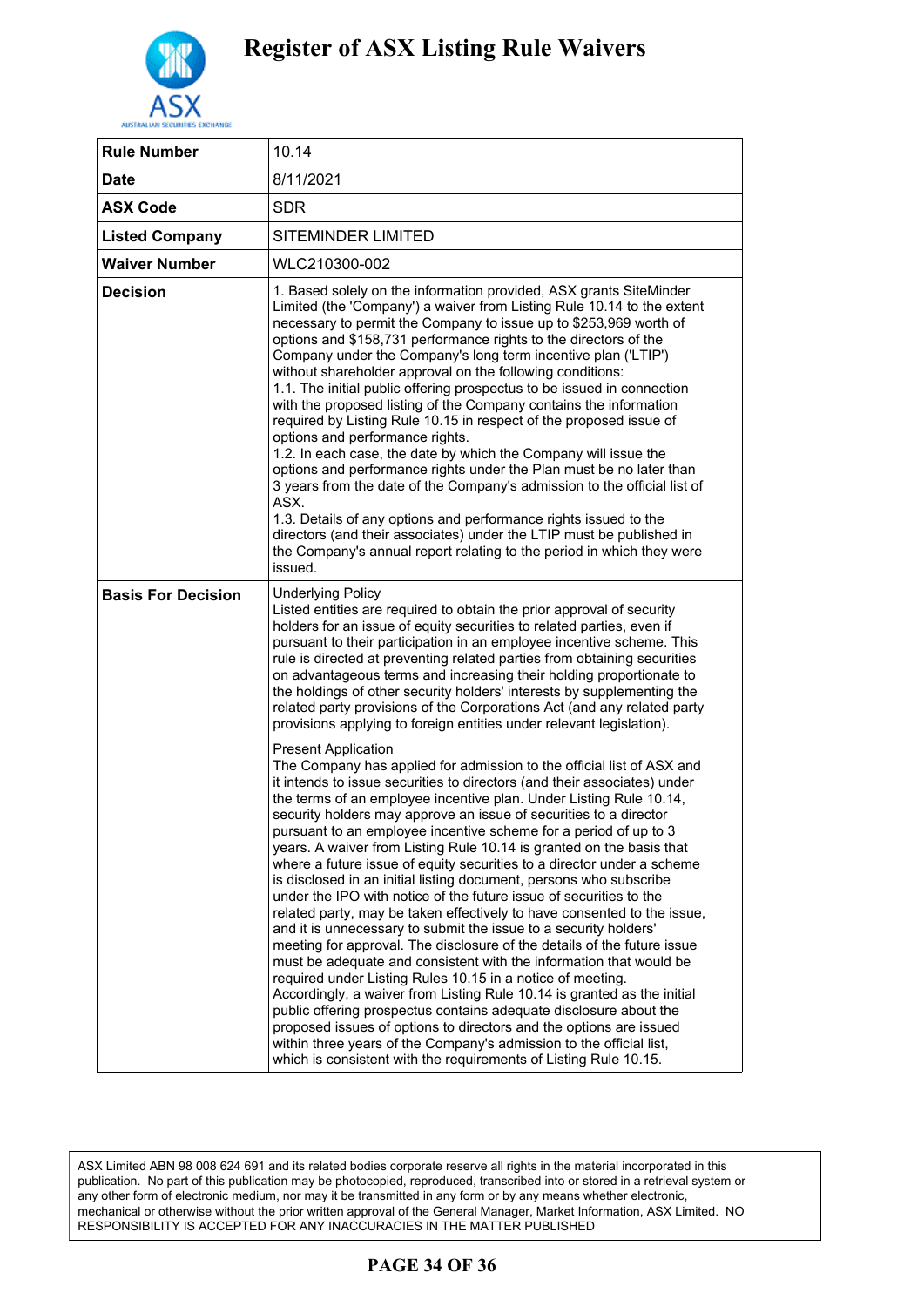

| <b>Rule Number</b>        | 10.14                                                                                                                                                                                                                                                                                                                                                                                                                                                                                                                                                                                                                                                                                                                                                                                                                                                                                                                                                                                                                                                                                                                                                                                                                                                                                                                                                                                                                              |
|---------------------------|------------------------------------------------------------------------------------------------------------------------------------------------------------------------------------------------------------------------------------------------------------------------------------------------------------------------------------------------------------------------------------------------------------------------------------------------------------------------------------------------------------------------------------------------------------------------------------------------------------------------------------------------------------------------------------------------------------------------------------------------------------------------------------------------------------------------------------------------------------------------------------------------------------------------------------------------------------------------------------------------------------------------------------------------------------------------------------------------------------------------------------------------------------------------------------------------------------------------------------------------------------------------------------------------------------------------------------------------------------------------------------------------------------------------------------|
| <b>Date</b>               | 4/11/2021                                                                                                                                                                                                                                                                                                                                                                                                                                                                                                                                                                                                                                                                                                                                                                                                                                                                                                                                                                                                                                                                                                                                                                                                                                                                                                                                                                                                                          |
| <b>ASX Code</b>           | VSL                                                                                                                                                                                                                                                                                                                                                                                                                                                                                                                                                                                                                                                                                                                                                                                                                                                                                                                                                                                                                                                                                                                                                                                                                                                                                                                                                                                                                                |
| <b>Listed Company</b>     | <b>VULCAN STEEL LIMITED</b>                                                                                                                                                                                                                                                                                                                                                                                                                                                                                                                                                                                                                                                                                                                                                                                                                                                                                                                                                                                                                                                                                                                                                                                                                                                                                                                                                                                                        |
| <b>Waiver Number</b>      | WLC210288-002                                                                                                                                                                                                                                                                                                                                                                                                                                                                                                                                                                                                                                                                                                                                                                                                                                                                                                                                                                                                                                                                                                                                                                                                                                                                                                                                                                                                                      |
| <b>Decision</b>           | 1. Based solely on the information provided, ASX Limited ('ASX')<br>grants Vulcan Steel Limited ('VSL') a waiver from listing rule 10.14 to<br>the extent necessary to permit VSL to issue 261,303 performance<br>rights ('Rights') under VSL's long term incentive plan ('Plan') to the<br>director, Rhys Jones ('Director'), without shareholder approval, on the<br>following conditions<br>1.1 The prospectus contains the information required by listing rule<br>10.15 in respect of the proposed issue of Rights.<br>1.2 In each case, the date by which VSL will issue the Rights under<br>the Plan must be no later than 3 years from the date of VSL's<br>admission to the official list of ASX.<br>1.3. Details of any Rights issued to the Director under the Plan will be<br>published in the annual report of VSL relating to the period in which<br>they were issued                                                                                                                                                                                                                                                                                                                                                                                                                                                                                                                                                |
| <b>Basis For Decision</b> | <b>Underlying Policy</b><br>Listed entities are required to obtain the prior approval of security<br>holders for an issue of equity securities to related parties, even if<br>pursuant to their participation in an employee incentive scheme. This<br>rule is directed at preventing related parties from obtaining securities<br>on advantageous terms and increasing their holding proportionate to<br>the holdings of other security holders' interests by supplementing the<br>related party provisions of the Corporations Act (and any related party<br>provisions applying to foreign entities under relevant legislation).                                                                                                                                                                                                                                                                                                                                                                                                                                                                                                                                                                                                                                                                                                                                                                                                |
|                           | <b>Present Application</b><br>VSL has applied for admission to the official list of ASX. It intends to<br>issue performance rights to the CEO and executive director under the<br>terms of a long term incentive plan. Under Listing Rule 10.14, security<br>holders may approve an issue of securities to a director pursuant to<br>an employee incentive scheme for a period of up to 3 years. A waiver<br>from Listing Rule 10.14 is granted on the basis that where a future<br>issue of equity securities to a director under a scheme is disclosed in<br>an initial listing document, persons who subscribe under the IPO with<br>notice of the future issue of securities to the related party, may be<br>taken effectively to have consented to the issue, and it is unnecessary<br>to submit the issue to a security holders' meeting for approval. The<br>disclosure of the details of the future issue must be adequate and<br>consistent with the information that would be required under Listing<br>Rules 10.15 in a notice of meeting. Accordingly, a waiver from listing<br>rule 10.14 is granted as the prospectus contains adequate disclosure<br>about the proposed issue of the performance rights to the executive<br>director and the performance rights are to be issued within three<br>years of VSL's admission to the official list, which is consistent with<br>the requirements of Listing Rule 10.15. |

ASX Limited ABN 98 008 624 691 and its related bodies corporate reserve all rights in the material incorporated in this publication. No part of this publication may be photocopied, reproduced, transcribed into or stored in a retrieval system or any other form of electronic medium, nor may it be transmitted in any form or by any means whether electronic, mechanical or otherwise without the prior written approval of the General Manager, Market Information, ASX Limited. NO RESPONSIBILITY IS ACCEPTED FOR ANY INACCURACIES IN THE MATTER PUBLISHED

## **PAGE 35 OF 36**